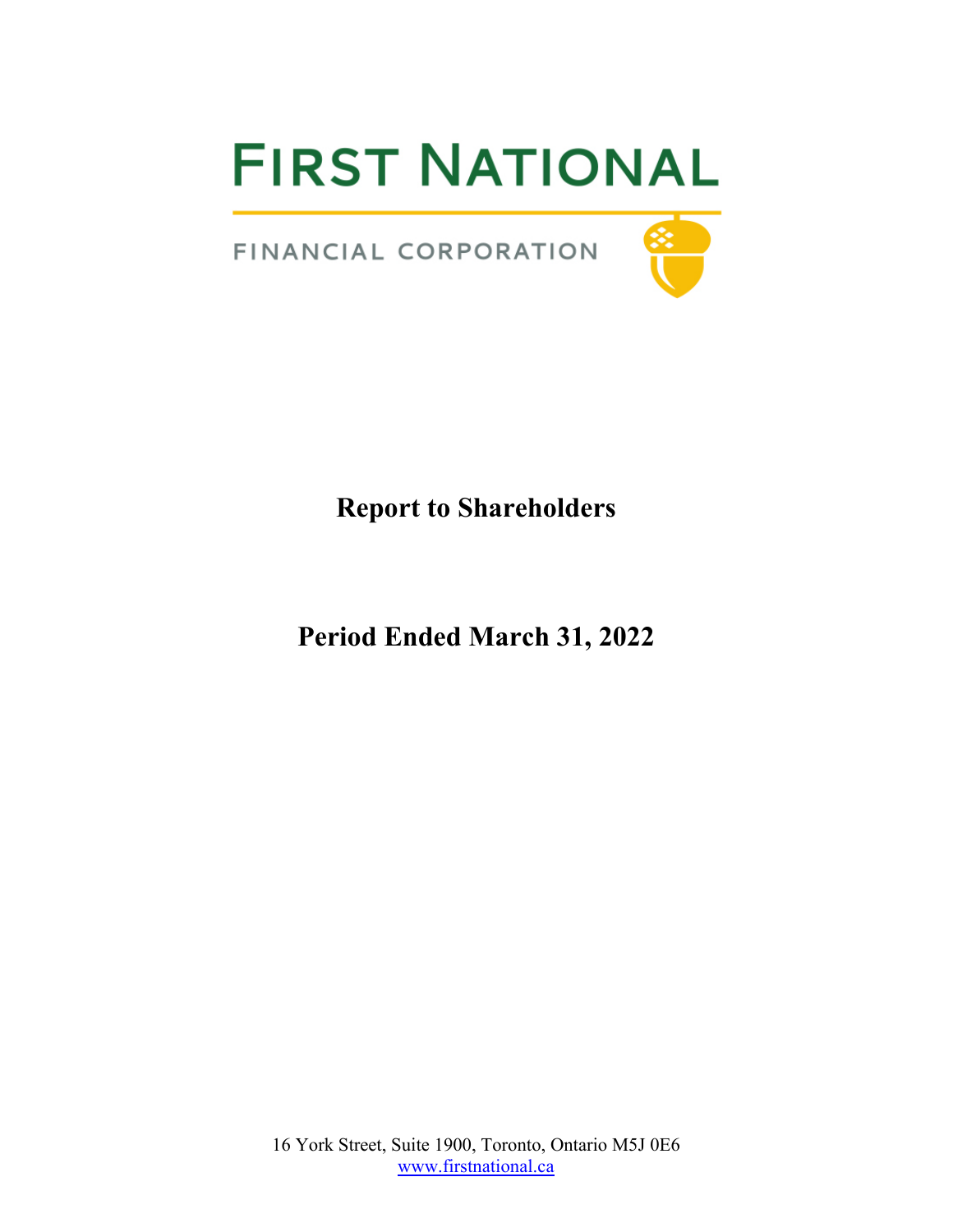

#### **Fellow Shareholders:**

First National's first quarter 2022 featured good execution in a changing market environment. Total new mortgage originations increased to \$6.3 billion or 2% over last year. This reflected growth in commercial volumes of 13% and a 3% reduction in single family. Mortgage renewals were higher than last year in both business segments. Coming into 2022, we anticipated the financial impacts of tighter mortgage spreads and the growth in our workforce needed to deliver service to our customers. The financial results reflected our expectations:

- Mortgages under administration ("MUA") increased 4% to a record \$124.7 billion compared to \$119.6 billion at March 31, 2021
- Revenue also increased 4% to \$350.3 million from \$336.5 million a year ago
- Net income increased to \$53.6 million (\$0.88 cents per share) from \$52.6 million (\$0.87 per share) a year ago
- Pre-FMV Income<sup>(1)</sup> decreased 29% to \$45.2 million from \$64.1 million a year ago reflecting a more competitive spread environment and organizational growth to support mortgage volumes
- Total common share dividends paid or declared amounted to \$35.2 million compared to \$31.5 million a year ago reflecting an increase in the regular monthly dividend to an annualized rate of \$2.35 per common share from \$2.10 per common in June 2021

 $<sup>(1)</sup>$  This non-IFRS measure adjusts income before income taxes by eliminating the impact of changes in fair value by adding back losses</sup> on the valuation of financial instruments (except those on mortgage investments) and deducting gains on the valuation of financial instruments. In Q1 2022, the adjustment reflected gains of \$27.9 million and in Q1 2021 gains of \$7.3 million.

Like recent quarters, we elected to securitize the majority of 10-year multifamily mortgage origination to maximize economic value in future periods at the expense of current quarter earnings.

Looking ahead, recent actions taken by the Bank of Canada suggest that we have entered a rising interest rate cycle that may dampen housing market activity in future quarters.

We remain confident that First National's strong relationships with mortgage brokers and diverse funding sources will continue to set the Company apart from its competition. The generation of income and cash flow from our \$35 billion portfolio of mortgages pledged under securitization and \$87 billion servicing portfolio, as well as the focus we place on the value inherent in our significant single-family renewal book, will support future performance. We encourage you to review our first quarter MD&A for full details.

Yours sincerely,

Stephen Smith Jason Ellis

Executive Chairman **President and Chief Executive Officer** President and Chief Executive Officer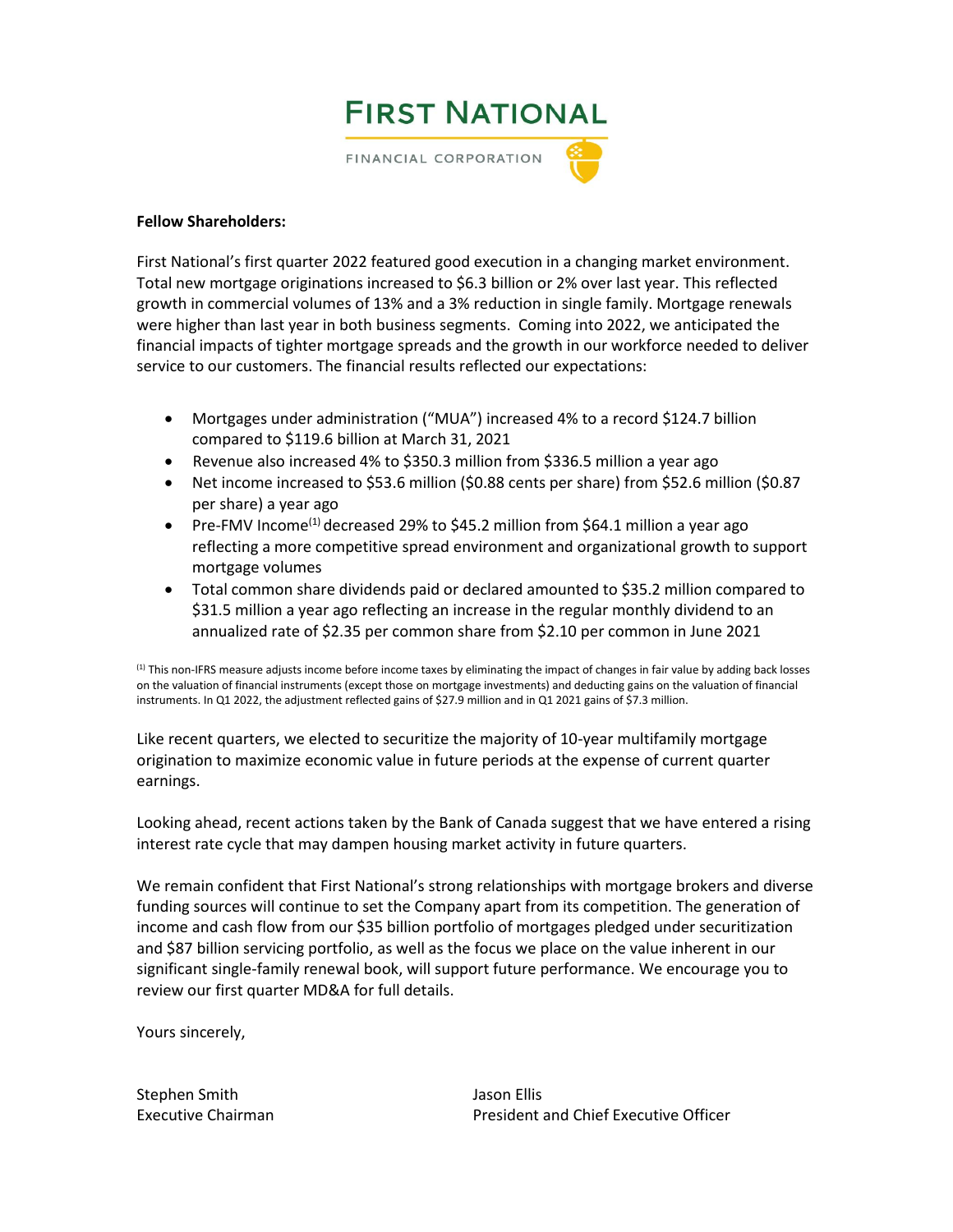## **MANAGEMENT'S DISCUSSION AND ANALYSIS**

*The following management's discussion and analysis ("MD&A") of financial condition and results of operations is prepared as of April 26, 2022. This discussion should be read in conjunction with the unaudited interim condensed consolidated financial statements and accompanying notes of First National Financial Corporation (the "Company" or "Corporation" or "First National") as at and for the three months (the "period") ended March 31, 2022. The unaudited condensed consolidated financial statements of the Company have been prepared in accordance with International Financial Reporting Standards ("IFRS").*

*This MD&A contains forward-looking information. Please see "Forward-Looking Information" for a discussion of the risks, uncertainties and assumptions relating to these statements. The selected financial information and discussion below also refer to certain measures to assist in assessing financial performance. These other measures, such as "Pre-FMV Income" and "After-tax Pre-FMV Dividend Payout Ratio", should not be construed as alternatives to net income or loss or other comparable measures determined in accordance with IFRS as an indicator of performance or as a measure of liquidity and cash flow. These measures do not have standard meanings prescribed by IFRS and therefore may not be comparable to similar measures presented by other issuers.*

*Unless otherwise noted, tabular amounts are in thousands of Canadian dollars.*

*Additional information relating to the Company is available in First National Financial Corporation's profile on the System for Electronic Data Analysis and Retrieval ("SEDAR") website at [www.sedar.com.](http://www.sedar.com/)*

## **General Description of the Company**

First National Financial Corporation is the parent company of First National Financial LP ("FNFLP"), a Canadian-based originator, underwriter and servicer of predominantly prime residential (single-family and multi-unit) and commercial mortgages. With almost \$125 billion in mortgages under administration ("MUA"), First National is one of Canada's largest non-bank originators and underwriters of mortgages and is among the top three in market share in the mortgage broker distribution channel.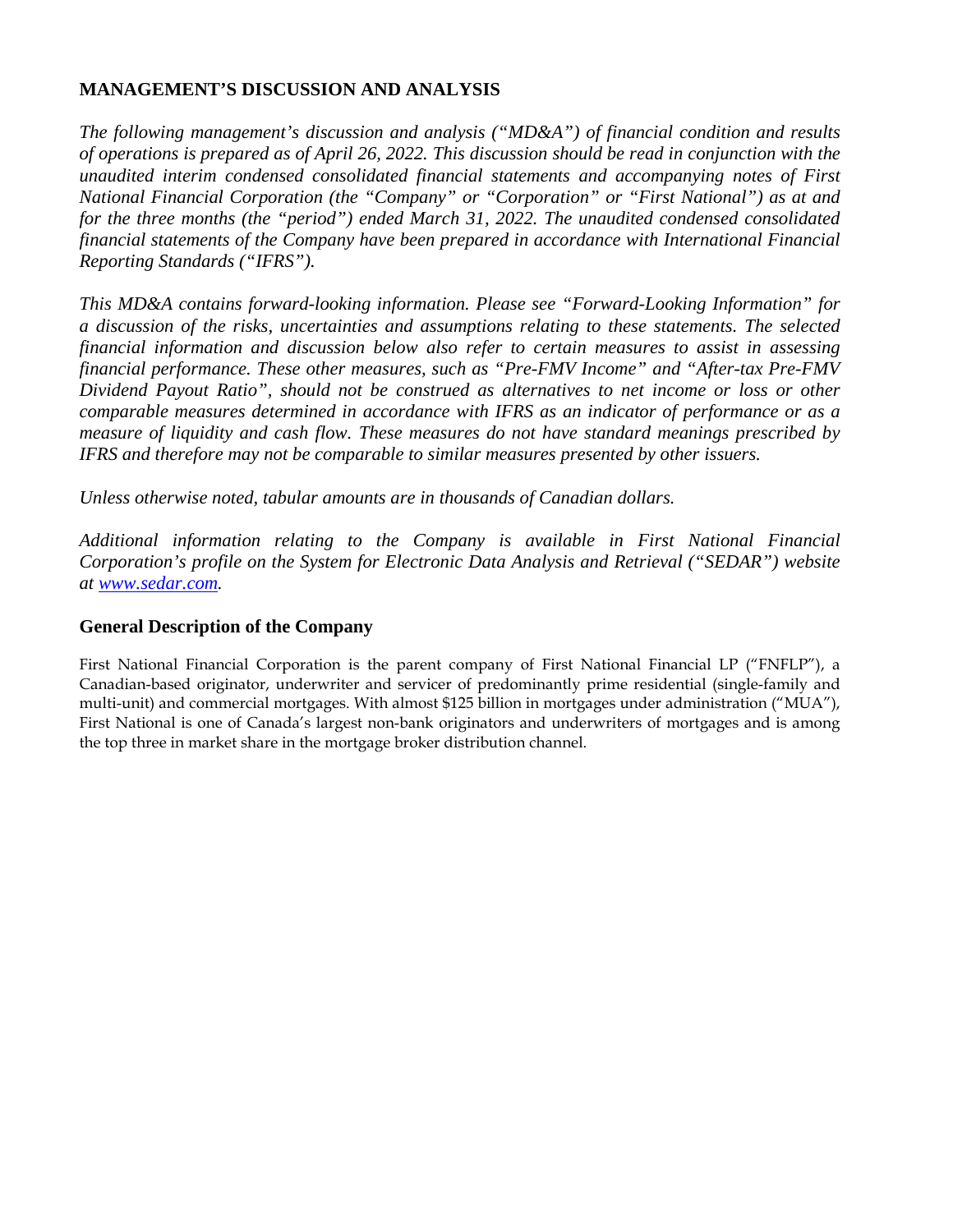## **First Quarter 2022 Results Summary**

Management is satisfied with First National's performance to start 2022. Despite signs of slowing housing activity across Canada, the Company's single-family origination was just 3% lower year over year and still well ahead of pre-pandemic levels. Commercial segment originations were up 13% as insured mortgage volumes were very strong. Total combined new origination was higher by 2% year over year. As a result, Mortgages Under Administration (MUA), the source of most of the Company's earnings, increased to a record high. Profitability measures were lower as mortgage spreads were relatively narrow and headcount increased to support the large volumes of mortgages being underwritten across the organization.

The following summarizes the performance of the Company's significant metrics:

- MUA grew to \$124.7 billion at March 31, 2022 from \$119.6 billion at March 31, 2021, an increase of 4%; the growth from December 31, 2021, when MUA was \$123.9 billion, was 3% on an annualized basis.
- Total new single-family mortgage origination was \$4.3 billion in the first quarter of 2022 compared to \$4.4 billion in 2021, a decrease of 3%. The Company attributes this to a slowing real estate market together with a more competitive marketplace. Commercial segment origination of \$2.0 billion was 13% higher than the \$1.8 billion originated in the 2021 quarter. Total new origination increased by 2% in the 2022 first quarter compared to 2021.
- The Company took advantage of available opportunities in the quarter to renew over \$1.5 billion of singlefamily mortgages (\$1.2 billion a year ago). For the commercial segment, renewals were higher by 67% (\$473 million compared to \$283 million a year ago).
- Revenue for the first quarter of 2022 increased by 4% to \$350.3 million from \$336.5 million in the first quarter of 2021. This change was the result of higher gains related to changes in fair market value of financial instruments. Because of the recent interest environment that featured higher bond yields as monetary policy was tightened to counteract inflation risks, the Company incurred large gains on holding financial instruments related to interest rate hedging of \$27.9 million. In the 2021 quarter there were gains on financial instruments of \$7.5 million. This increase was offset by lower interest revenue – securitized mortgages as lower coupon mortgages added to the securitized portfolio during the pandemic, brought down the average mortgage rate of the portfolio.
- Income before income taxes was \$73.1 million in 2022 compared to \$71.5 million in the first quarter of 2021. The increase reflected changing capital market conditions in the comparative years. Excluding gains and losses related to financial instruments, the Company's earnings before income taxes and gains and losses on financial instruments ("Pre-FMV Income") <sup>(1)</sup> for 2022 decreased by 29% to \$45.2 million from \$64.1 million in 2021. This change was largely the result of a return to pre-pandemic mortgage funding spread environment and a step up in employee head count to meet requirements of growth. Tighter mortgage spreads affected both placement fees and gains on deferred placement fees, as well as the margin earned on mortgages held on the balance sheet prior to securitization.

<sup>(1)</sup> This non-IFRS measure adjusts income before income taxes by eliminating the impact of changes in fair value by adding back losses on the valuation of financial instruments (except those on mortgage investments) and deducting gains on the valuation of financial instruments. See Key Performance Indicators section in this MD&A.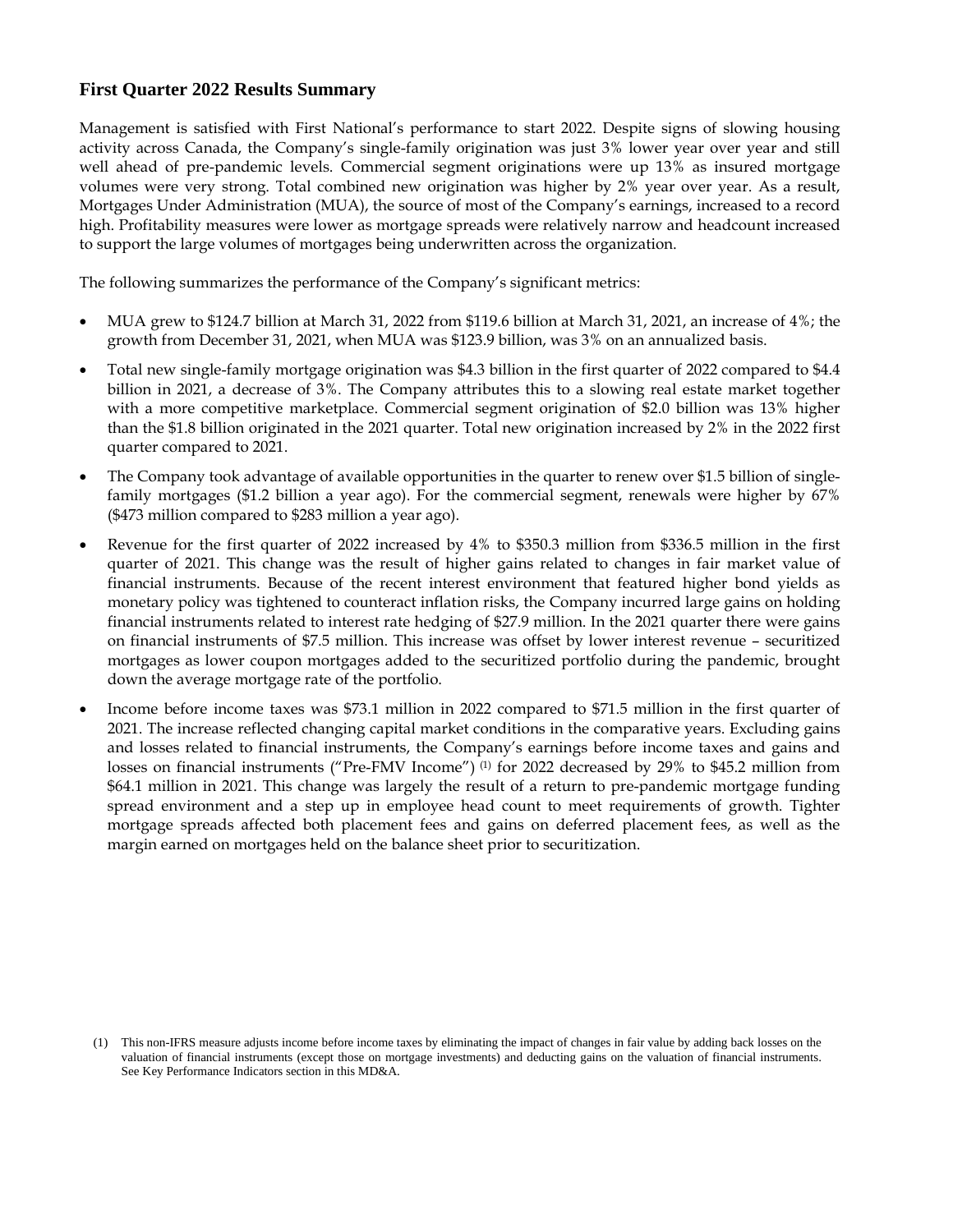## **Selected Quarterly Information**

## *Quarterly Results of First National Financial Corporation*

(\$000s, except per share amounts)

|                | <b>Revenue</b> | Net Income for<br>the Period | <b>Pre-FMV</b><br>Income for the<br>Period $(1)$ | <b>Net Income</b><br>per Common<br><b>Share</b> | <b>Total Assets</b> |
|----------------|----------------|------------------------------|--------------------------------------------------|-------------------------------------------------|---------------------|
| 2022           |                |                              |                                                  |                                                 |                     |
| First quarter  | \$350,321      | \$53,637                     | \$45,187                                         | \$0.88                                          | \$42,386,708        |
| 2021           |                |                              |                                                  |                                                 |                     |
| Fourth quarter | \$339,292      | \$41,971                     | \$57,045                                         | \$0.69                                          | \$42,274,158        |
| Third quarter  | \$353,704      | \$47,614                     | \$64,867                                         | \$0.78                                          | \$40,763,169        |
| Second quarter | \$365,118      | \$52,401                     | \$71,218                                         | \$0.86                                          | \$41,727,249        |
| First quarter  | \$336,492      | \$52,575                     | \$64,146                                         | \$0.87                                          | \$40,586,601        |
| 2020           |                |                              |                                                  |                                                 |                     |
| Fourth quarter | \$387,303      | \$69,123                     | \$94,937                                         | \$1.13                                          | \$39,488,527        |
| Third quarter  | \$373,760      | \$72,517                     | \$99,644                                         | \$1.20                                          | \$38,314,904        |
| Second quarter | \$344,581      | \$50,844                     | \$75,506                                         | \$0.84                                          | \$39,040,298        |

*Reconciliation of Quarterly Determination of Pre-FMV Income*

(\$000s, except per share amounts)

|                | <b>Income</b><br><b>before</b><br>income tax<br>for the Period | Add/ deduct<br><b>Realized and</b><br>unrealized<br>losses (gains) | Deduct (losses), add<br>gains related to<br>mortgage and loan<br>investments | <b>Pre-FMV</b><br><b>Income for</b><br>the Period $(1)$ |
|----------------|----------------------------------------------------------------|--------------------------------------------------------------------|------------------------------------------------------------------------------|---------------------------------------------------------|
| 2022           |                                                                |                                                                    |                                                                              |                                                         |
| First quarter  | \$73,087                                                       | $(\$27,900)$                                                       | $S-$                                                                         | \$45,187                                                |
| 2021           |                                                                |                                                                    |                                                                              |                                                         |
| Fourth quarter | \$57,111                                                       | \$71                                                               | (\$137)                                                                      | \$57,045                                                |
| Third quarter  | \$65,134                                                       | \$383                                                              | $(\$650)$                                                                    | \$64,867                                                |
| Second quarter | \$70,101                                                       | \$1,217                                                            | $(\$100)$                                                                    | \$71,218                                                |
| First quarter  | \$71,475                                                       | $(\$7,486)$                                                        | \$157                                                                        | \$64,146                                                |
| 2020           |                                                                |                                                                    |                                                                              |                                                         |
| Fourth quarter | \$94,273                                                       | $(\$260)$                                                          | \$924                                                                        | \$94,937                                                |
| Third quarter  | \$98,767                                                       | \$1,477                                                            | $(\$600)$                                                                    | \$99,644                                                |
| Second quarter | \$68,944                                                       | \$7,562                                                            | (\$1,000)                                                                    | \$75,506                                                |

(1) This non-IFRS measure adjusts income before income taxes by eliminating the impact of changes in fair value by adding back losses on the valuation of financial instruments (except those on mortgage investments) and deducting gains on the valuation of financial instruments. See Key Performance Indicators section in this MD&A.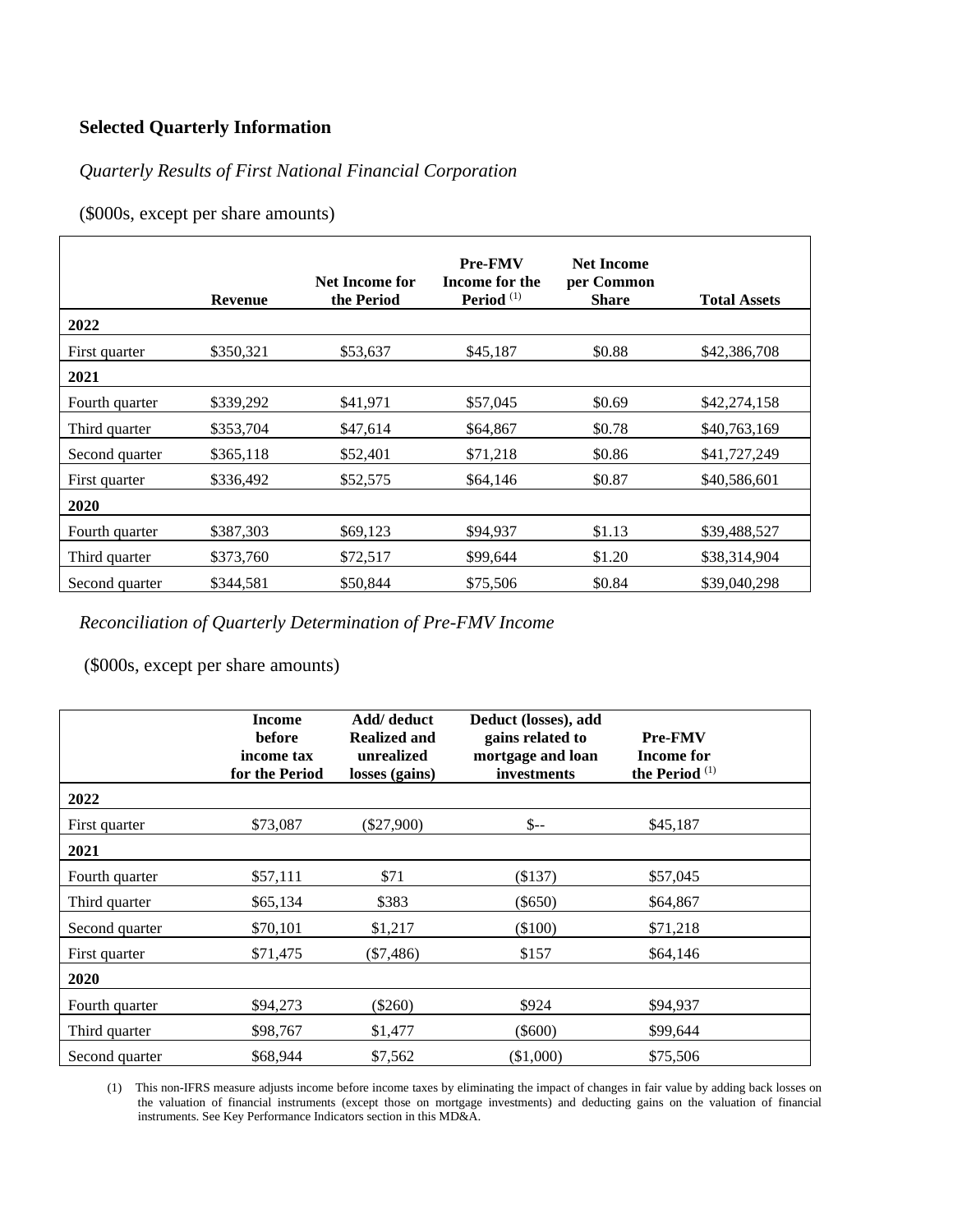With First National's large portfolio of mortgages pledged under securitization, quarterly revenue is driven primarily by the gross interest earned on mortgages pledged under securitization. The gross interest on the mortgage portfolio is dependent both on the size of the portfolio of mortgages pledged under securitization, as well as mortgage rates. Recently MUA has increased, and revenue followed. Net income is partially dependent on conditions in bond markets, which affect the value of gains and losses on financial instruments arising from the Company's interest rate hedging program. Accordingly, the movement of this measurement between quarters is related to factors external to the Company's core business. By removing this volatility and analyzing Pre-FMV Income, management believes a more appropriate measurement of the Company's performance can be assessed.

In the past eight quarters, the Company experienced a relatively volatile economic environment. 2020 began slowly and volumes were not particularly strong. COVID-19-related financial turmoil at the end of 2020's first quarter created large losses on financial instruments. In the final three quarters of 2020, the Company benefited from both its business model which does not rely on face-to-face interactions and historically wide mortgage spreads. These spreads were the result of the aftermath of the COVID-19-related financial crisis that began at the end of the 2020 first quarter and were the basis for growth in Pre-FMV Income in the last three quarters of 2020. In 2021, net income remained steady as financial markets stabilized, and the Company earned income from higher origination volumes and wider spreads locked in its securitization portfolio. Competition accelerated in mid 2021 on signs of an improving economy and a risk-on environment and, over the final six months of 2021, spreads returned to pre-pandemic levels. The spread tightening reduced profitability for the Company in the third and fourth quarters of 2021 compared to periods of exceptional profitability in 2020. To start 2022, the economic outlook was positive and there was a surplus of liquidity for investment in financial assets. This bred a competitive marketplace, one in which mortgage funding spreads were relatively narrow and the Company earned comparatively lower normalized income.

## **Outstanding Securities of the Corporation**

At March 31, 2022, and April 26, 2022, the Corporation had 59,967,429 common shares; 2,984,835 Class A preference shares, Series 1; 1,015,165 Class A preference shares, Series 2; 200,000 November 2024 senior unsecured notes; and 200,000 November 2025 senior unsecured notes outstanding.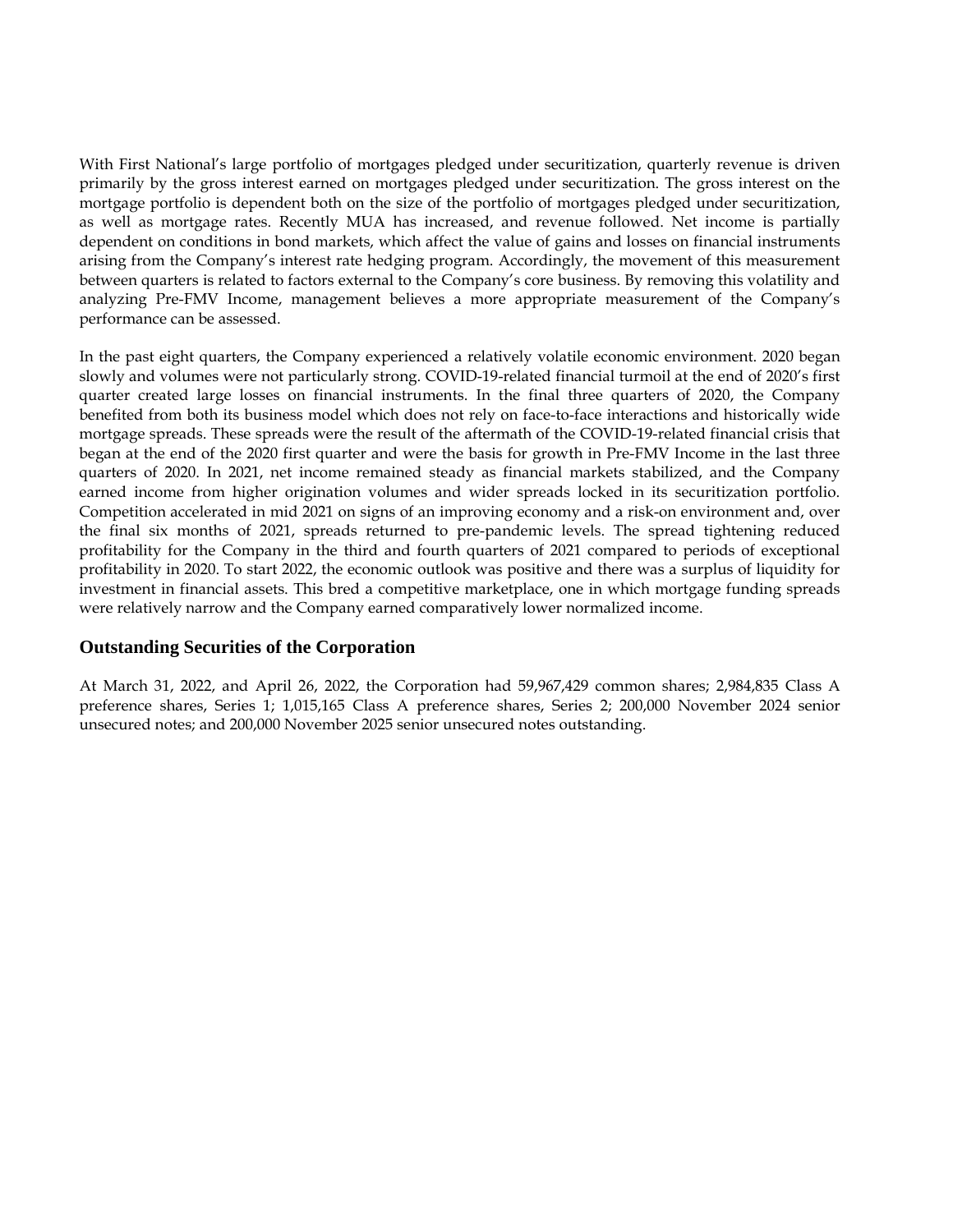## **Selected Annual Financial Information and Reconciliation to Pre-FMV Income(1)**

|                                                          | 2021       | 2020       | 2019       |
|----------------------------------------------------------|------------|------------|------------|
| For the Year Ended December 31,                          |            |            |            |
| <b>Income Statement Highlights</b>                       |            |            |            |
| Revenue                                                  | 1,394,606  | 1,380,294  | 1,326,523  |
| Interest expense – securitized mortgages                 | (630,279)  | (708, 162) | (739, 071) |
| Brokerage fees                                           | (201, 786) | (159, 018) | (102, 596) |
| Salaries, interest and other operating expenses          | (298, 720) | (254, 385) | (243, 143) |
| Add (deduct): realized and unrealized losses (gains) on  |            |            |            |
| financial instruments                                    | (5,815)    | 67,355     | 9,655      |
| Deduct: unrealized losses regarding mortgage investments | (730)      | (3,076)    | (4,300)    |
| $Pre$ -FMV Income <sup><math>(1)</math></sup>            | 257,276    | 323,008    | 247,068    |
| Add (deduct): realized and unrealized gains (losses) on  |            |            |            |
| financial instruments excluding those on mortgage        |            |            |            |
| investments                                              | 6,545      | (64,279)   | (5,355)    |
| Provision for income taxes                               | (69,260)   | (68,500)   | (64, 500)  |
| Net income                                               | 194,561    | 190,229    | 177,213    |
| Common share dividends declared                          | 210,885    | 148,419    | 144,421    |
| Per Share Highlights                                     |            |            |            |
| Net income per common share                              | 3.20       | 3.12       | 2.90       |
| Dividends per common share                               | 3.52       | 2.47       | 2.41       |
| <b>At Year End</b>                                       |            |            |            |
| <b>Balance Sheet Highlights</b>                          |            |            |            |
| Total assets                                             | 42,274,158 | 39,488,527 | 37,685,593 |
| Total long-term financial liabilities                    | 398,888    | 398,554    | 374,025    |

(\$000s, except per share amounts)

Notes:

(1) Pre-FMV Income is not a recognized earnings measure under IFRS and does not have a standardized meaning prescribed by IFRS. Therefore, Pre-FMV Income may not be comparable to similar measures presented by other issuers. Investors are cautioned that Pre-FMV Income should not be construed as an alternative to net income or loss determined in accordance with IFRS as an indicator of the Company's performance or as an alternative to cash flows from operating, investing and financing activities as a measure of liquidity and cash flows. The figures for 2019 have been restated to conform to the 2021 and 2020 presentation.

## **Vision and Strategy**

The Company provides mortgage financing solutions to the residential and commercial mortgage markets in Canada. By offering a full range of mortgage products, with a focus on customer service and superior technology, the Company believes that it is a leading non-bank mortgage lender. The Company intends to continue leveraging these strengths to lead the non-bank mortgage lending industry in Canada, while appropriately managing risk. The Company's strategy is built on four cornerstones: providing a full range of mortgage solutions for Canadian single-family and commercial customers; growing assets under administration; employing technology to enhance business processes and service to mortgage brokers and borrowers; and maintaining a conservative risk profile. An important element of the Company's strategy is its direct relationship with the mortgage borrower. The Company is considered by most of its borrowers as the mortgage lender. This is a critical distinction. It allows the Company to communicate with each borrower directly throughout the term of the related mortgage. Through this relationship, the Company can negotiate new transactions and pursue marketing initiatives. Management believes this strategy will provide long-term profitability and sustainable brand recognition for the Company.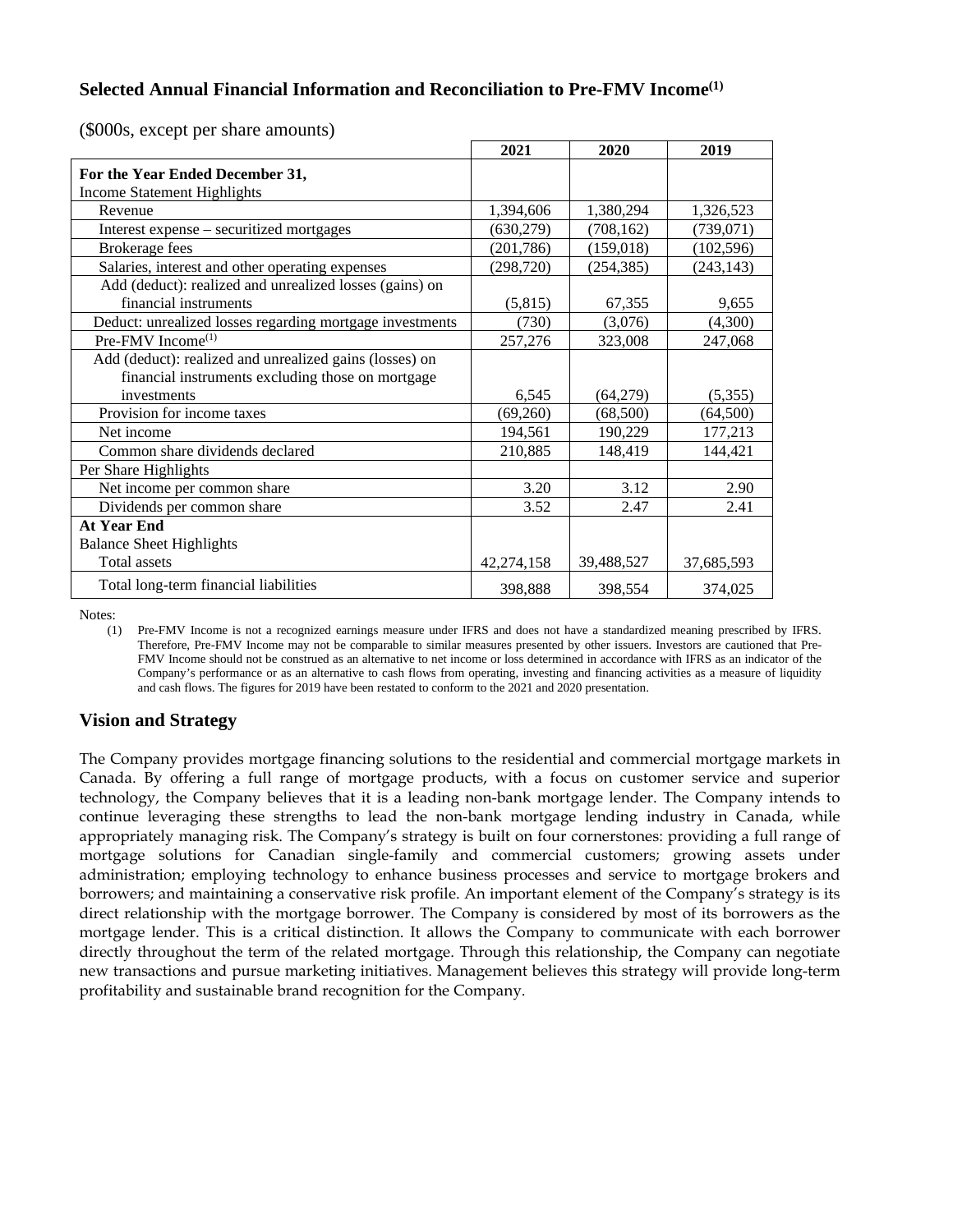## **Key Performance Drivers**

The Company's success is driven by the following factors:

- *G*rowth in the portfolio of mortgages under administration;
- Growth in the origination of mortgages;
- Raising capital for operations; and
- Employing innovative securitization transactions to minimize funding costs.

## **Growth in Portfolio of Mortgages under Administration**

Management considers the growth in MUA to be a key element of the Company's performance. The portfolio grows in two ways: through mortgages originated by the Company and through third-party mortgage servicing contracts. Mortgage originations not only drive revenues from placement and interest from securitized mortgages, but perhaps more importantly, create longer-term value from servicing rights, renewals and growth in the customer base for marketing initiatives. As at March 31, 2022, MUA totalled \$124.7 billion, up from \$119.6 billion at March 31, 2021, an increase of 4%. The growth of MUA in the first quarter of 2022, was 3% on an annualized basis.

## **Growth in Origination of Mortgages**

## *Direct Origination by the Company*

The origination of mortgages not only drives the growth of MUA as described above, but leverages the Company's origination platform, which has a large fixed-cost component. As more mortgages are originated, the marginal costs of underwriting decrease. Increased origination satisfies demand from its institutional customers and produces volume for the Company's own securitization programs. To start 2022, the Company's single-family origination decreased by 3% compared to the first quarter of 2021. The Company believes this is the result of slowing real estate markets following the unsustainable growth experienced during the pandemic when interest rates were at historical lows. Now with rising interest rates, housing affordability has diminished. The commercial segment had a strong start to the year. Total commercial volumes increased by 13% to \$2.0 billion compared to \$1.8 billion in 2021. Together, overall new origination in the first quarter of 2022 increased 2% year over year.

## *Third-Party Mortgage Underwriting and Fulfilment Processing Services*

In 2015, the Company launched its third-party underwriting and fulfilment processing services business with a large Canadian schedule I bank ("Bank"). This business is designed to adjudicate mortgages originated by the Bank through the single-family residential mortgage broker channel. First National employs a customized software solution based on its industry-leading MERLIN technology to accept mortgage applications from the Bank in the mortgage broker channel and underwrite these mortgages in accordance with the Bank's underwriting guidelines. The Bank funds all the mortgages underwritten under the agreement and retains full responsibility for mortgage servicing and the client relationship. Management considers the agreement a way to leverage the capabilities and strengths of First National in the mortgage broker channel and add some diversity to the Company's service offerings. In late 2019, the Company entered into a similar agreement with another Canadian bank.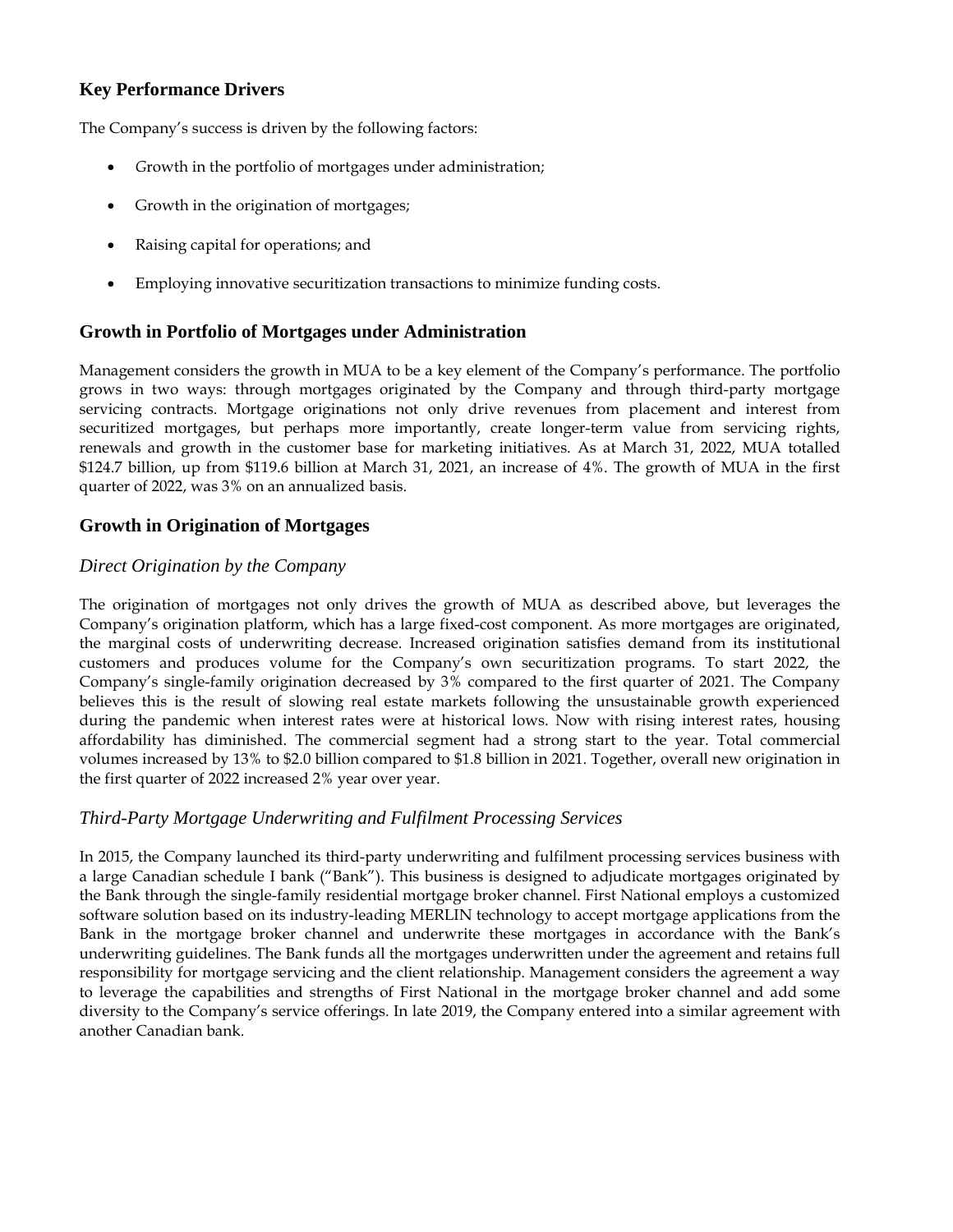## *Excalibur Mortgage Products*

The Company originates alternative single-family ("Excalibur") mortgage products. Alternative lending describes single-family residential mortgages that are originated using broader underwriting criteria than those applied in originating prime mortgages. These mortgages generally have higher interest rates than prime mortgages. First National's relationships with mortgage brokers and its underwriting systems allow for cost effective origination of significant volumes. The product is originated primarily for placement with institutional investors, but beginning in April 2019, the Company finalized an agreement with a banksponsored securitization conduit to fund a portion of the Excalibur origination. In early 2020, an agreement was entered into with another bank-sponsored conduit to provide additional funding for this product. Excalibur was rolled out gradually, beginning in Ontario. Currently the program originates the majority of its mortgages in Ontario with a small but growing volumes in Western Canada.

## **Raising Capital for Operations**

## *Bank Credit Facility*

The Company has a \$1.5 billion revolving line of credit with a syndicate of banks. This facility enables the Company to fund the large amounts of mortgages accumulated for securitization. In second quarter of 2021, the Company extended the term of the facility by two years to March 2026 and increased the commitment amount by \$250 million. The facility bears interest at floating rates. The Company has elected to undertake this debt for a number of reasons: (1) the facility provides the amount of debt required to fund mortgages originated for securitization purposes; (2) the debt is revolving and can be used and repaid as the Company requires, providing more flexibility than senior unsecured notes, which are fully drawn during their term; (3) the five-year remaining term gives the Company a committed facility for the medium term; and (4) the cost of borrowing reflects the Company's BBB issuer rating.

## *Note Issuance*

In November 2020, the Company issued 200,000 2.961% Series 3 senior unsecured notes for a five-year term pursuant to a private placement under an offering memorandum. These notes add to the Company's 2019 issuance of 200,000 3.582% Series 2 senior unsecured notes. The net proceeds of both offerings, after broker commissions, were invested in FNFLP. On settlement, the proceeds were used to pay down a portion of the indebtedness under the bank credit facility. The Company's medium-term debt capital now stands at approximately \$400 million.

## *Preferred Share Issuance*

Effective April 1, 2021, pursuant to the original prospectus, the Company reset the annual dividend rate on the outstanding Class A Series 1 preference shares to 2.895% for a five-year term to March 31, 2026. After the exercise of shareholder conversion rights in March 2021, there were 2,984,835 Class A Series 1 shares outstanding and 1,015,165 Class A Series 2 outstanding. The Series 2 shares bear a floating rate dividend calculated quarterly based on the 90-day T-Bill rate. Both the Series 1 and Series 2 shares pay quarterly dividends, subject to Board of Directors approval, and are redeemable at the discretion of the Company such that after each five-year term ending on March 31, the Company can choose to extend the shares for another five-year term at a fixed spread (2.07%) over the relevant index (five-year Government of Canada bond yield for any Series 1 shares or the 90-day T-Bill rate for any Series 2 shares). While investors in these shares have an option on each five-year anniversary to convert their Series 1 preference shares into Series 2 preference shares (and vice versa), there is no provision of redemption rights to these shareholders. As such, the Company considers these shares to represent a permanent source of capital.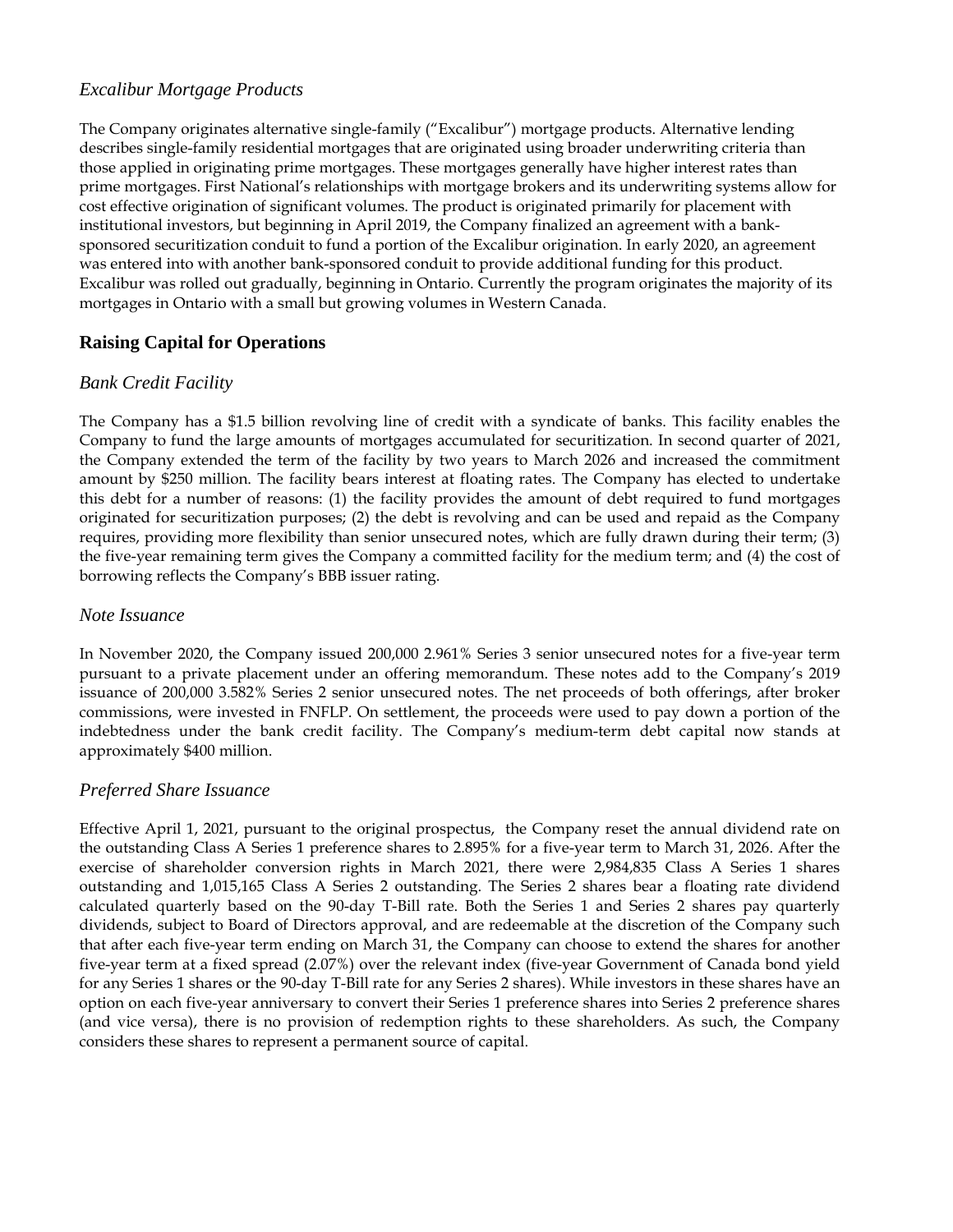## **Employing Securitization Transactions to Minimize Funding Costs**

## *Approval as Both an Issuer of NHA-MBS and Seller to the Canada Mortgage Bonds Program*

The Company has served as an administrator of NHA-MBS since 1995. In December 2007, the Company was approved by Canada Mortgage and Housing Corporation ("CMHC") as an issuer of NHA-MBS and as a seller into the Canada Mortgage Bonds ("CMB") program. Issuer status provides the Company with direct and independent access to reliable and low-cost funding.

Insured mortgage spreads can be illustrated by comparing insured posted five-year fixed single-family mortgage rates to a similar-term Government of Canada bond as listed in the table below.

| Period             | Average Five-Year Insured Mortgage Spread for the Period |
|--------------------|----------------------------------------------------------|
| 2006               | 1.12%                                                    |
| 2007               | 1.50%                                                    |
| 2008               | 2.68%                                                    |
| 2009-2016          | 1.77%                                                    |
| 2017-2018          | 1.36%                                                    |
| 2019               | 1.42%                                                    |
| 2020               | 1.76%                                                    |
| 2021               | 1.17%                                                    |
| First quarter 2022 | 1.38%                                                    |

Generally, when this spread is wider, the Company can earn higher returns from its securitization activities, although funding spreads also affect profitability. Between 2009 and 2019, liquidity issues at financial institutions created by the 2008 financial crisis diminished and the competition for mortgages increased such that spreads tightened in the 10-year period as shown above, falling to a low of 1.10% in the third quarter of 2018. Toward the end of the first quarter of 2020, fears of a global pandemic led to a dramatic and sudden decrease in bond yields as central banks cut overnight rates significantly. Credit spreads widened and the capital markets ceased to function normally. In the second quarter of 2020, as financial systems began to normalize, mortgage coupons remained elevated as other credit spreads, including those on NHA-MBS, narrowed. The resulting spreads had positive impacts on 2020 results and increased the profitability inherent in the Company's securitization portfolio. In 2021, spreads narrowed, returning to 2018 levels at first and then closing to levels not seen since before the 2008 financial crisis as competition increased. To start 2022, spreads widened moderately. In the first quarter of 2022, the Company originated and renewed for securitization purposes approximately \$1.9 billion of single-family mortgages and \$1.1 billion of multi-unit residential mortgages.

The Company is subject to various regulations put in place by CMHC to control the amount of NHA-MBS that a single issuer can create. These rules include the amount of CMHC guarantees that is a requirement to issue a pool. Currently there is a tiered NHA-MBS guarantee fee pricing structure, such that any guarantees issued to one issuer over \$9.0 billion of issuance have a higher price. The tiered limit of \$9.0 billion remains unchanged for 2022.

## *Canada Mortgage Bonds Program*

The CMB program is an initiative where Canada Housing Trust ("CHT") issues securities to investors in the form of semi-annual interest-yielding five- and 10-year bonds. As a seller into the CMB, the Company is able to make direct sales into the program. The ability to sell into the CMB has given the Company access to lower costs of funds on both single-family and multi-family mortgage securitizations. Because of the effectiveness of the CMB, many institutions have indicated their desire to participate. As a result, CHT has created guidelines through CMHC that limit the amount that can be sold by each seller into the CMB each quarter. The Company is subject to these limitations.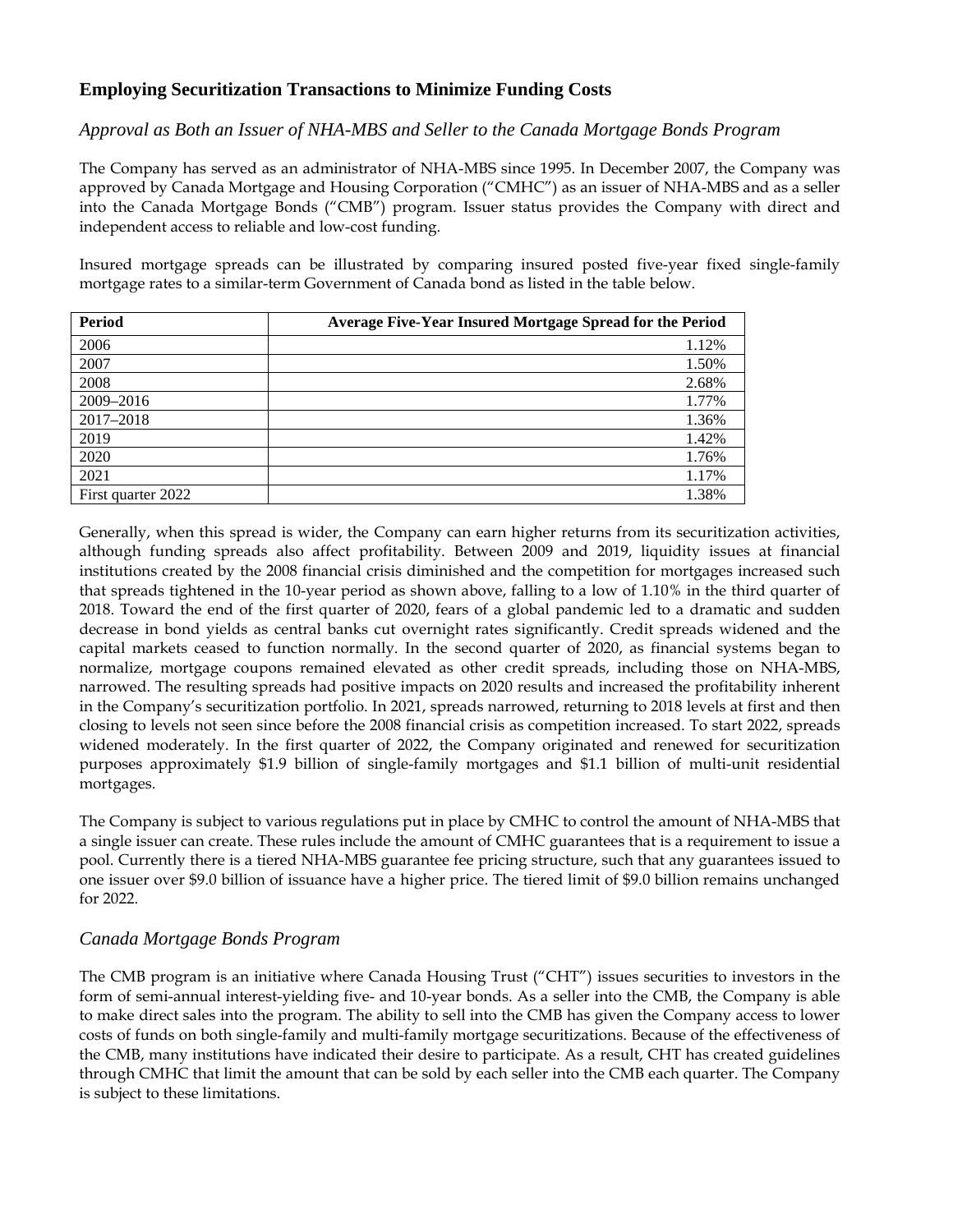## **Key Performance Indicators**

The principal indicators used to measure the Company's performance are:

- Earnings before income taxes and losses and gains on financial instruments, with the exception of any losses related to mortgage investments ("Pre-FMV Income"(1) ); and
- Dividend payout ratio.

Beginning in 2012, the Company used Pre-FMV EBITDA as a key performance measure. This non-IFRS measure was used to adjust the Company's earnings by excluding gains and losses related to the fair value of financial instruments and adding back depreciation and amortization. The addbacks of amortization ended in 2016 when IPO-related intangible assets were fully amortized. Accordingly, effective January 1, 2020, the Company elected to simplify the non-IFRS measure it presents to adjust only for fair value-related gains and losses. This measure is reported as "Pre-FMV Income." Measures prior to 2020 were restated in accordance with this revised calculation. Pre-FMV Income is not recognized under IFRS. However, management believes that Pre-FMV Income is a useful measure that provides investors with an indication of income normalized for capital-market fluctuations. Pre-FMV Income should not be construed as an alternative to net income determined in accordance with IFRS or to cash flows from operating, investing and financing activities. The Company's method of calculating Pre-FMV Income may differ from other issuers and, accordingly, Pre-FMV Income may not be comparable to measures used by other issuers.

|                                | <b>Quarter Ended</b> |             |
|--------------------------------|----------------------|-------------|
|                                | March 31,            | March 31,   |
|                                | 2022                 | 2021        |
| <b>For the Period</b>          | $(\$000s)$           |             |
| Revenue                        | 350,321              | 336,492     |
| Income before income taxes     | 73,087               | 71.475      |
| Pre-FMV Income $(1)$           | 45.187               | 64,146      |
| <b>At Period End</b>           |                      |             |
| Total assets                   | 42,386,708           | 40,586,601  |
| Mortgages under administration | 124,726,642          | 119,617,496 |

(1) This non-IFRS measure adjusts income before income taxes by eliminating the impact of changes in fair value by adding back losses on the valuation of financial instruments (except those on mortgage investments) and deducting gains on the valuation of financial instruments.

Since going public in 2006, First National has been considered a high-yielding, dividend-paying company. With a large MUA that generates continuing income and cash flow and a business model that is designed to make efficient use of capital, the Company has been able to pay distributions to its shareholders that represent a relatively large ratio of its earnings. The Company calculates the dividend payout ratio as dividends declared on common shares over net income attributable to common shareholders. This measure is useful to shareholders, as it indicates the percentage of earnings paid out as dividends. Similar to the performance measurement for earnings, the Company also calculates the dividend payout ratio on a basis using after-tax Pre-FMV Income.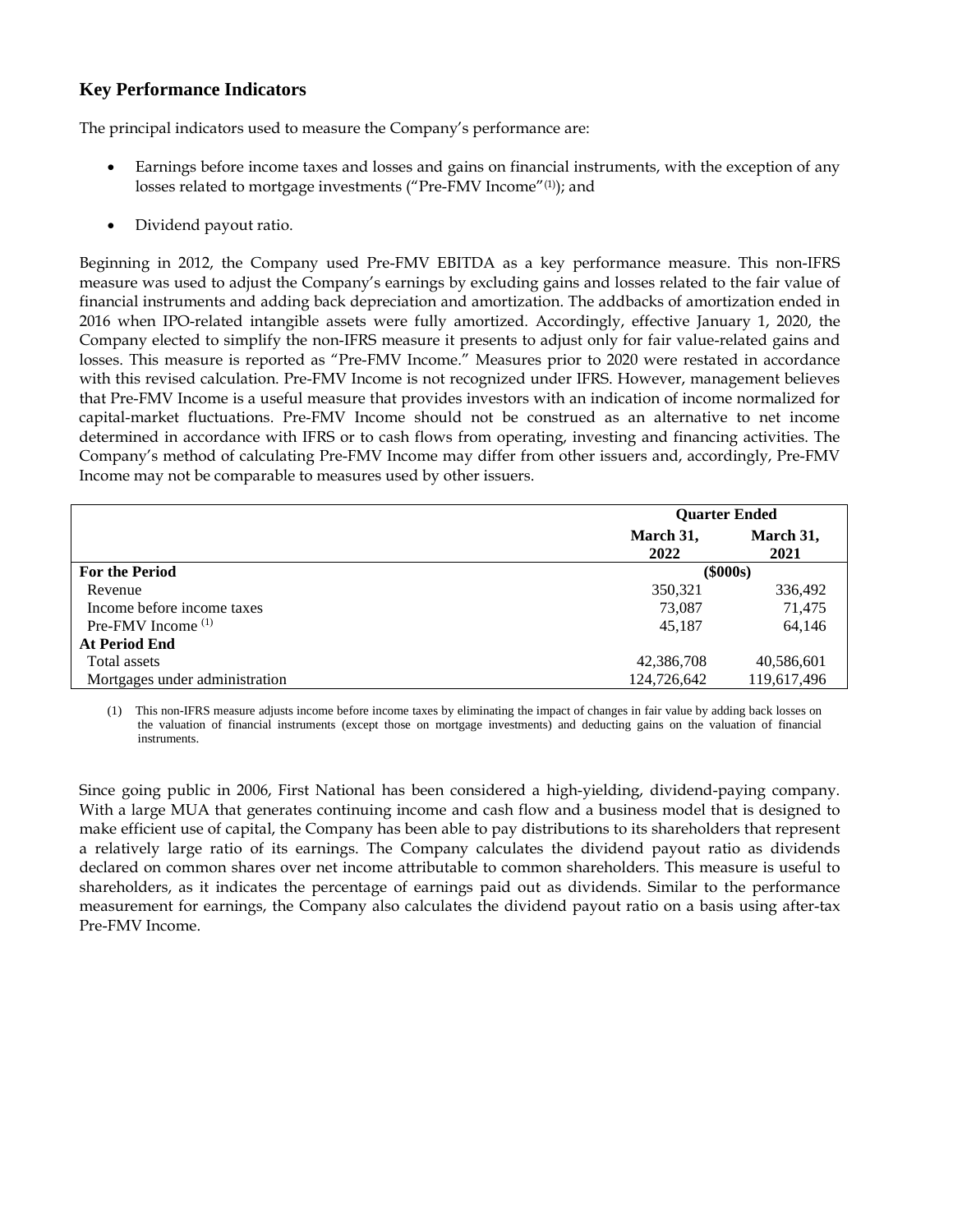## *Determination of Common Share Dividend Payout Ratio*

|                                                        | <b>Ouarter Ended</b> |           |
|--------------------------------------------------------|----------------------|-----------|
|                                                        | March 31,            | March 31, |
|                                                        | 2022                 | 2021      |
| <b>For the Period</b>                                  | $(\$000s)$           |           |
| Net income attributable to common shareholders         | 52,959               | 51,922    |
| Total dividends paid or declared on common shares      | 35,231               | 31,483    |
| Total common share dividend payout ratio               | 67%                  | 61%       |
| After-tax Pre-FMV dividend payout ratio <sup>(1)</sup> | 108%                 | 68%       |
|                                                        |                      |           |

Note:

(1) This non-IFRS measure adjusts the net income used in the calculation of the "Regular common share dividend payout ratio" to after tax Pre-FMV income so as to eliminate the impact of changes in fair value by adding back losses on the valuation of financial instruments (except those on mortgage investments) and deducting gains on the valuation of financial instruments. The Company uses its aggregate effective tax rate to tax affect the impact of the valuation of financial instruments on this ratio.

For the quarter ended March 31, 2022, the common share payout ratio was 67% compared to 61% for the quarter ended March 31, 2021. Gains and losses are recorded in the period in which the prices on Government of Canada bonds change; however, the offsetting economic impact is generally reflected in narrower or wider spreads in the future once the mortgages have been pledged for securitization. Accordingly, management does not consider such gains and losses to affect its dividend payment policy in the short term. If the gains and losses on financial instruments in the two quarters are excluded from the above calculations, the dividend payout ratio for the 2022 quarter would have been 108% compared to 68% in the comparative 2021 quarter.

The Company also paid \$0.7 million of dividends on its preferred shares in the first quarter of 2022 (\$0.7 million in 2021).

## **Revenues and Funding Sources**

## *Mortgage Origination*

The Company derives a significant amount of its revenue from mortgage origination activities. Most mortgages originated are funded either by placement with institutional investors or through securitization conduits, in each case with retained servicing. In general, originations are allocated from one funding source to another depending on different criteria, including type of mortgage and securitization limits, with an overall consideration related to maintaining diversified funding sources. The Company retains servicing rights on virtually all the mortgages it originates, which provide the Company with servicing fees to complement revenue earned through originations. For the quarter ended March 31, 2022, new origination volume increased to \$6.3 billion from \$6.2 billion, or about 2%, compared to the 2021 quarter.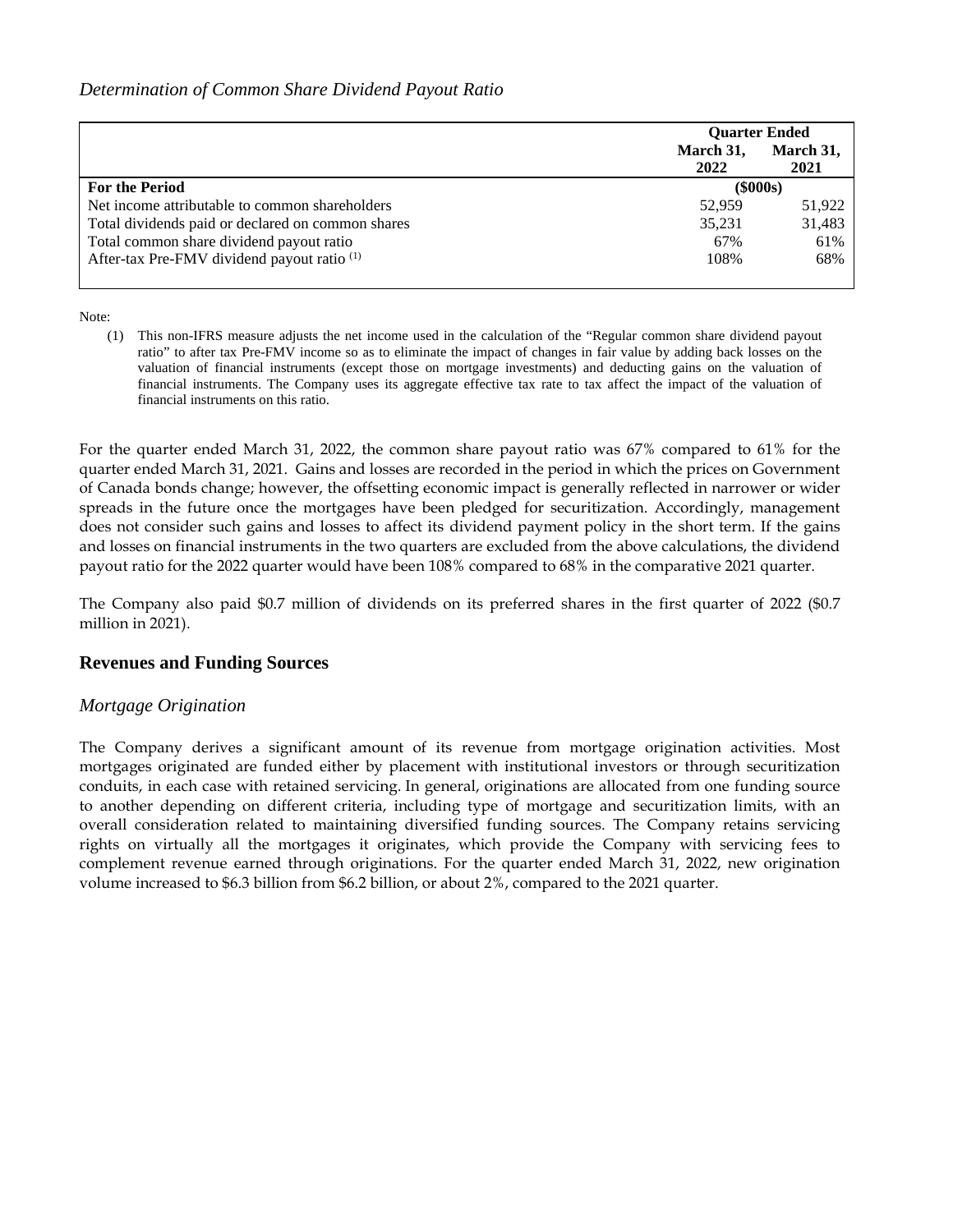## *Securitization*

The Company securitizes a portion of its origination through various vehicles, including NHA-MBS, CMB and asset-backed commercial paper ("ABCP"). Although legally these transactions represent sales of mortgages, for accounting purposes they do not meet the requirements for sale recognition and instead are accounted for as secured financings. These mortgages remain as mortgage assets of the Company for the full term and are funded with securitization-related debt. Of the Company's \$8.3 billion of new originations and renewals in first quarter of 2022, \$3.0 billion was originated for its own securitization programs.

## *Placement Fees and Gain on Deferred Placement Fees*

The Company recognizes revenue at the time that a mortgage is placed with an institutional investor. Cash amounts received in excess of the mortgage principal at the time of placement are recognized in revenue as "placement fees". The present value of additional amounts expected to be received over the remaining life of the mortgage sold (excluding normal market-based servicing fees) is recorded as a "deferred placement fee". A deferred placement fee arises when mortgages with spreads in excess of a base spread are placed. Normally the Company would earn an upfront cash placement fee, but investors prefer paying the Company over time, as they earn net interest margin on such transactions. Upon the recognition of a deferred placement fee, the Company establishes a "deferred placement fee receivable" that is amortized as the fees are received by the Company. Of the Company's \$8.3 billion of new originations and renewals in first quarter of 2022, \$5.1 billion was placed with institutional investors.

For all institutional placements, the Company earns placement fees. Revenues based on these originations are equal to either (1) the present value of the excess spread, or (2) an origination fee based on the outstanding principal amount of the mortgage. This revenue is received in cash at the time of placement. In addition, under certain circumstances, additional revenue from institutional placements may be recognized as "gain on deferred placement fees" as described above.

## *Mortgage Servicing and Administration*

The Company services virtually all mortgages generated through its mortgage origination activities on behalf of a wide range of institutional investors. Mortgage servicing and administration is a key component of the Company's overall business strategy and a significant source of continuing income and cash flow. In addition to pure servicing revenues, fees related to mortgage administration are earned by the Company throughout the mortgage term. Another aspect of servicing is the administration of funds held in trust, including borrowers' property tax escrows, reserve escrows and mortgage payments. As acknowledged in the Company's agreements, any interest earned on these funds accrues to the Company as partial compensation for administration services provided. The Company has negotiated favourable interest rates on these funds with the chartered banks that maintain the deposit accounts, which has resulted in significant additional servicing revenue.

In addition to the interest income earned on securitized mortgages and deferred placement fees receivable, the Company also earns interest income on mortgage-related assets, including mortgages accumulated for sale or securitization, mortgage and loan investments and purchased mortgage servicing rights.

The Company provides underwriting and fulfilment processing services to two mortgage originators using the mortgage broker distribution channel. The Company earns a fee based on the dollar value of funded mortgages. These fees are recognized at the time a mortgage funds and are included in "Mortgage servicing income" in the consolidated statement of income.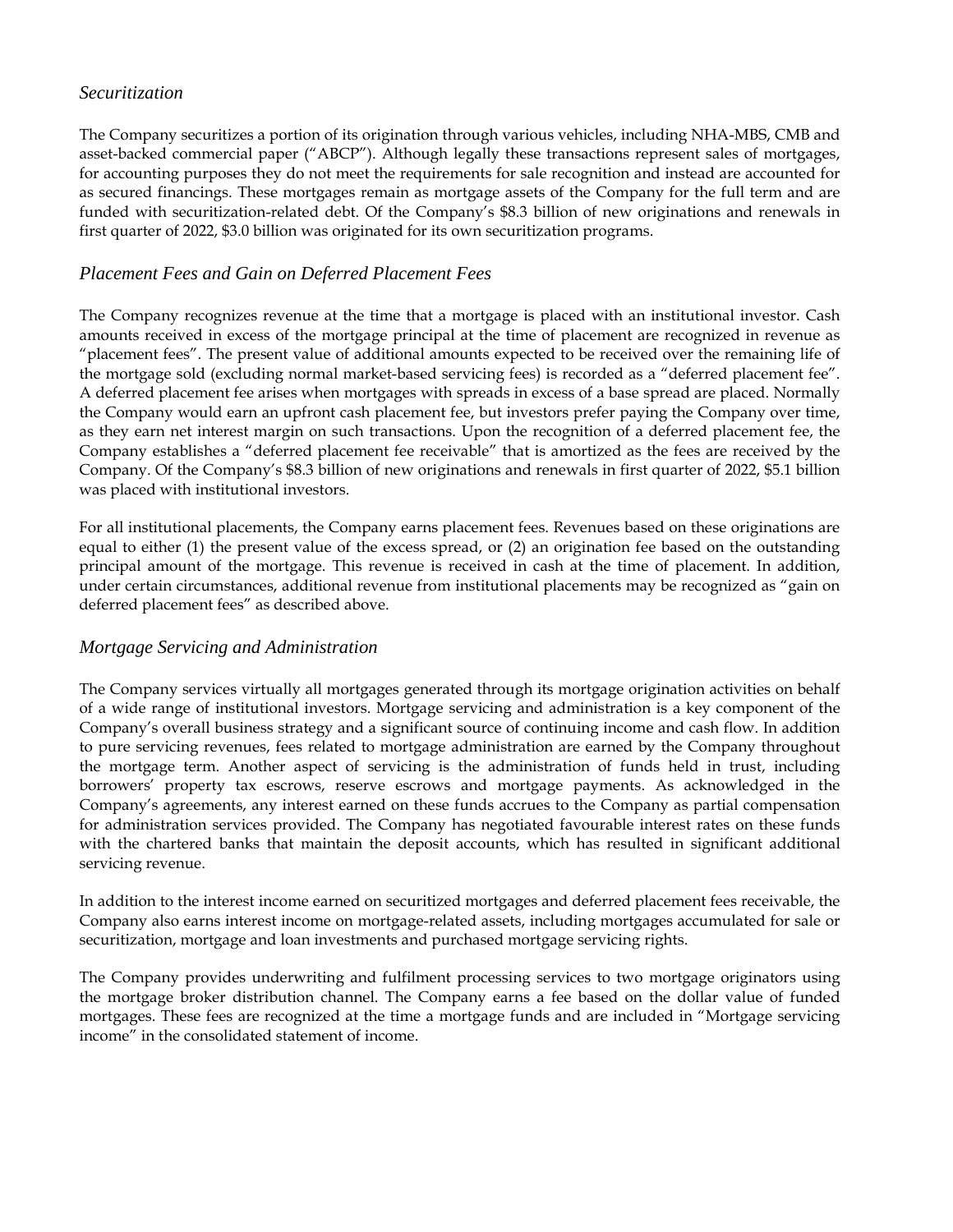## **Results of Operations**

The following table shows the volume of mortgages originated by First National and mortgages under administration for the periods indicated:

|                                         | <b>Quarter Ended</b> |                   |
|-----------------------------------------|----------------------|-------------------|
|                                         | March 31,<br>2022    | March 31,<br>2021 |
|                                         |                      | (\$ millions)     |
| <b>Mortgage Originations by Segment</b> |                      |                   |
| New single-family residential           | 4,322                | 4,445             |
| New multi-unit and commercial           | 2,009                | 1,774             |
| Sub-total                               | 6,331                | 6,219             |
| Single-family residential renewals      | 1,496                | 1,234             |
| Multi-unit and commercial renewals      | 473                  | 283               |
| Total origination and renewals          | 8,300                | 7,736             |
| <b>Mortgage Originations by Funding</b> |                      |                   |
| <b>Source</b>                           |                      |                   |
| Institutional investors                 | 5,096                | 4,946             |
| NHA-MBS/CMB/ABCP securitization         | 3,021                | 2,483             |
| Internal Company resources              | 183                  | 307               |
| Total                                   | 8,300                | 7,736             |
| <b>Mortgages under Administration</b>   |                      |                   |
| Single-family residential               | 85,005               | 83,601            |
| Multi-unit residential and commercial   | 39,722               | 36,016            |
| Total                                   | 124,727              | 119,617           |

Total new mortgage origination volumes increased in the first quarter of 2022 compared to 2021 by 2%. Singlefamily volumes decreased by 3% and commercial segment volumes increased by 13% year over year. Management believes the decrease in the single-family segment was due to a slowing housing market, the result of higher interest rates. The Company's MERLIN technology and operating systems continue to support its mortgage origination platform so as to underwrite efficiently across the country. In the commercial segment, the Company's expertise in underwriting multi-unit mortgages is a fundamental competency. Commercial origination volumes increased 13% in the first quarter of 2022 compared to 2021. When combined with renewals, total production for both business segments increased by 7% to \$8.3 billion in the first quarter of 2022 from \$7.7 billion in the first quarter of 2021. Origination for direct securitization into NHA-MBS, CMB and ABCP programs remained a large part of the Company's strategy, with volume of \$3.0 billion in 2022.

#### *Net Interest – Securitized Mortgages*

Comparing the quarter ended March 31, 2022, to the quarter ended March 31, 2021, "net interest – securitized mortgages" decreased by about 1% to \$39.6 million from \$39.9 million. The portfolio of mortgages pledged under securitization grew 2% from about \$34.6 billion at March 31, 2021 to \$35.4 billion at March 31, 2022. This reflected a growth of about 20% in the multi-residential MBS program portfolio offset by a reduction of 4% in the single-family programs. The decrease in the single-family segment is the result of higher prepayment than expected in the past 12 months. This not only reduced the mortgages on which spread is earned but accelerated the amortization of capitalized origination costs. This amortization impairs the profitability of these securitizations. This was offset partially by net prepayment fees from borrowers. The 2022 quarter also experienced spread compression on single-family floating rate mortgages. Together with general spread compression between the Company's prime lending rate and its short-term funding costs, management estimates that this tightening reduced net interest – securitized mortgages by about \$1.6 million. On March 2,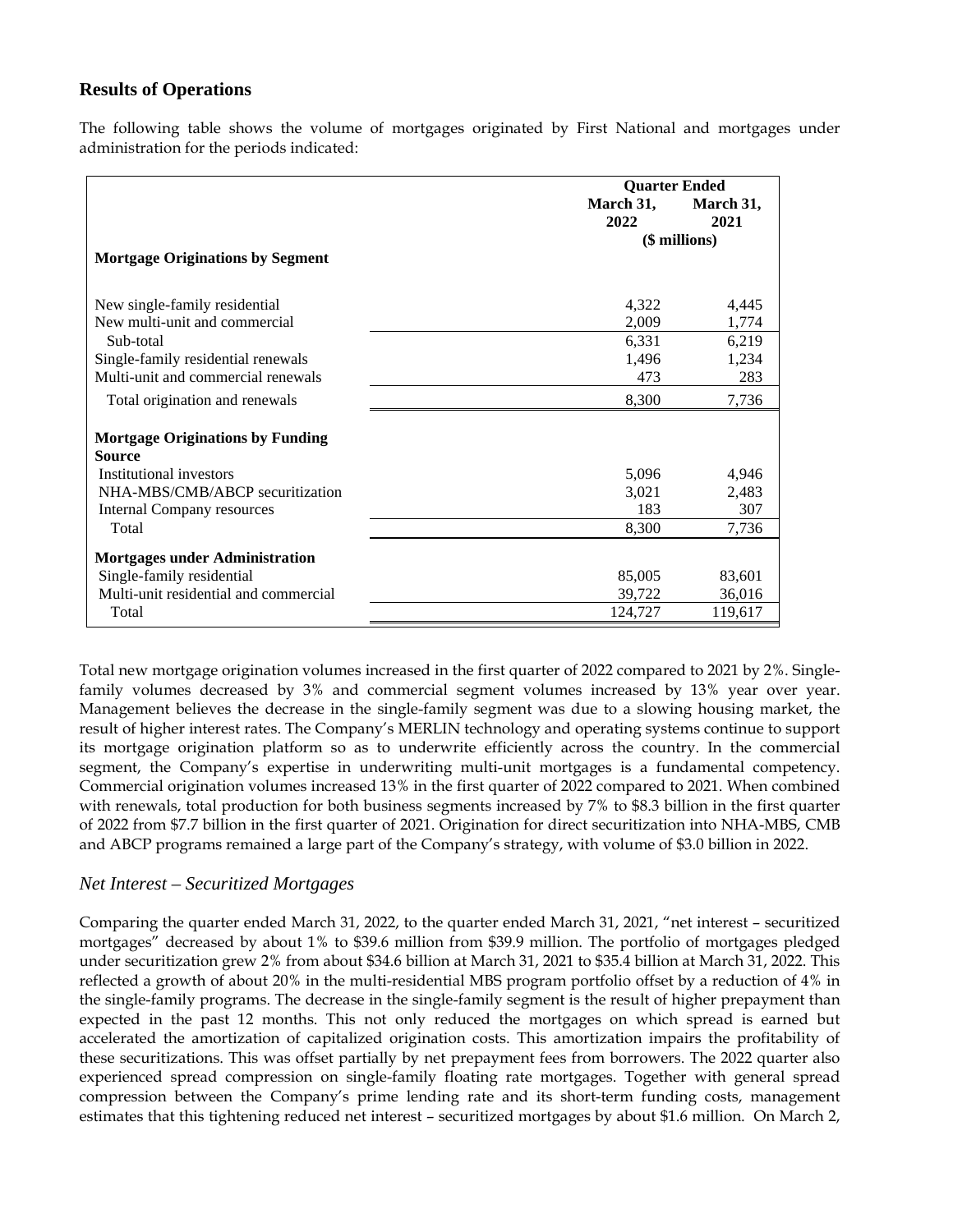2022, the Bank of Canada increased its benchmark interest rate and market expectations rose for further increases in short-term interest rates.

## *Placement Fees*

Placement fee revenue decreased by 4% to \$59.2 million from \$61.5 million in the comparative year. The decrease was the result of several factors. Despite a 3% increase in origination volumes sold to institutional investors, mortgage spreads returned to pre-pandemic levels. Both mortgages sold on a funded basis and those sold on commitment attracted a lower per unit placement fee. For the residential segment, average per unit fees were lower by about 4% year over year. For the commercial segment, placement fees were 3% lower despite a 10% increase in related volume as spreads were significantly tighter to start 2022 compared to those in the first quarter of 2021. Lastly, although single family renewals increased by 21% in the 2022 quarter, a larger portion was allocated for securitization such that the amount allocated to institutions decreased by 16%. This had a negative impact on placement fees.

## *Gains on Deferred Placement Fees*

Gains on deferred placement fees revenue decreased 34% to \$2.9 million from \$4.4 million. These gains related primarily to multi-unit residential mortgages originated and sold to institutional investors. Volumes for these transactions increased by 10% from the 2021 quarter as the Company's insured origination grew. However, spreads on these mortgages were narrower in 2022 compared to 2021 as described in the Placement Fees section above.

## *Mortgage Servicing Income*

Mortgage servicing income increased 2% to \$51.0 million from \$50.0 million. This increase was attributable to growing administration revenue on growing MUA.

## *Mortgage Investment Income*

Mortgage investment income increased 43% to \$19.8 million from \$13.8 million. The increase was due primarily to the interest rate environment. Interest rates rose steadily in the first quarter of 2022 as the market predicted a cycle of rate hiking by the Bank of Canada to address the risks of inflation. The impact is such that 5 year bond yields increased by more than 1% between December 31, 2021 and March 31, 2022. This directly affected mortgage rates offered by the Company such that it earned more interest income on the mortgages accumulated for securitization on the balance sheet.

## *Realized and Unrealized Gains (Losses) on Financial Instruments*

This financial statement line item consists of three primary components: (1) gains and losses related to the Company's economic hedging of single-family commitments, (2) gains and losses related to holding a portfolio of mortgage and loan investments at fair value, and (3) gains and losses on interest rate swaps used to mitigate interest rate risk on its CMB activity. With the adoption of IFRS 9 in 2018, a significant portion of the Company's interest rate management program qualifies as "hedging" for accounting purposes. The Company has elected to document hedging relationships for virtually all of the multi-residential commitments and mortgages it originates for its own securitization programs. It has also done the same for funded singlefamily mortgages and the swaps used in its ABCP programs. This decision has reduced the volatility of gains and losses on financial instruments otherwise recorded in the Company's regular earnings, as gains and losses on hedged items are generally deferred and amortized into income over the term of the related mortgages. The Company has not documented a hedging relationship for its interest mitigation program for its singlefamily mortgage commitments. The Company believes, given the optional nature of these commitments, it is difficult to establish a valid hedging relationship. For financial reporting purposes, this means that there will still be gains and losses on financial instruments, but these should be limited to those on the bonds sold short used to mitigate such risk. The following table summarizes these gains and losses by category in the periods indicated: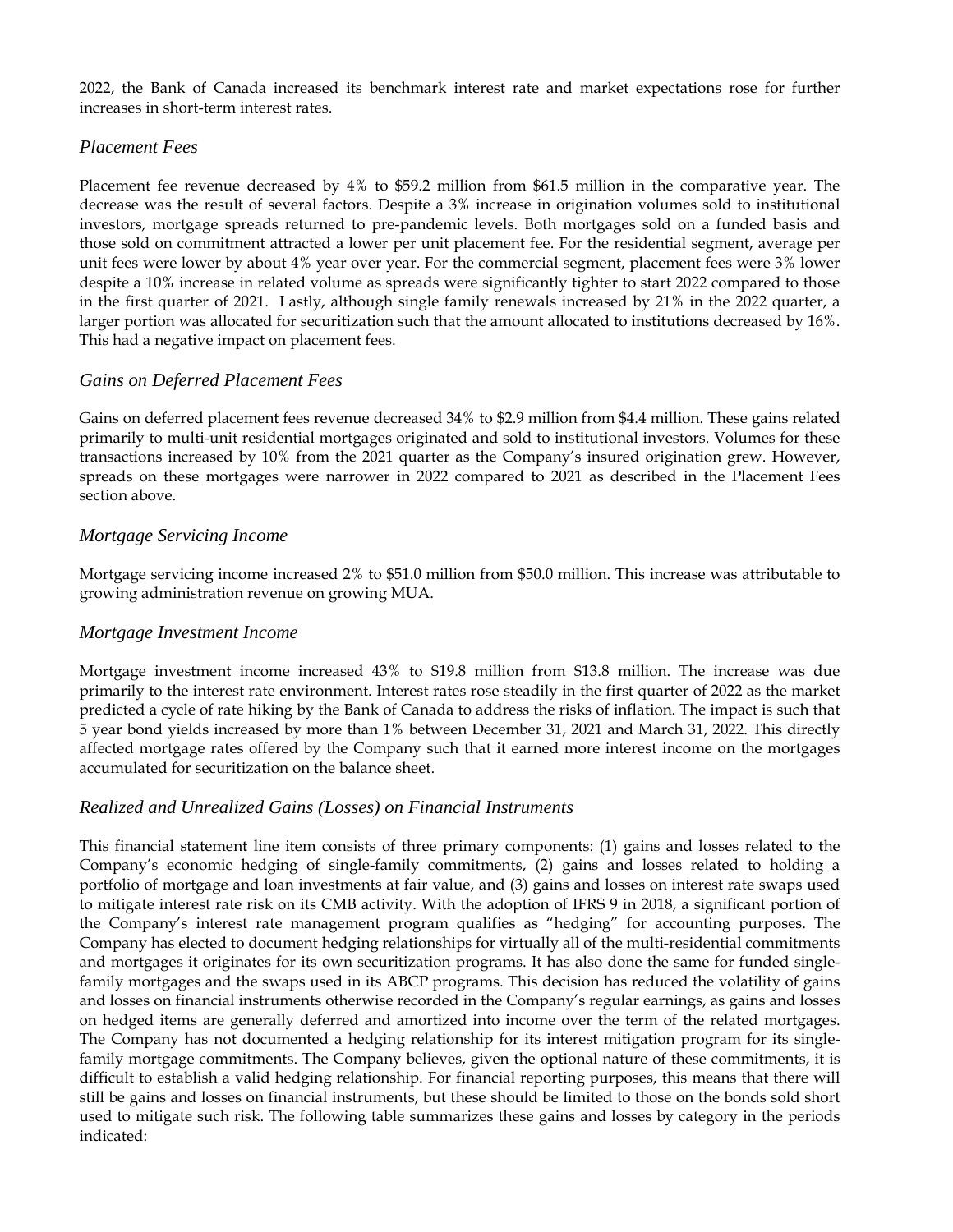|                                                                                      |                   | <b>Ouarter Ended</b> |
|--------------------------------------------------------------------------------------|-------------------|----------------------|
| <b>Summary of Realized and Unrealized Gains</b><br>(Losses) on Financial Instruments | March 31,<br>2022 | March 31,<br>2021    |
|                                                                                      | $(\$000s)$        |                      |
| Gains on short bonds used for the economic hedging                                   |                   |                      |
| program                                                                              | 34,979            | 12,469               |
| Gains on mortgages held at fair value                                                |                   | 157                  |
| Losses on interest rate swaps                                                        | (7,079)           | (5,140)              |
| Net gains on financial instruments                                                   | 27,900            | 7,486                |
|                                                                                      |                   |                      |

In the first quarters of both 2022 and 2021, economic sentiment predicated an inflationary environment where central banks would likely tighten monetary policy with the result that both short term and longer-term interest rates rose. The rise was slower in 2021 but as more data on inflation came to light and the Bank of Canada's tone changed, rates increased in the first quarter of 2022 by more than 1% for 5-and 10-year term bonds. The impact on the Company's short-bond position used to mitigate interest rate risk on single-family commitments was therefore larger in 2022 (\$35.0 million of gains) compared to \$12.5 million of gains in the 2021 quarter.

## *Brokerage Fees Expense*

Brokerage fees expense increased 1% to \$38.5 million from \$38.1 million. This increase reflected higher origination volumes of single-family mortgages for institutional investors, which increased by more than 5% year over year. The increase was offset by lower per unit fees as the 2021 quarter included higher loyalty management fees related to the 2020 fiscal year. In 2022 there was also a greater proportion of Excalibur broker fees which are lower due to the shorter terms of these mortgages.

## *Salaries and Benefits Expense*

Salaries and benefits expense increased 17% to \$48.0 million from \$41.1 million. Salaries were higher as overall headcount increased by 22% (1,636 employees at March 31, 2022 compared to 1,340 at March 31, 2021). Headcount growth is primarily in the residential underwriting departments. Commercial underwriting compensation was lower in the quarter and offset the increase in the residential segment. Management salaries were paid to the two senior executives (co-founders) who together control about 71% of the Company's common shares. The current period expense is a result of the compensation arrangement executed on the closing of the initial public offering ("IPO") in 2006.

## *Interest Expense*

Interest expense increased 38% to \$15.0 million from \$10.9 million. As discussed in the "Liquidity and Capital Resources" section of this analysis, the Company warehouses a portion of the mortgages it originates prior to settlement with the investor or funding with a securitization vehicle. The Company used senior unsecured notes together with a \$1.5 billion credit facility with a syndicate of banks and 30-day repurchase facilities to fund the mortgages during this period. The overall interest expense increased from the 2021 quarter due to higher prevailing interest rates on the Company's floating rate debt as short-term rates have increased significantly with the expected monetary tightening from central banks to address inflation.

## *Other Operating Expenses*

Other operating expenses increased by 67% to \$25.9 million from \$15.5 million. The primary change in other operating expenses was a \$7.4 million increase in hedging costs associated with a large notional hedging program to support the Company's securitization programs together with a steepening bond yield curve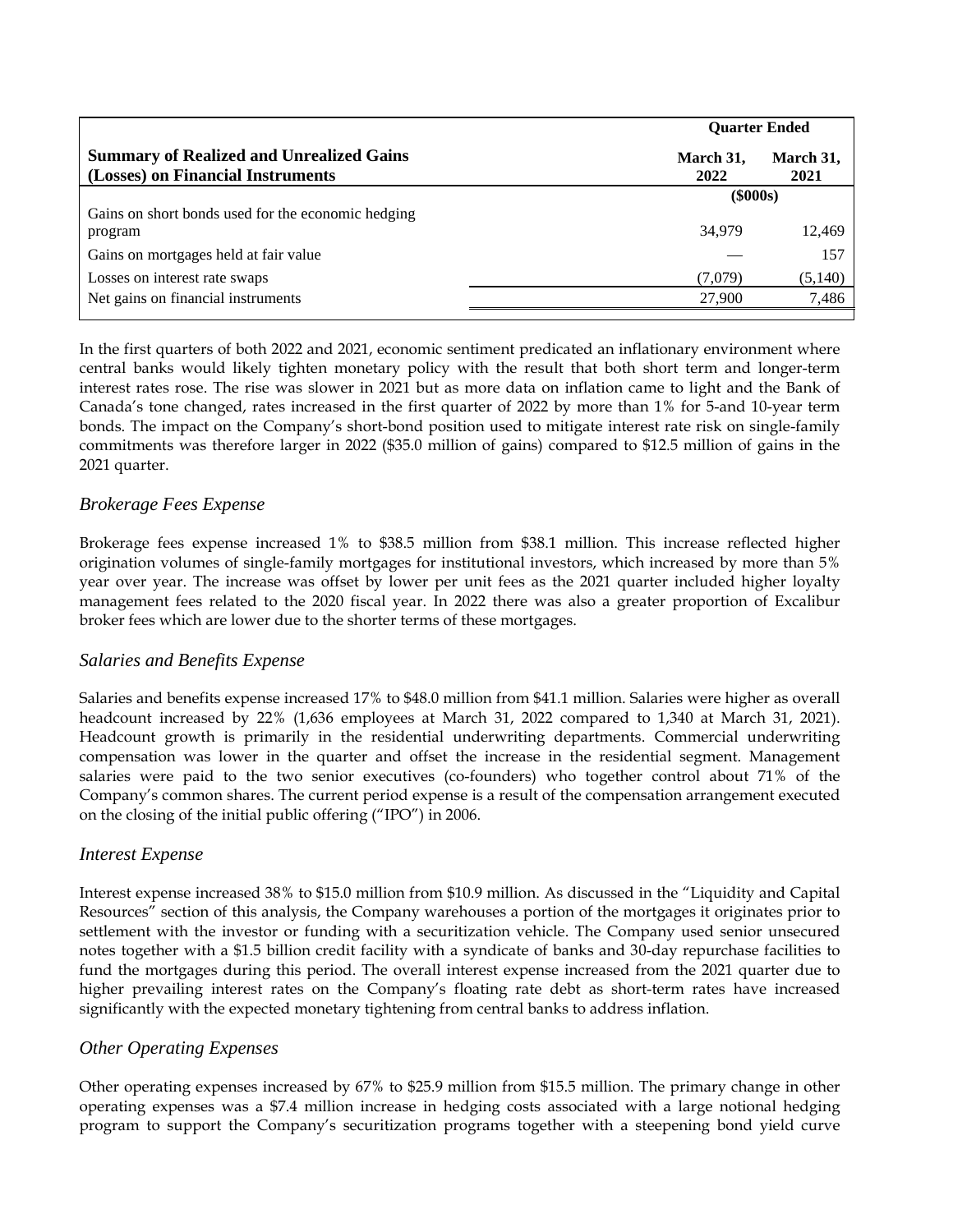which makes hedging more expensive. Expenses for depreciation were also higher than in 2021 as the Company invested in equipment to support its growing workforce and work-from-home business continuity strategy and began to amortize the cost of the leaseholds of its new Toronto headquarters. Other expenses that decreased in the pandemic due to limitations on travel and discretionary spending are now increasing as the country returns to a pre-pandemic state.

## *Income before Income Taxes and Pre-FMV Income*

Income before income taxes increased 2% to \$73.1 million from \$71.5 million in the first quarter of 2021. This increase was largely the result of changing capital markets. The Company's results include gains or losses on account of financial instruments used to economically hedge residential mortgage commitments. As described previously in this MD&A, the Company recorded \$27.9 million of gains on financial instruments (excluding losses related to mortgage and loan investments) in the first quarter of 2022. Comparatively, in the first quarter of 2021, the Company recorded \$7.3 million of gains on financial instruments (excluding the losses related to mortgage and loan investments). The change in these values accounted for a \$20.6 million increase in comparative income before income taxes. Pre-FMV Income, which excludes these changes, decreased by 29% to \$45.2 from \$64.1 million. The decrease is largely the result of three phenomena, a comparatively tighter mortgage spread environment year over year, higher employee costs and single-family prepayment speeds. As described in the 2021 annual MD&A, mortgage spreads were historically wide in the first two quarters of 2021 but quickly returned to pre-pandemic levels during the middle of that same year. Narrower spreads negatively affected placement fees and deferred placement fees in the first quarter of 2022. The Company estimates that the impact on income was approximately \$5.0 million. Spreads also had an impact on net interest earned during the warehouse period. With wider spreads, revenue from the mortgages accumulated for future securitization can come close to covering the costs of funding prior to placement or securitization. With narrower spreads the difference between the costs and the revenue increase. The Company estimates that these net costs have increased so as to reduce pre tax income by about \$5.4 million between the two first quarters. Lastly, during the pandemic, the Company increased is own origination by a factor of about 30%. At the same time the volumes that it processed in its third-party underwriting department also increased significantly. At that time, current employees worked extra hours to cope with the additional volume. This workload was not sustainable with existing staffing levels and the Company increased headcount to underwrite the still large volumes. Higher headcount together with a competitive environment for skilled underwriters in an inflationary environment resulted in \$6.9 million of higher salary costs year over year.

## *Income Tax Expense*

The provision for taxes increased by 3% to \$19.5 million from \$18.9 million. The provision increased proportionately with net income before income taxes.

## *Other Comprehensive Income*

For the commercial segment, the Company hedges the interest rate risk associated with insured multiresidential mortgages. This hedging begins on commitment and ends when the Company either securitizes the mortgages or places the mortgage with an institutional investor. As the Company determined that these cash flow hedges were effective, the Company recorded \$87.1 million of pre-tax net gains on such hedges in OCI in the first quarter of 2022. These gains would have been recorded as gains on financial instruments under the previous IFRS standard. In the quarter, the Company amortized a portion of the gains and losses in accumulated OCI into regular earnings; this was \$3.5 million. The remaining OCI amount will be amortized into net income in future periods.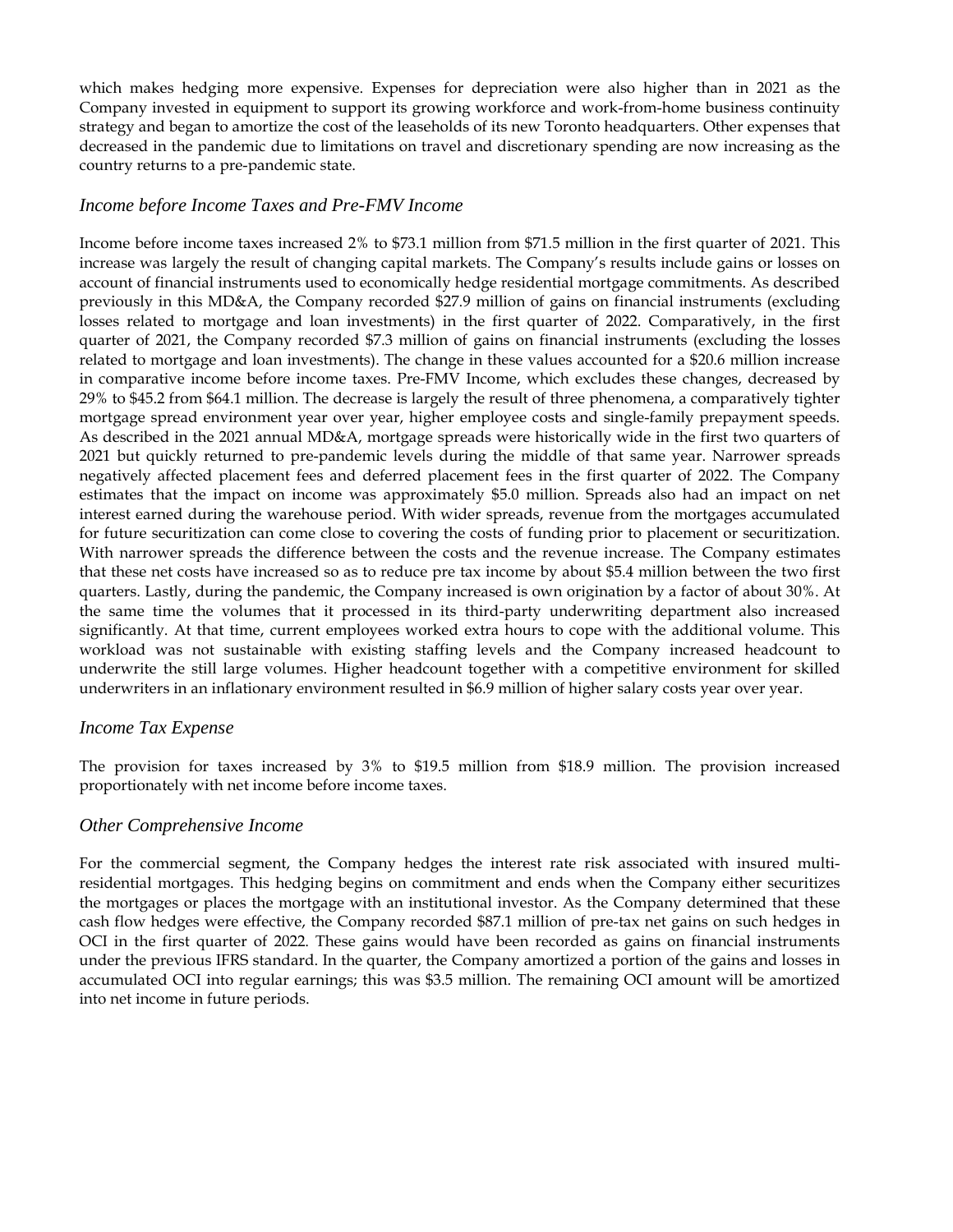## **Operating Segment Review**

The Company aggregates its business from two segments for financial reporting purposes: (i) Residential (which includes single-family residential mortgages), and (ii) Commercial (which includes multi-unit residential and commercial mortgages), as summarized below:

|                                | <b>Operating Business Segments</b>                    |                      |                   |                      |
|--------------------------------|-------------------------------------------------------|----------------------|-------------------|----------------------|
|                                | <b>Residential</b><br>(\$000s except percent amounts) |                      | <b>Commercial</b> |                      |
| <b>For the Period Ended</b>    | March 31,<br>2022                                     | March 31,<br>2021    | March 31,<br>2022 | March 31,<br>2021    |
| Originations and renewals      | 5,817,892                                             | 5,679,141            | 2,481,885         | 2,057,490            |
| Percentage change              | 2%                                                    |                      | 21%               |                      |
| Revenue                        | 249,853                                               | 246,324              | 100,468           | 90,168               |
| Percentage change              | $1\%$                                                 |                      | $11\%$            |                      |
| Income before income taxes     | 54,845                                                | 51,852               | 18,242            | 19,623               |
| Percentage change              | 6%                                                    |                      | (7%)              |                      |
| As at                          | March 31,<br>2022                                     | December 31,<br>2021 | March 31,<br>2022 | December 31,<br>2021 |
| Identifiable assets            | 28,873,767                                            | 28,813,695           | 13,483,165        | 13,430,687           |
| Mortgages under administration | 85,004,367                                            | 84.895.778           | 39.722.275        | 39.011.848           |

## **Residential Segment**

Overall residential origination volumes including renewals increased by 2% between the first quarters of 2022 and 2021 while residential revenues increased by 1%. Revenue was affected by the impact of financial instruments. Excluding the impact of these revenues, adjusted revenue decreased by 7%. Revenue was negatively affected in 2022 by lower interest earned on its securitized portfolio. Due to higher prepayment speeds, the amount of single-family securitized MUA fell by 4%. As well, higher couponed mortgage in the portfolio were effectively replaced with new mortgages at lower coupon rates. Together interest revenue on securitized mortgages dropped 13%. Net income before tax was also affected by fair value-related revenues. Without the impact of these revenues, net income before tax decreased to \$26.9 million in the 2022 quarter from \$44.5 million in 2021, or by 39%. This is the outcome of lower per-unit revenues on placement activity combined with higher headcount which created comparatively higher operating expenses. Identifiable assets increased from December 31, 2021, as the Company's increased its hedging related assets by \$350 million and its residential portfolio of mortgages pledged under securitization decreased by about \$280 million.

## **Commercial Segment**

2022 first quarter commercial revenues were higher compared to 2021 largely because of an increase in the securitized portfolio. The Company elected to securitize a larger percentage of its commercial mortgage origination, specifically 10-year term insured mortgages, in 2021. This increased the commercial segment portfolio by about \$1.9 billion or 20% since March 2021 and produced an increase in revenues on securitization of \$8.7 million. Income before income taxes decreased by 7% year over year. The decrease is due to tighter mortgage spreads as evidenced by lower deferred placement fee revenues of \$1.5 million. An increase in 10 year product and more servicing income offset the tighter margins now faced by the business. Identifiable assets increased from those at December 31, 2021 as the Company increased securitized mortgages by about \$400 million and decreased mortgages accumulated for securitization by \$250 million, and hedging related assets by \$100 million.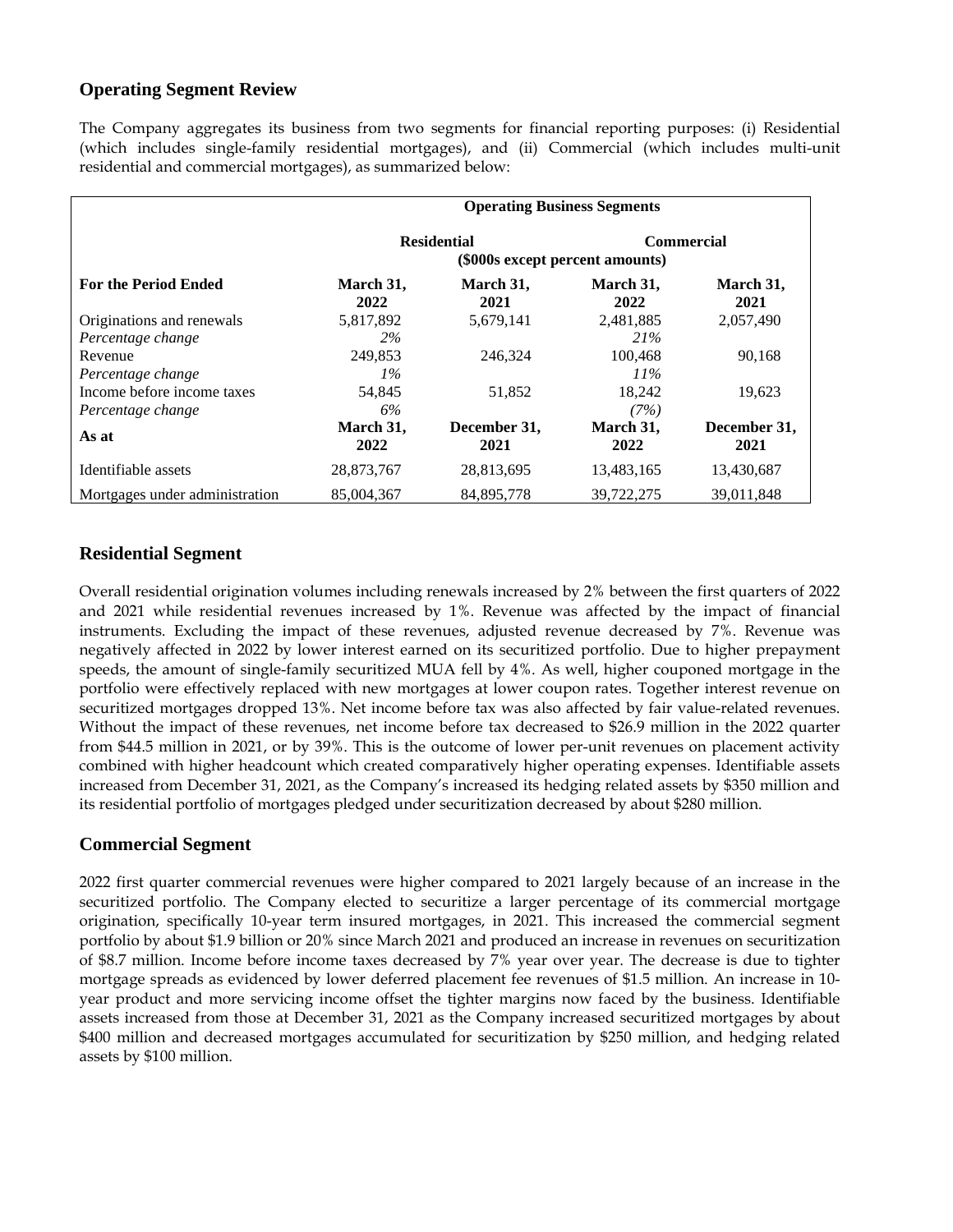## **Liquidity and Capital Resources**

The Company's fundamental liquidity strategy has been to invest in prime Canadian mortgages. Management's belief has always been that these mortgages are considered "AAA" by investors and should always be well bid and highly liquid. This strategy proved effective during the turmoil experienced in 2007 through 2009, and once again in the COVID-19 crisis, when capital markets were disrupted and the demand for high-quality assets increased. As the Company's results in those years demonstrated, First National was able to attract investors to purchase its mortgage origination at profitable margins. Originating prime mortgages also allows the Company to securitize in the capital markets; however, this activity requires significant cash resources to purchase and hold mortgages prior to arranging for term debt through the securitization markets. For this purpose, the Company uses the combination of unsecured notes and the Company's revolving bank credit facility. This aggregate indebtedness is typically used to fund: (1) mortgages accumulated for sale or securitization, (2) the origination costs associated with securitization, and (3) mortgage and loan investments. The Company has a credit facility with a syndicate of financial institutions for total credit of \$1.5 billion. This facility was extended in June 2021 for a five-year term maturing in March 2026. At March 31, 2022, the Company had entered into repurchase transactions with financial institutions to borrow \$1.9 billion related to \$1.9 billion of mortgages held in "mortgages accumulated for sale or securitization" on the balance sheet.

At March 31, 2022, outstanding bank indebtedness was \$857.7 million (December 31, 2021 – \$965.4 million). Together with the unsecured notes of \$399 million (December 31, 2021 – \$399 million), this "combined debt" was used to fund \$835.3 million (December 31, 2021 – \$951.3 million) of mortgages accumulated for sale or securitization. At March 31, 2022, the Company's other interest-yielding assets included: (1) deferred placement fees receivable of \$63.6 million (December 31, 2021 – \$64.4 million) and (2) mortgage and loan investments of \$197.5 million (December 31, 2021 – \$192.3 million). The difference between "combined debt" and the mortgages accumulated for sale or securitization funded by it, which the Company considers a proxy for true leverage, increased between December 31, 2021, and March 31, 2022, and now stands at \$421.4 million (December 31, 2021 – \$413.0 million). This represents a debt-to-equity ratio of approximately 0.64:1. This ratio is lower than the ratio of 0.72:1 at December 31, 2021. In general, the decrease was the result of equity increasing with gains on holding financial instruments, particularly the increase in OCI of about \$60 million. This offset the investment of \$44 million in investments in mortgages pledged for securitization to support its Alt-A securitization program. The Company believes the ratio is appropriate given the nature of the assets which the debt is funding.

Since being approved as an issuer of NHA-MBS, the Company has funded the difference between the mortgages it uses to create NHA-MBS and the debt obligations it assumes upon issuance. In recent years, this requirement has generally been limited to mortgages in arrears where First National does not receive payments from the borrower but is obliged to pay the interest and amortizing principal on the NHA-MBS debt. However, due to 2020 related national unemployment pursuant to the COVID-19 pandemic, this funding requirement increased as borrowers requested mortgage payment deferrals. In such situations, the Company determined to grant mortgage payment deferrals. Qualifying borrowers received three months of payment deferral. In cases of extended hardship, the Company provided a second three-month deferral after the initial deferral period ended. During this deferral period, a portion of such mortgages ceased to amortize and interest otherwise payable was capitalized to the principal of the mortgage. The three mortgage default insurers approved these steps, permitting the deferrals to occur without any impact on subsequent claims under the mortgage insurance policies. In turn, First National has been required to make "timely payments" on the NHA-MBS securities. This means that despite not receiving payments from borrowers on the mortgages that support the NHA-MBS, the Company has been required to pay the interest and amortizing principal on the debt. In effect, the Company de-leveraged its balance sheet by paying off the debt while the related mortgages did not as amortize as quickly. At March 31, 2022, the Company estimates that it had reduced its NHA MBS debt by approximately \$43 million (December 31, 2021 - \$46 million) because of the impact of deferred payments. This has been funded by the Company's available cash resources.

The Company funds a portion of its mortgage originations for institutional placement on the same day as the advance of the related mortgage. The remaining originations are funded by the Company on behalf of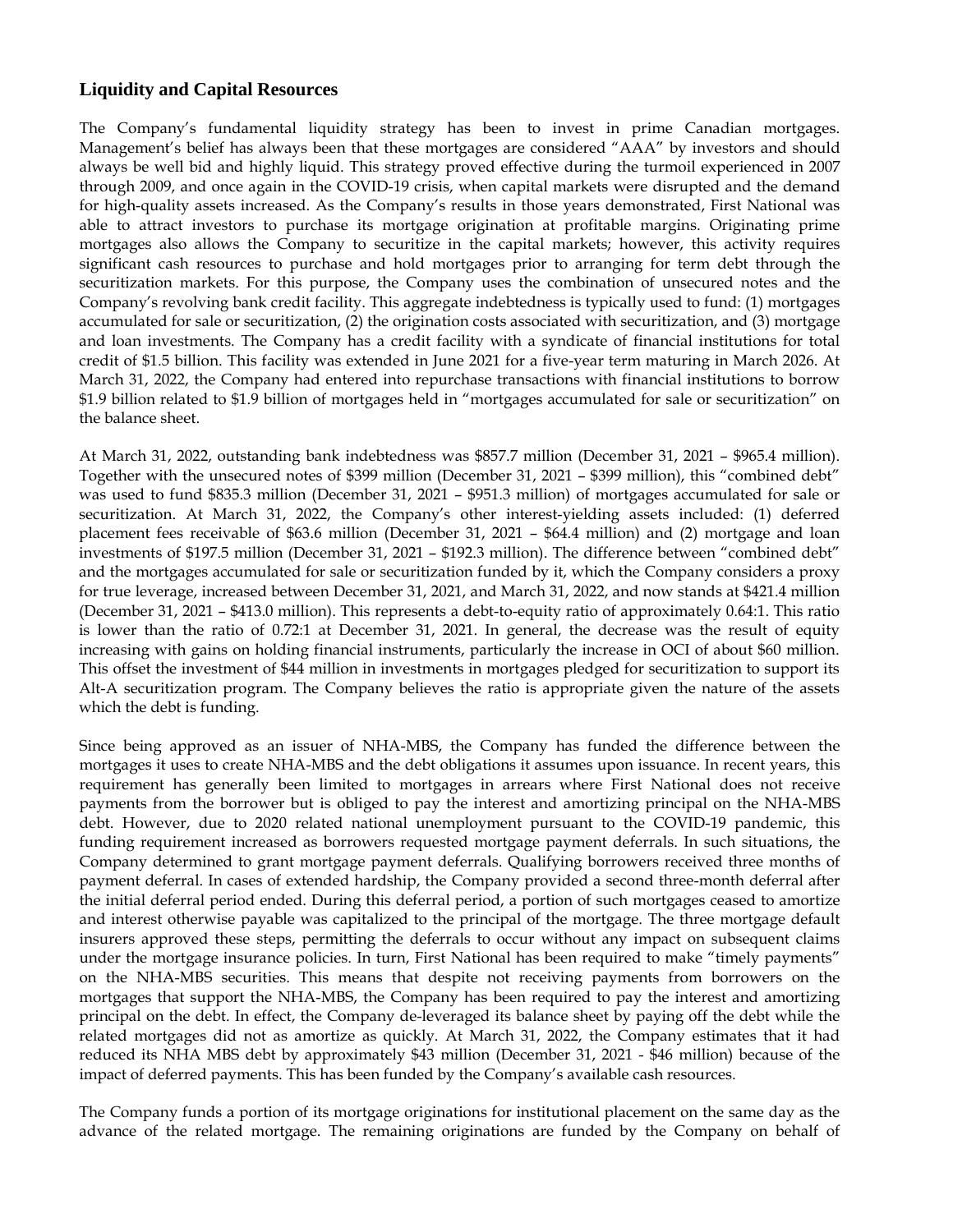institutional investors or pending securitization by the Company. On specified days, the Company aggregates all mortgages warehoused to date for an institutional investor and transacts a settlement with that institutional investor. A similar process occurs prior to arranging for funding through securitization. The Company uses a portion of the committed credit facility with the banking syndicate to fund the mortgages during this warehouse period. The credit facility is designed to be able to fund the highest balance of warehoused mortgages in a month and is normally only partially drawn.

The Company also invests in short-term mortgages, usually for six- to 18-month terms, to bridge existing borrowers in the interim period before long-term financing. The banking syndicate has provided credit facilities to partially fund these investments. As these investments return cash, it will be used to pay down this bank indebtedness. The syndicate has also provided credit to finance a portion of the Company's deferred placement fees receivable and the origination costs associated with securitization, as well as other miscellaneous longer-term financing needs.

A portion of the Company's capital has been employed to support its ABCP and NHA-MBS programs, primarily to provide credit enhancements as required by rating agencies. The most significant portion of cash collateral is the investment made on behalf of the Company's ABCP programs. As at March 31, 2022, the investment in cash collateral was \$114.8 million (December 31, 2021 – \$105.1 million).

The Company's Board of Directors has elected to pay dividends, when declared, on a monthly basis on the outstanding common shares and on a quarterly basis on the outstanding preference shares. For purposes of the enhanced dividend tax credit rules contained in the *Income Tax Act* (Canada) and any corresponding provincial and territorial tax legislation, all dividends (and deemed dividends) paid by the Company to Canadian residents on both common and preference shares after June 30, 2010, are designated as "eligible dividends". Unless stated otherwise, all dividends (and deemed dividends) paid by the Company hereafter are designated as "eligible dividends" for the purposes of such rules.

#### **Financial Instruments and Risk Management**

The Company records mortgages accumulated for sale and mortgage and loan investments as financial assets measured at "fair value through profit or loss" such that changes in market value are recorded in the consolidated statement of income. The mortgages accumulated for sale are held for very short periods, and any change in value due to changing interest rates is the obligation of the ultimate institutional investor. Accordingly, the Company believes there will be little, if any, effect on its income related to the change in fair value of these mortgages. The majority of mortgages in mortgage and loan investments are uninsured commercial segment bridge loans. These are primarily floating rate loans that have mortgage terms of 18 months or less. As the mortgages do not conform to conventional mortgage lending, there are few active quoted markets available to determine the fair value of these assets. The Company estimates fair value based upon: benchmark interest rates, credit spreads for similar products, creditworthiness and status of the borrower, valuation of the underlying real property, payment history, and other conditions specific to the rationale for the loan. Any favourable or unfavourable amounts will be recorded in the statement of income each quarter.

The Company believes its hedging policies are suitably designed such that the interest rate risk of holding mortgages prior to securitization is mitigated. The Company designates hedging relationships such that the results of any effective hedging does not affect the Company's statement of income. See previous discussion in this MD&A under "Realized and Unrealized Gains (Losses) on Financial Instruments". As at March 31, 2022, the Company had \$1.8 billion of notional forward bond positions related to its single-family programs. For multi-unit residential and commercial mortgages, the Company assumes all mortgages committed will fund, and hedges each mortgage individually. This includes mortgages committed for the CMB program as well as mortgages to be sold to the Company's other securitization vehicles. As at March 31, 2022, the Company had entered into \$1.0 billion of notional value forward bond sales for this segment. The Company is also a party to three interest rate swaps that economically hedge the interest rate exposure related to certain CMB transactions in which the Company has replacement obligations. As at March 31, 2022, the aggregate value of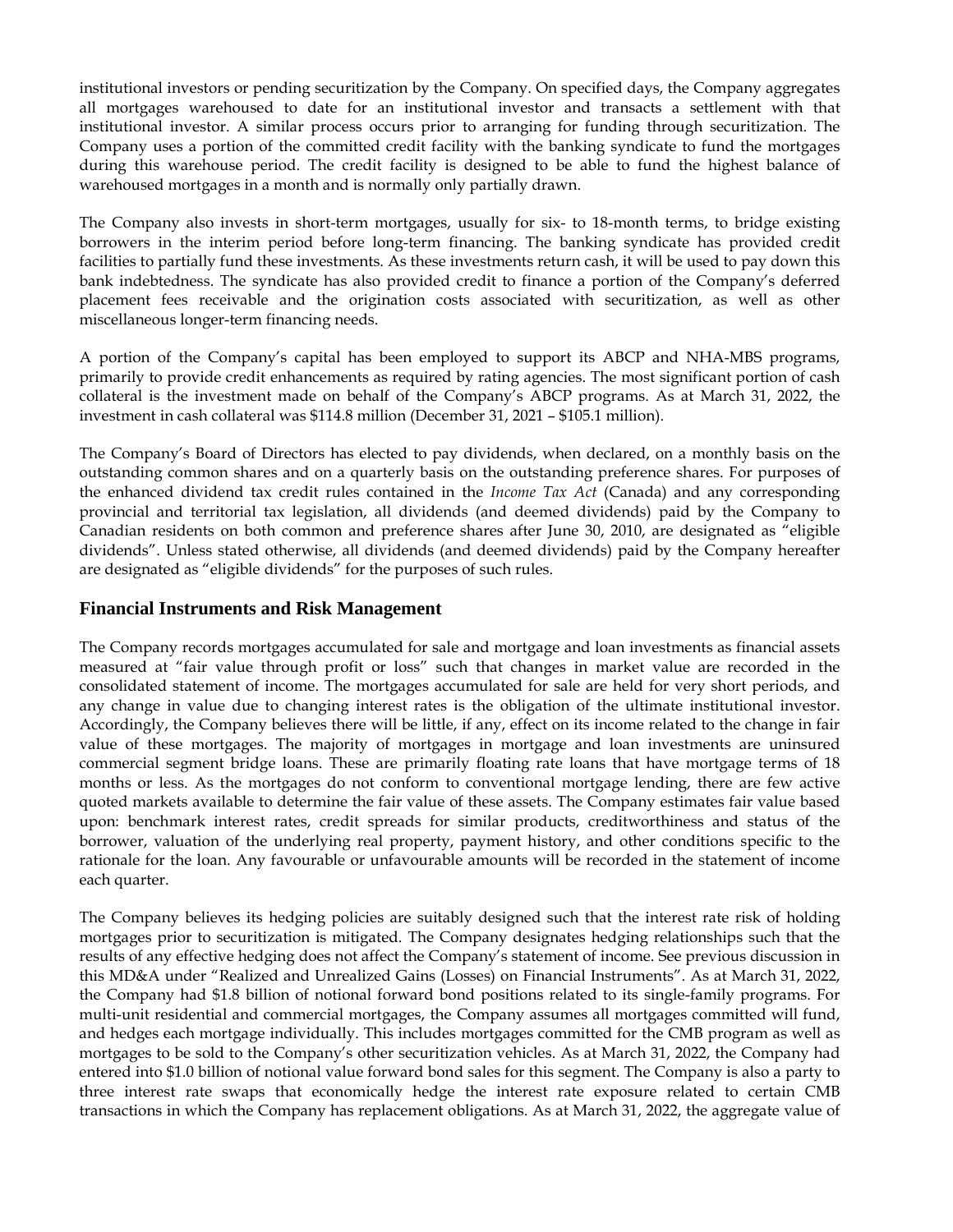these swaps, maturing between December 2023 and September 2026, was a \$6.4 million liability. During the first quarter of 2022, the value of these swaps decreased by \$7.1 million.

As described above, the Company employs various strategies to reduce interest rate risk. In the normal course of business, the Company also takes on credit spread risk. This is the risk that the credit spread at which a mortgage is originated changes between the date of commitment of that mortgage and the ultimate date of placement or securitization. If credit spreads widen during this holding period, this is unfavourable for the Company. It means that the Company cannot fund the mortgages originated with a funding source as effectively as originally intended. Despite entering into effective interest rate hedges, the Company's exposure to credit spreads will remain. This risk is inherent in the Company's business model and the Company believes it cannot be economically hedged. As at March 31, 2022, the Company had various exposures to changing credit spreads. In particular, in mortgages accumulated for sale or securitization, there were approximately \$2.7 billion of mortgages that were susceptible to some degree of changing credit spreads.

## **Capital Expenditures**

A significant portion of First National's business model is the origination and placement or securitization of financial assets. Generally, placement activities do not require any capital investment. Securitization transactions may require the investment of significant amounts of the Company's own capital. This capital is provided in the form of cash collateral, credit enhancements, and the upfront funding of broker fees and other origination costs. These are described more fully in the "Liquidity and Capital Resources" section above. The business requires capital expenditures on technology (both software and hardware), leasehold improvements, and office furniture. During the quarter ended March 31, 2022, the Company purchased new computer equipment and software and made leasehold improvements. In the long term, the Company expects capital expenditures on fixed assets will be approximately \$10 million annually. 2021 expenditures were much higher as the Toronto office moved to its new premises and invested in new leasehold improvements.

## **Summary of Contractual Obligations**

The Company's long-term obligations include leases of premises with terms up to 15 years for its offices across Canada, and its obligations for the ongoing servicing of mortgages sold to securitization conduits and mortgages related to purchased servicing rights. The Company sells its mortgages to securitization conduits on a fully serviced basis and is responsible for the collection of the principal and interest payments on behalf of the conduits, including the management and collection of mortgages in arrears.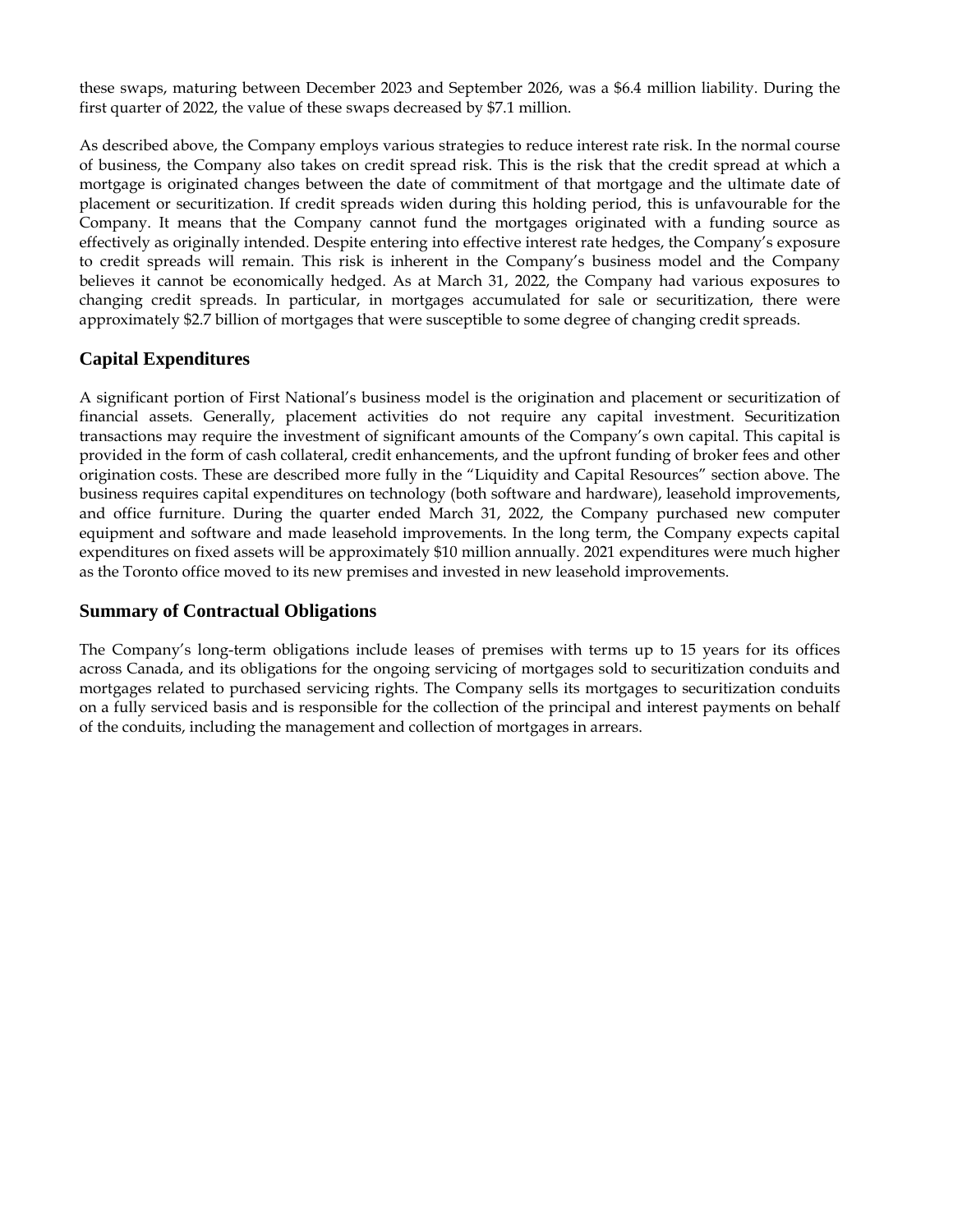## **Critical Accounting Policies and Estimates**

The Company prepares its financial statements in accordance with IFRS, which requires management to make estimates, judgments and assumptions that management believes are reasonable based upon the information available. These estimates, judgments and assumptions affect the reported amounts of assets and liabilities and disclosure of contingent assets and liabilities at the date of the financial statements, and the reported amounts of revenue and expenses during the reporting period. Management bases its estimates on historical experience and other assumptions that it believes to be reasonable under the circumstances. Management also evaluates its estimates on an ongoing basis. The significant accounting policies of First National are described in Note 2 to the Company's annual consolidated financial statements as at December 31, 2021. The policies that First National believes are the most critical to aid in fully understanding and evaluating its reported financial results include the determination of the gains on deferred placement fees and the impact of fair value accounting on financial instruments.

The Company uses estimates in valuing its gain or loss on the sale of its mortgages placed with institutions earning a deferred placement fee. Under IFRS, valuing a gain on deferred placement fees requires the use of estimates to determine the fair value of the retained interest in the mortgages. These retained interests are reflected on the Company's balance sheet as deferred placement fees receivable. The key assumptions used in the valuation of gains on deferred placement fees are prepayment rates and the discount rate used to present value future expected cash flows. The annual rate of unscheduled principal payments is determined by reviewing portfolio prepayment experience on a monthly basis. The Company assumes there is virtually no prepayment on multi-unit residential fixed-rate mortgages.

On a quarterly basis, the Company reviews the estimates used to ensure their appropriateness and monitors the performance statistics of the relevant mortgage portfolios to adjust and improve these estimates. The estimates used reflect the expected performance of the mortgage portfolio over the lives of the mortgages. The method of determining the assumptions underlying the estimates used for the quarter ended March 31, 2022, are consistent with those used for the year ended December 31, 2021.

The Company elects to treat certain of its financial assets and liabilities, including mortgages accumulated for sale, mortgage and loan investments and bonds sold short, at fair value through profit or loss. Essentially, this policy requires the Company to record changes in the fair value of these instruments in the current period's earnings. A portion of the bonds sold short are designated as an effective hedge, and accordingly, a portion of the change in the short bonds' fair value may be recorded in Other Comprehensive Income or deferred against hedge assets. This accounting has reduced the volatility in earnings as changes in the value on short bonds have been matched to the recognition of the change in value of the hedged mortgages. The Company's assets and liabilities are such that the Company must use valuation techniques based on assumptions that are not fully supported by observable market prices or rates in most cases. Much like the valuation of deferred placement fees receivable described above, the Company's method of determining the fair value of the assets listed above are subject to Company estimates. The most significant would be implicit in the valuation of mortgage and loan investments. These are generally non-homogeneous mortgages where it is difficult to find independent valuation comparatives. The Company uses information in its underwriting files, regional real estate information and other internal measures to determine the fair value of these assets.

As a mortgage lender, the Company invests in uninsured mortgages. When it funds these mortgages through securitization debt, it continues to be liable for any credit losses. The key inputs in the measurement of any expected credit loss ("ECL") include probability of default, loss given default and forecast of future economic conditions, which involves significant judgment. Upon application of IFRS 9 with respect to impairment, there has been no impact on the Company's earnings. Because of the high proportion of government-insured mortgages in its securitized portfolio and the low historical loss rates on the uninsured mortgages on which the Company lends, no significant credit losses were recorded in the first quarter of 2022.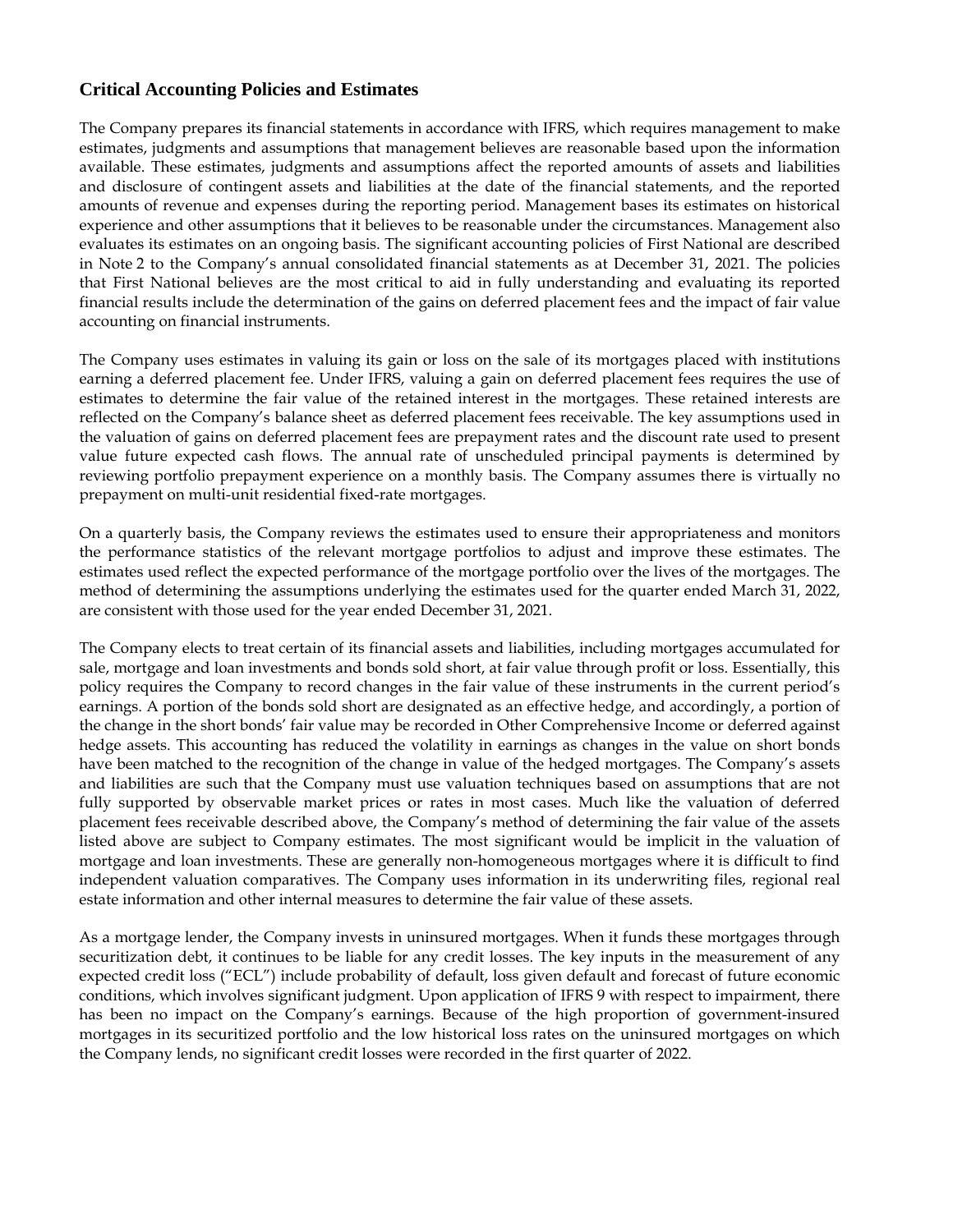## **Disclosure Controls and Internal Controls over Financial Reporting**

The Company's disclosure controls and procedures are designed to provide reasonable assurance that information required to be disclosed by the Company in reports filed under Canadian securities laws is recorded, processed, summarized and reported within the time periods specified under those laws, and include controls and procedures that are designed to ensure that information is accumulated and communicated to management, including the Chief Executive Officer and Chief Financial Officer, to allow timely decisions regarding required disclosure.

Management is responsible for establishing and maintaining adequate internal control over financial reporting. Internal control over financial reporting is designed to provide reasonable assurance regarding the reliability of financial reporting and the preparation of financial statements for external purposes in accordance with reporting standards; however, because of its inherent limitations, internal control over financial reporting may not prevent or detect misstatements on a timely basis.

No changes were made in the Company's internal controls over financial reporting during the quarter ended March 31, 2022, that have materially affected, or are reasonably likely to materially affect, the Company's internal controls over financial reporting.

## **ESG**

The Company issued its initial Public Accountability Statement in the fall of 2021. This report explores First National's approach to sustainability and provides environmental, social and governance disclosure that has been reviewed and approved by our Board of Directors. It complements our Management Information Circular, Annual Information Form, Management Discussion and Analysis and Annual Report, all of which offer more information about the financial position, priorities, responsibilities and commitments of the consolidated operations of First National.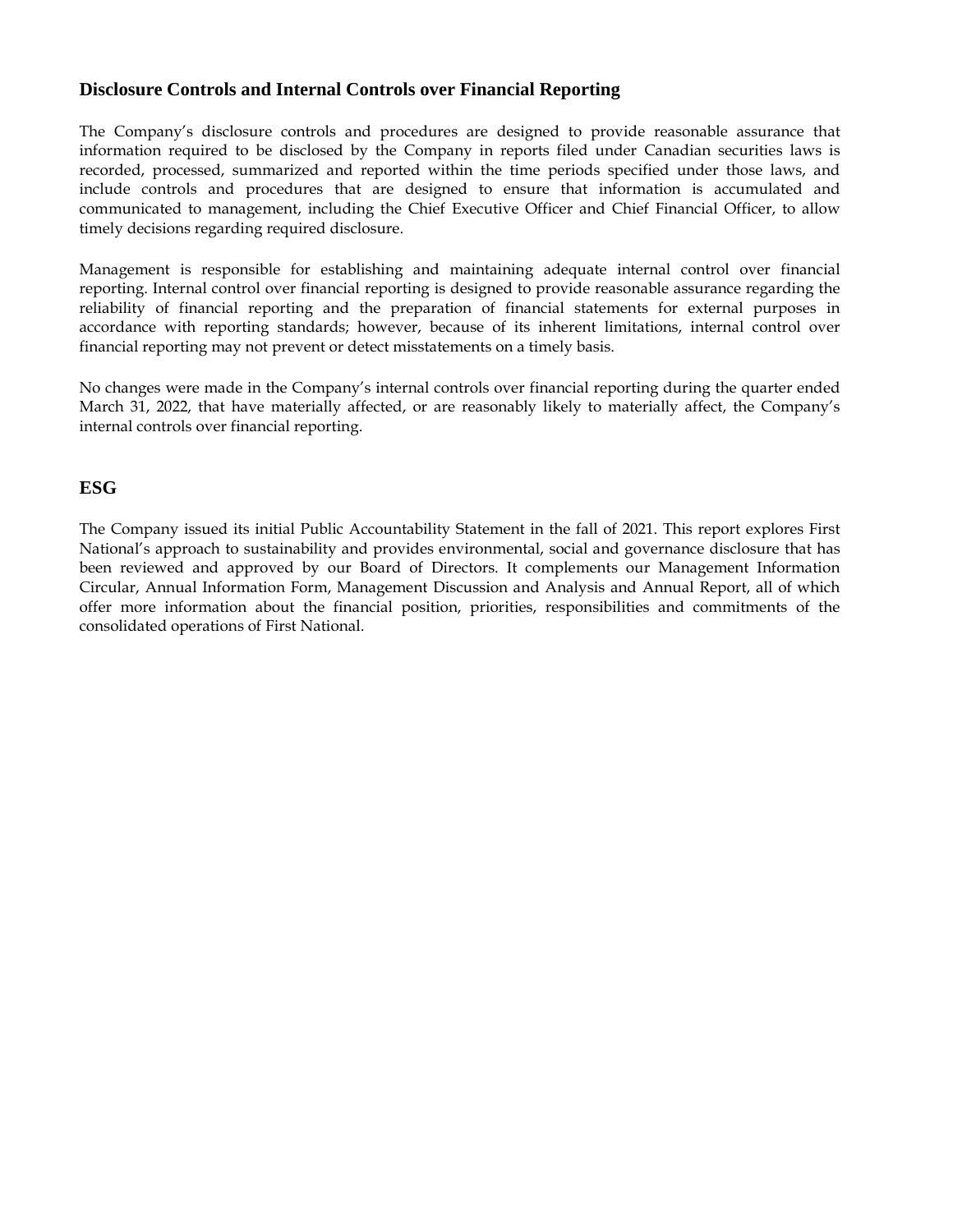## **Risks and Uncertainties Affecting the Business**

The business, financial condition and results of operations of the Company are subject to a number of risks and uncertainties and are affected by a number of factors outside the control of management of the Company. In addition to the risks addressed elsewhere in this discussion and the financial statements, these risks include: ability to sustain performance and growth, reliance on sources of funding, concentration of institutional investors including third-party servicing customers, reliance on independent mortgage brokers, changes in interest rates, repurchase obligations and breach of representations and warranties on mortgage sales, risk of servicer termination including the impact of trigger events on cash collateral and retained interests, reliance on multi-unit residential and commercial mortgages, general economic conditions, legislation and government regulation (including regulations imposed by the Department of Finance and CMHC and the policies set by and for mortgage default insurance companies), potential for losses on uninsured mortgages, competition, reliance on mortgage insurers, reliance on key personnel and the ability to attract and retain employees and executives, conduct and compensation of independent mortgage brokers, failure or unavailability of computer and data processing systems and software, insufficient insurance coverage, change in or loss of ratings, impact of natural disasters and other events, unfavourable litigation, and environmental liability. In addition, there are risks associated with the structure of the Company, including: those related to the dependence on FNFLP, leverage and restrictive covenants, dividends that are not guaranteed and could fluctuate with the Company's performance, restrictions on potential growth, the market price of the Company's shares, statutory remedies, control of the Company, and contractual restrictions. The Company is subject to Canadian federal and provincial income and commodity tax laws and pays such taxes as it determines are compliant with such legislation. Among the risks of all potential tax matters, there is a risk that tax legislation changes are detrimental to the Company or that Canadian tax authorities interpret tax legislation differently than the Company's filing positions. Risk and risk exposure are managed through a combination of insurance, a system of internal controls and sound operating practices. The Company's key business model is to originate primarily prime mortgages and find funding through various channels to earn ongoing servicing or spread income. For the single-family residential segment, the Company relies on independent mortgage brokers for origination and several large institutional investors for sources of funding, one of which accounts for 17% of the Companies total revenues. These relationships are critical to the Company's success. In October 2019, the sale transaction involving an institution for which the Company administers a large portfolio of third-party originated mortgages was completed. The new owners of the institution may decide not to renew the existing contract with First National or to exercise termination clauses within the agreement. In the event of non-renewal or termination, the Company's MUA will decrease. For a more complete discussion of the risks affecting the Company, reference should be made to the Company's Annual Information Form.

It became clear to the Company in mid-March 2020 that COVID-19 was highly contagious, and the Company executed its business continuity plan. In this case, the plan called for a "working from home" contingency. Within the first month, most of the Company's staff across the country transitioned to working from home. The Company is prepared for a hybrid return to office in 2022 subject to health guidelines but as of the date of this MD&A, the contingency plan remained in effect. The COVID-19 crisis has been the cause of unemployment across the country and widespread economic hardship. During the duration of this crisis, the probability of the risks listed above having a negative impact on the Company has increased. Related losses could be material.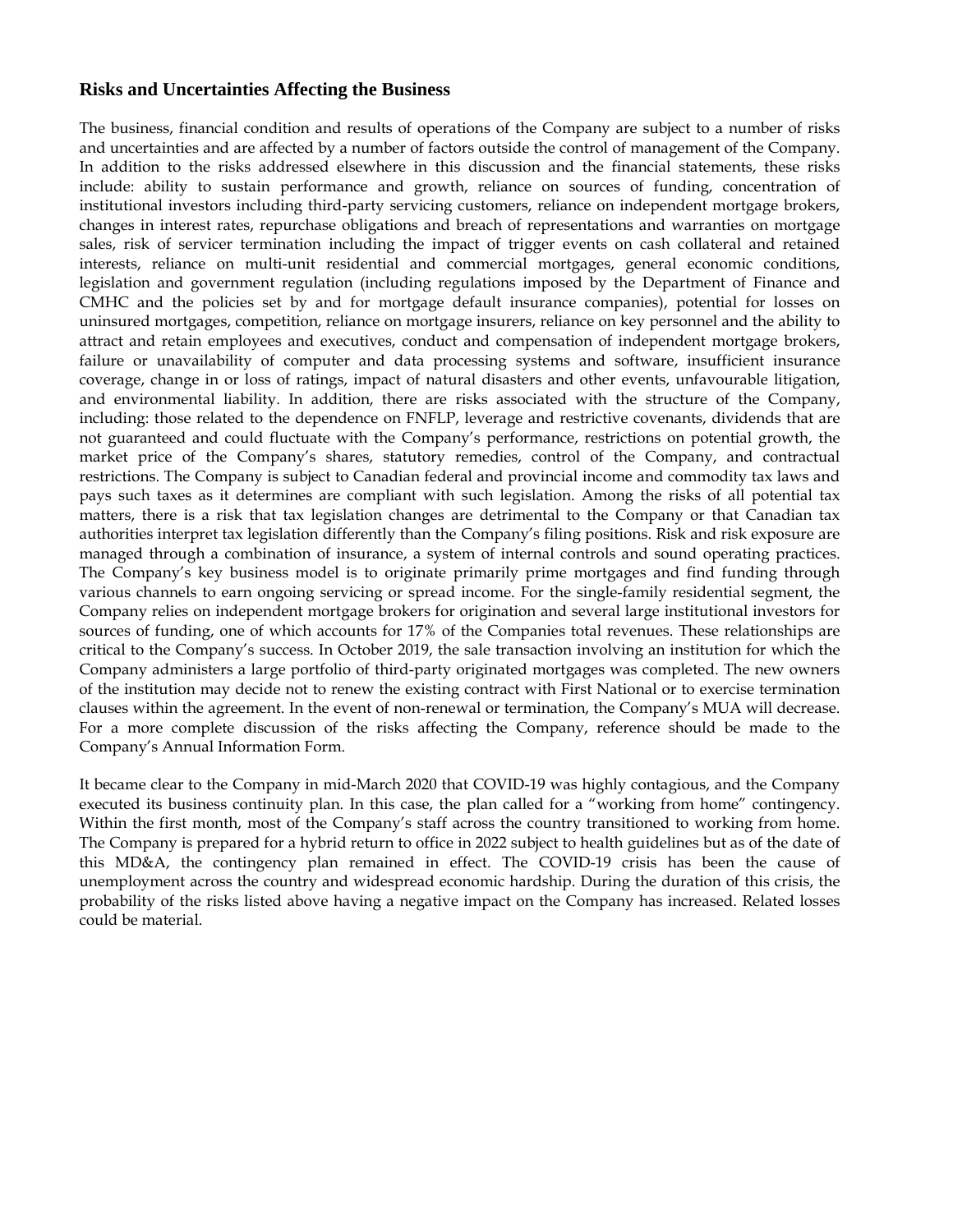#### **Forward-Looking Information**

Forward-looking information is included in this MD&A. In some cases, forward-looking information can be identified by the use of terms such as "may", "will", '"should", "expect", "plan", "anticipate", "believe", "intend", "estimate", "predict", "potential", "continue" or other similar expressions concerning matters that are not historical facts. Forward-looking information may relate to management's future outlook and anticipated events or results, and may include statements or information regarding the future financial position, business strategy and strategic goals, product development activities, projected costs and capital expenditures, financial results, risk management strategies, hedging activities, geographic expansion, licensing plans, taxes and other plans and objectives of or involving the Company. Particularly, information regarding growth objectives, any increase in mortgages under administration, future use of securitization vehicles, industry trends and future revenues is forward-looking information. Forward-looking information is based on certain factors and assumptions regarding, among other things, interest rate changes and responses to such changes, the demand for institutionally placed and securitized mortgages, the status of the applicable regulatory regime, and the use of mortgage brokers for single-family residential mortgages. This forwardlooking information should not be read as providing guarantees of future performance or results, and will not necessarily be an accurate indication of whether or not, or the times by which, those results will be achieved. While management considers these assumptions to be reasonable based on information currently available to it, they may prove to be incorrect. Forward-looking information is subject to certain factors, including risks and uncertainties, which could cause actual results to differ materially from what management currently expects. These factors include reliance on sources of funding, concentration of institutional investors, reliance on independent mortgage brokers, and changes in interest rates as outlined in the "Risk and Uncertainties Affecting the Business" section. In evaluating this information, the reader should specifically consider various factors, including the risks outlined in the "Risk and Uncertainties Affecting the Business" section, that may cause actual events or results to differ materially from any forward-looking information. The forward-looking information contained in this discussion represents management's expectations as of April 26, 2022, and is subject to change after such date. However, management and the Company disclaim any intention or obligation to update or revise any forward-looking information, whether as a result of new information, future events or otherwise, except as required under applicable securities regulations.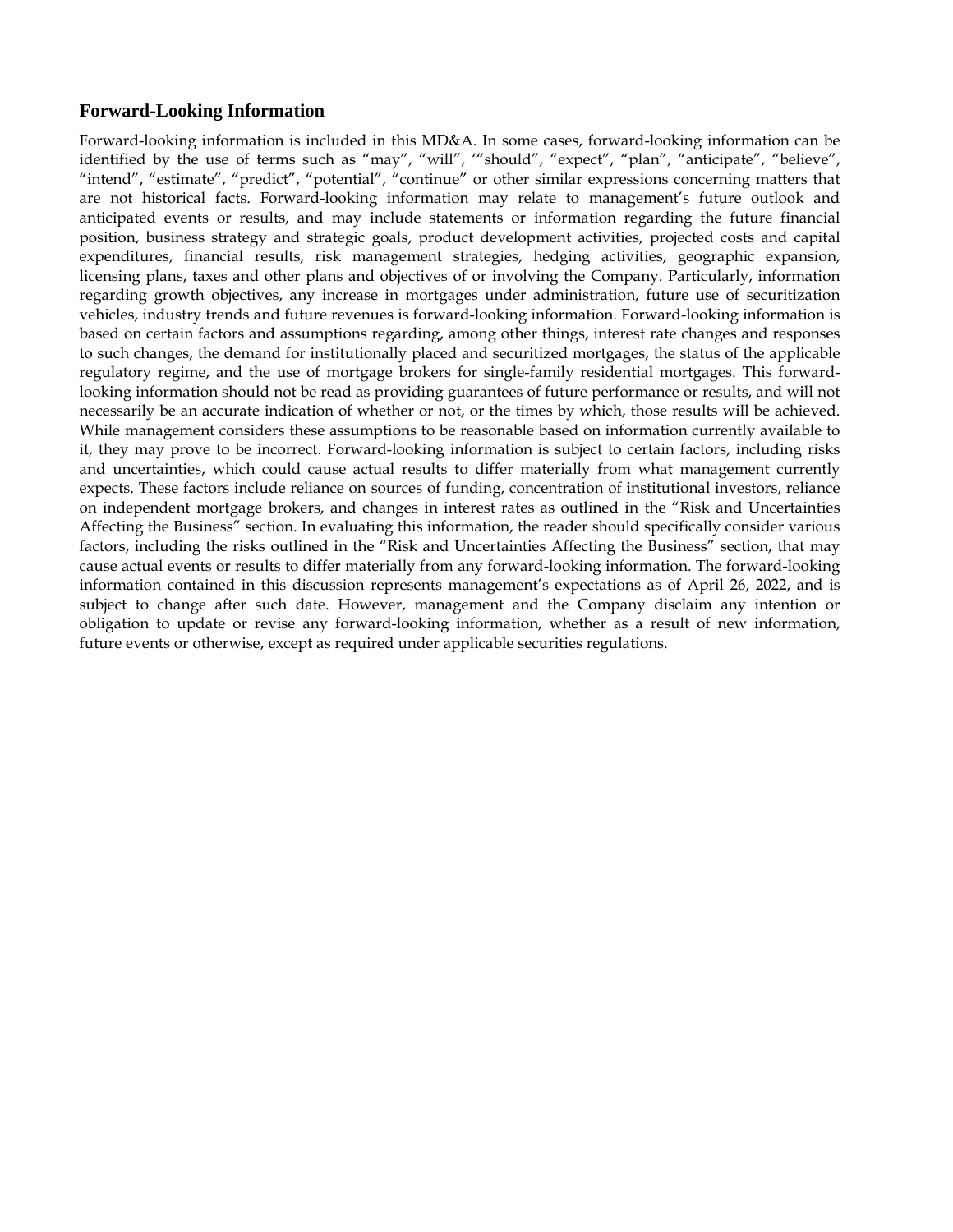## **Outlook**

The first quarter saw the continuation of trends at the end of 2021: a competitive marketplace with pressure on net interest margins. The quarter also featured what appears to be the beginning of a rising interest rate cycle as the Bank of Canada's indicated its intention to address inflationary risks with an increase in its overnight rate in March 2022 by 0.25%. Subsequent to quarter end, the BoC increased the overnight rate by another 0.50% in April 2022 to 1.0%. Equally important as the increases, were the Bank's statements indicating the likelihood of more interest rate hikes to come. Despite this business environment, the Company successfully grew MUA and continued to build its portfolio of mortgages pledged under securitization. First National will benefit from this growth in the future: earning income from mortgage administration, net securitization margin and increased renewal opportunities.

In the short term, the expectation for 2022 is moderately lower origination as mortgage rates rise in tandem with government bond yields reducing affordability and dampening housing activity. Management recognizes that home purchasing in the past two years has been at levels that are likely unsustainable and that while drivers such as higher immigration are strong, a market slowdown seems inevitable. However, management is confident that First National will remain competitive and a leader in the marketplace. Management anticipates commercial origination will remain strong in the short term but is cautious because of the potential impact that future interest rate increases could have on the value of apartments and commercial real estate and ultimately, borrower activity.

During the pandemic, the value of First National's business model has been demonstrated. By designing systems that do not rely on face-to-face interactions, the Company's business practices have resonated with mortgage brokers and borrowers alike during this period. The economic effects of COVID-19 are expected to slowly diminish although the duration and impact of the pandemic is unknown at this time, as is the longterm efficacy of the government and central bank interventions. It is still not possible to reliably estimate the length and severity of these developments and the impact on the financial results and condition of the Company and its operating subsidiaries in future periods.

First National is well prepared to execute its business plan. In 2022, the Company expects to enjoy the value of its goodwill with broker partners earned over the last 30+ years and reinforced during the pandemic. Demand for the Company's mortgages from institutional investors remains strong due to the substantial amount of liquidity in the financial system. Securitization markets are robust and provide consistent and reliable source of funding.

The Company is confident that its strong relationships with mortgage brokers and diverse funding sources will continue to set First National apart from its competition. The Company will continue to generate income and cash flow from its \$35 billion portfolio of mortgages pledged under securitization and \$87 billion servicing portfolio and focus on the value inherent in its significant single-family renewal book.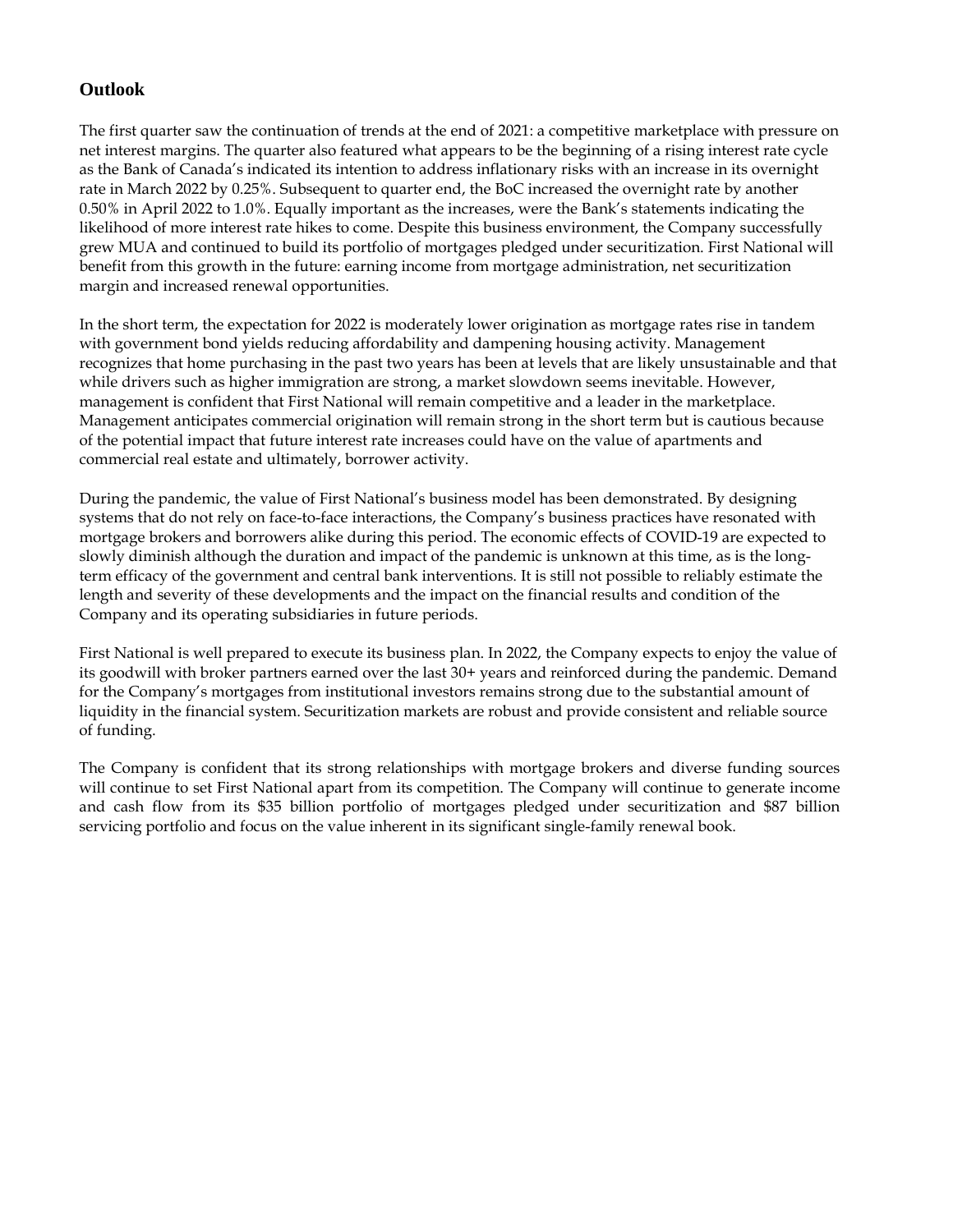Interim condensed consolidated financial statements

## First National Financial Corporation

[Unaudited] First quarter 2022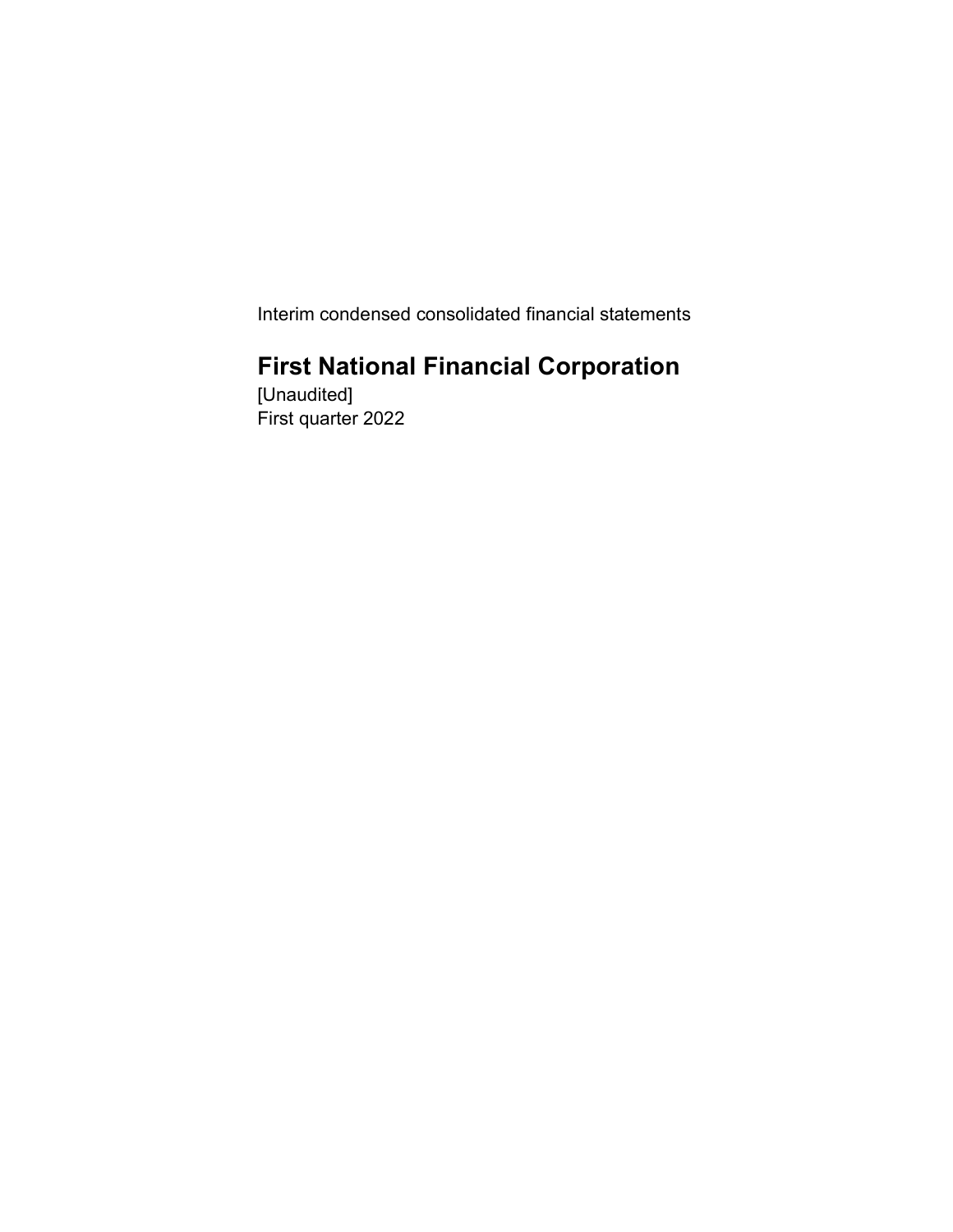## **Interim condensed consolidated statements of financial position**

[Unaudited – in thousands of Canadian dollars]

#### As at

|                                                                    | March 31,<br>2022 | December 31,<br>2021 |
|--------------------------------------------------------------------|-------------------|----------------------|
|                                                                    | \$                | \$                   |
| <b>Assets</b>                                                      |                   |                      |
| Restricted cash [note 3]                                           | 698,828           | 815,807              |
| Cash held as collateral for securitization [note 3]                | 114,844           | 105,108              |
| Accounts receivable and sundry                                     | 96,324            | 97,602               |
| Mortgages accumulated for sale or securitization [note 5]          | 2,768,033         | 2,757,640            |
| Mortgages pledged under securitization [note 3]                    | 35,390,827        | 35,435,455           |
| Deferred placement fees receivable [note 4]                        | 63,611            | 64,370               |
| Mortgage and loan investments [note 6]                             | 197,483           | 192,340              |
| Securities purchased under resale agreements                       | 2,919,608         | 2,677,972            |
| Other assets [note 7]                                              | 118,251           | 119,129              |
| Income taxes recoverable                                           | 18,899            | 8,735                |
| <b>Total assets</b>                                                | 42,386,708        | 42,274,158           |
| <b>Liabilities and equity</b><br>Liabilities                       |                   |                      |
| Bank indebtedness [note 9]                                         | 857,658           | 965,420              |
| Obligations related to securities and mortgages sold under         |                   |                      |
| repurchase agreements                                              | 1,917,223         | 1,768,029            |
| Accounts payable and accrued liabilities                           | 208,287           | 222,369              |
| Securities sold short                                              | 2,895,015         | 2,677,689            |
| Debt related to securitized mortgages [note 10]                    | 35,327,983        | 35,576,353           |
| Senior unsecured notes                                             | 398,971           | 398,888              |
| Deferred income tax liabilities                                    | 124,950           | 88,000               |
| <b>Total liabilities</b>                                           | 41,730,087        | 41,696,748           |
|                                                                    |                   |                      |
| <b>Equity attributable to shareholders</b>                         |                   |                      |
| Common shares [note 11]                                            | 122,671           | 122,671              |
| Preferred shares [note 11]                                         | 97,394            | 97,394               |
| Retained earnings                                                  | 382,702           | 364,974              |
| Accumulated other comprehensive gain (loss)<br><b>Total equity</b> | 53,854<br>656,621 | (7,629)<br>577,410   |
| <b>Total liabilities and equity</b>                                | 42,386,708        | 42,274,158           |
|                                                                    |                   |                      |

*See accompanying notes*

On behalf of the Board:

l a Bung

John Brough **Robert Mitchell**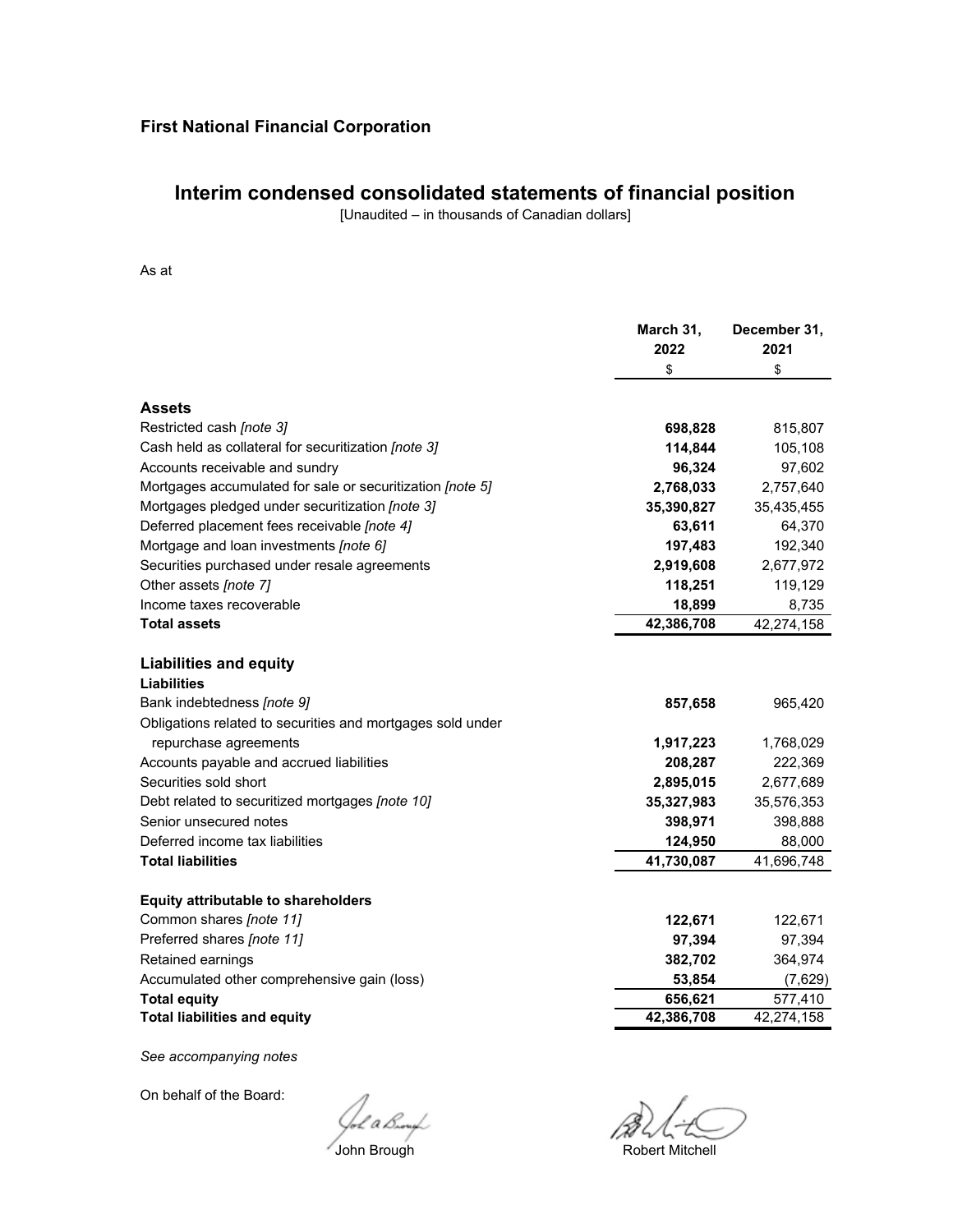## **Interim condensed consolidated statements of income**

[Unaudited – in thousands of Canadian dollars]

Three months ended March 31

|                                                                         | 2022      | 2021      |
|-------------------------------------------------------------------------|-----------|-----------|
|                                                                         | \$        | \$        |
| <b>Revenue</b>                                                          |           |           |
| Interest revenue – securitized mortgages                                | 189,526   | 199,330   |
| Interest expense - securitized mortgages                                | (149,899) | (159,439) |
| Net interest – securitized mortgages                                    | 39,627    | 39,891    |
| <b>Placement</b> fees                                                   | 59,183    | 61,452    |
| Gains on deferred placement fees [note 4]                               | 2,916     | 4,426     |
| Mortgage investment income                                              | 19,811    | 13,771    |
| Mortgage servicing income                                               | 50,985    | 50,027    |
| Realized and unrealized gains on financial instruments <i>[note 12]</i> | 27,900    | 7,486     |
|                                                                         | 200,422   | 177,053   |
| <b>Expenses</b>                                                         |           |           |
| Brokerage fees                                                          | 38,488    | 38,056    |
| Salaries and benefits                                                   | 48,003    | 41,103    |
| Interest                                                                | 14,951    | 10,889    |
| Other operating                                                         | 25,893    | 15,530    |
|                                                                         | 127,335   | 105,578   |
| Income before income taxes                                              | 73,087    | 71,475    |
| Income tax expense                                                      | 19,450    | 18,900    |
| Net income for the period                                               | 53,637    | 52,575    |
| <b>Earnings per share</b>                                               |           |           |
| Basic [note 11]                                                         | 0.88      | 0.87      |

*See accompanying notes*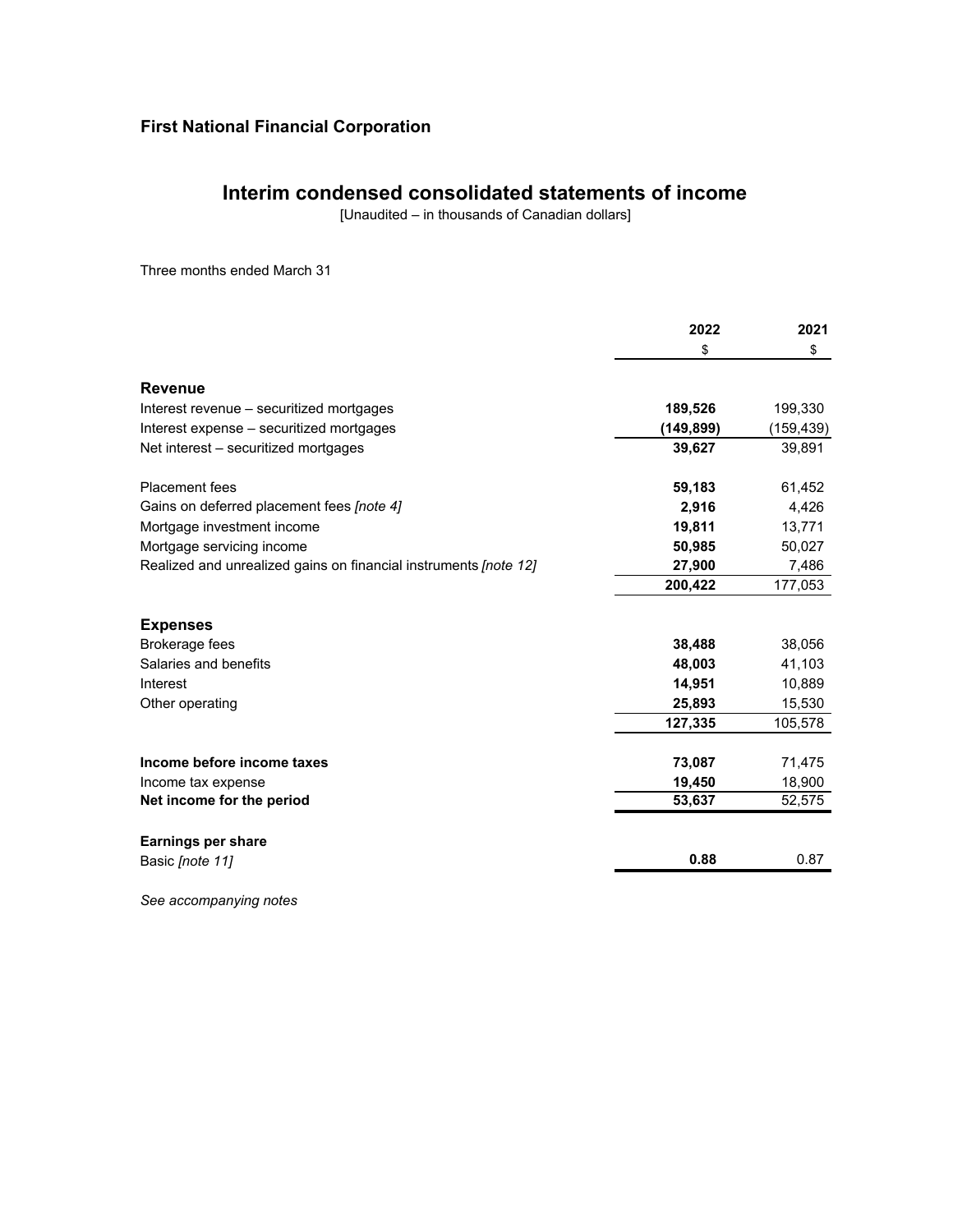## **Interim condensed consolidated statements of comprehensive income**

[Unaudited – in thousands of Canadian dollars]

Three months ended March 31

|                                                                                            | 2022      | 2021    |
|--------------------------------------------------------------------------------------------|-----------|---------|
|                                                                                            | \$        | \$      |
|                                                                                            |           |         |
| Net income for the period                                                                  | 53,637    | 52,575  |
| Other comprehensive income (loss) items that may be<br>subsequently reclassified to income |           |         |
| Net gains from change in fair value of cash flow hedges                                    | 87.083    | 24,588  |
| Reclassification of net gains to income                                                    | (3,500)   | (2,012) |
|                                                                                            | 83,583    | 22,576  |
| Income tax expense                                                                         | (22, 100) | (6,000) |
| Total other comprehensive income                                                           | 61,483    | 16,576  |
| Total comprehensive income for the period                                                  | 115.120   | 69.151  |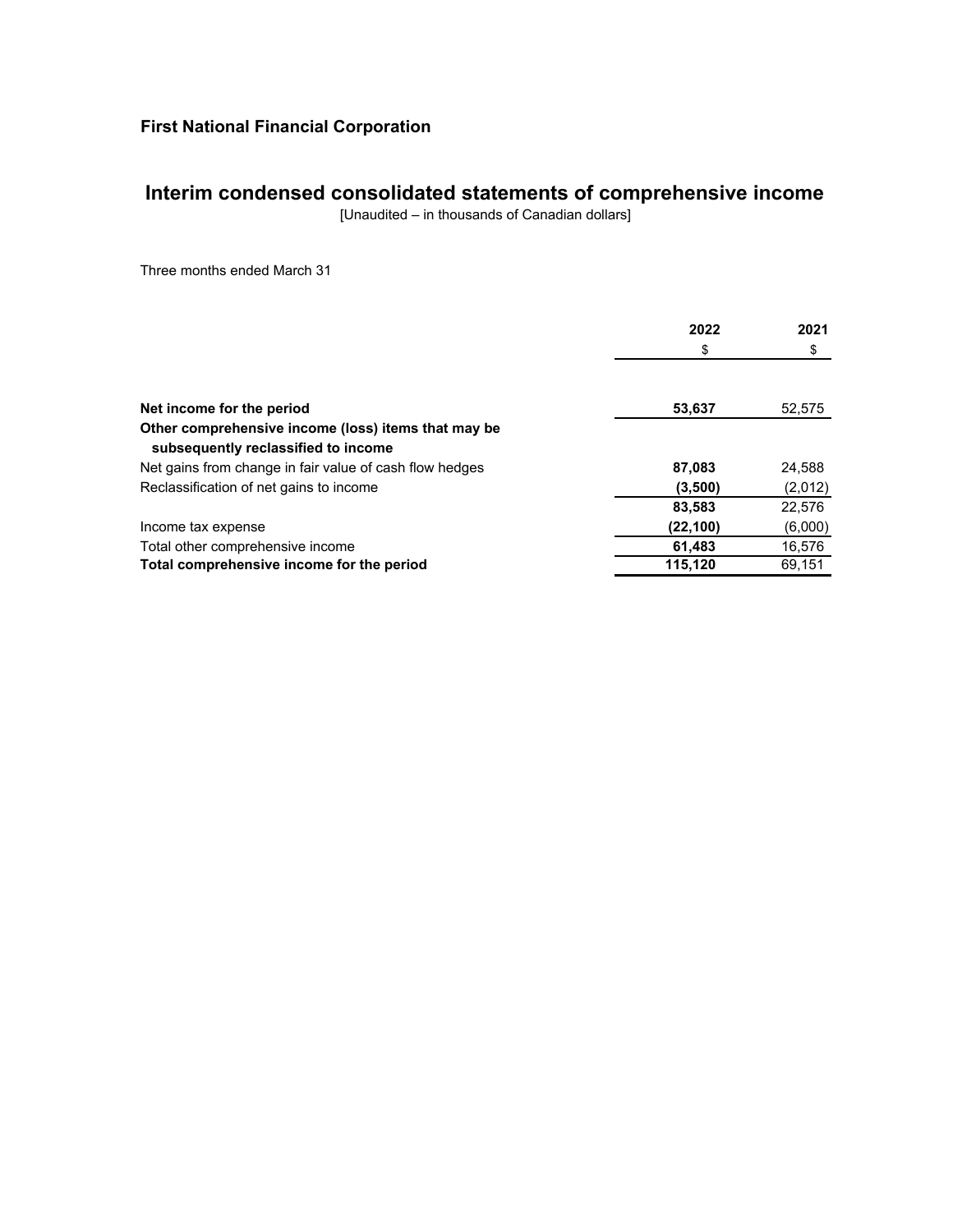## **Interim condensed consolidated statements of changes in equity**

[Unaudited – in thousands of Canadian dollars]

|                               |                  |                            |                             | Accumulated<br>other    |                 |
|-------------------------------|------------------|----------------------------|-----------------------------|-------------------------|-----------------|
|                               | Common<br>shares | <b>Preferred</b><br>shares | <b>Retained</b><br>earnings | comprehensive<br>income | Total<br>equity |
|                               | \$               | \$                         | \$                          | \$                      | \$              |
| Balance as at January 1, 2022 | 122,671          | 97.394                     | 364,974                     | (7,629)                 | 577,410         |
| Net income                    |                  |                            | 53,637                      |                         | 53,637          |
| Other comprehensive income    |                  |                            |                             | 61,483                  | 61,483          |
| Dividends paid or declared    |                  |                            | (35,909)                    |                         | (35,909)        |
| Balance as at March 31, 2022  | 122.671          | 97.394                     | 382,702                     | 53,854                  | 656,621         |

|                               |                  |                            |                             | <b>Accumulated</b><br>other |                 |
|-------------------------------|------------------|----------------------------|-----------------------------|-----------------------------|-----------------|
|                               | Common<br>shares | <b>Preferred</b><br>shares | <b>Retained</b><br>earnings | comprehensive<br>loss       | Total<br>equity |
|                               | \$               | \$                         | \$                          | \$                          | \$              |
| Balance as at January 1, 2021 | 122,671          | 97.394                     | 383,993                     | (33, 257)                   | 570,801         |
| Net income                    |                  |                            | 52,575                      |                             | 52,575          |
| Other comprehensive income    |                  |                            |                             | 16,576                      | 16,576          |
| Dividends paid or declared    |                  |                            | (32,136)                    |                             | (32,136)        |
| Balance as at March 31, 2021  | 122,671          | 97.394                     | 404,432                     | (16,681)                    | 607.816         |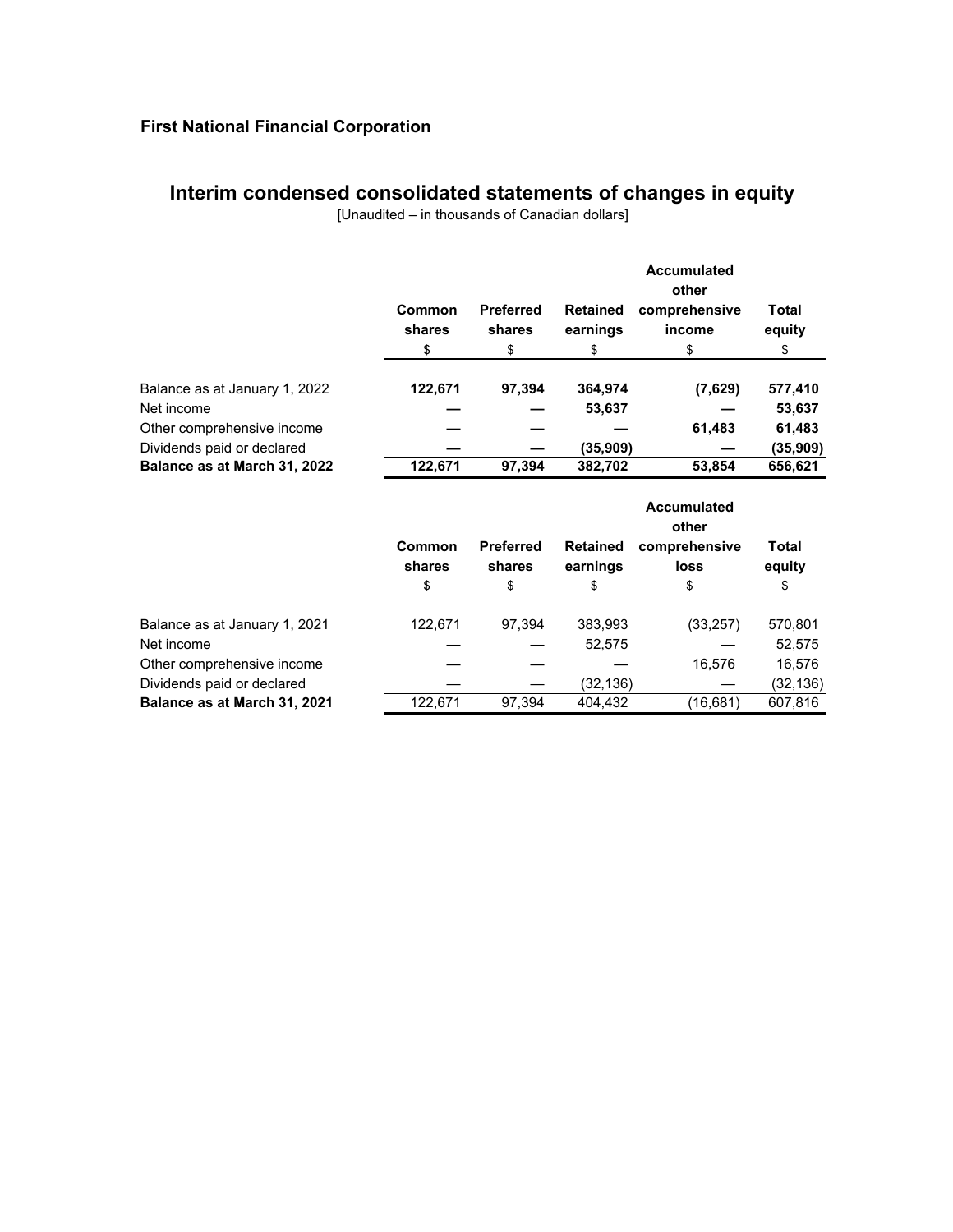## **Interim condensed consolidated statements of cash flows**

[Unaudited – in thousands of Canadian dollars]

Three months ended March 31

|                                                                       | 2022       | 2021        |
|-----------------------------------------------------------------------|------------|-------------|
|                                                                       | \$         | \$          |
| <b>Operating activities</b>                                           |            |             |
| Net income for the period                                             | 53,637     | 52,575      |
| Add (deduct) items                                                    |            |             |
| Deferred income taxes                                                 | 14,850     | 5,300       |
| Non-cash portion of gains on deferred placement fees                  | (2,818)    | (4, 756)    |
| Decrease (increase) in restricted cash                                | 116,979    | (107, 052)  |
| Net investment in mortgages pledged under securitization              | (8,674)    | (488, 801)  |
| Net increase (decrease) in debt related to securitized mortgages      | (195,068)  | 568,352     |
| Securities purchased under resale agreements, net                     | (241, 636) | (659, 715)  |
| Securities sold short, net                                            | 412,312    | 718,821     |
| Amortization of deferred placement fees receivable                    | 3,577      | 3,846       |
| Amortization of property, plant and equipment                         | 4,440      | 2,775       |
| Unrealized gains on financial instruments                             | (104, 323) | (43, 534)   |
|                                                                       | 53,276     | 47,811      |
| Net change in non-cash working capital balances related to operations | (38, 942)  | 205,269     |
| Cash provided by operating activities                                 | 14,334     | 253,080     |
|                                                                       |            |             |
| <b>Investing activities</b>                                           |            |             |
| Additions to property, plant and equipment                            | (3, 562)   | (7,015)     |
| Investment in cash held as collateral for securitization              | (9,736)    | (1, 354)    |
| Investment in mortgage and loan investments                           | (179, 989) | (334, 950)  |
| Repayment of mortgage and loan investments                            | 174,846    | 231,926     |
| Cash used in investing activities                                     | (18, 441)  | (111, 393)  |
|                                                                       |            |             |
| <b>Financing activities</b>                                           |            |             |
| Dividends paid                                                        | (35, 915)  | (32, 141)   |
| Obligations related to securities and mortgages sold under repurchase |            |             |
| agreements                                                            | 149,194    | (482, 643)  |
| Repayment of lease liabilities                                        | (1, 410)   | (974)       |
| Cash provided by (used in) financing activities                       | 111,869    | (515,758)   |
|                                                                       |            |             |
| Net decrease (increase) in bank indebtedness, during the period       | 107,762    | (374, 071)  |
| Bank indebtedness, beginning of period                                | (965, 420) | (682, 832)  |
| Bank indebtedness, end of period                                      | (857, 658) | (1,056,903) |
|                                                                       |            |             |
| Supplemental cash flow information                                    |            |             |
| Interest received                                                     | 228,930    | 237,993     |
| Interest paid                                                         | 151,536    | 160,333     |
| Income taxes paid                                                     | 14,763     | 29,898      |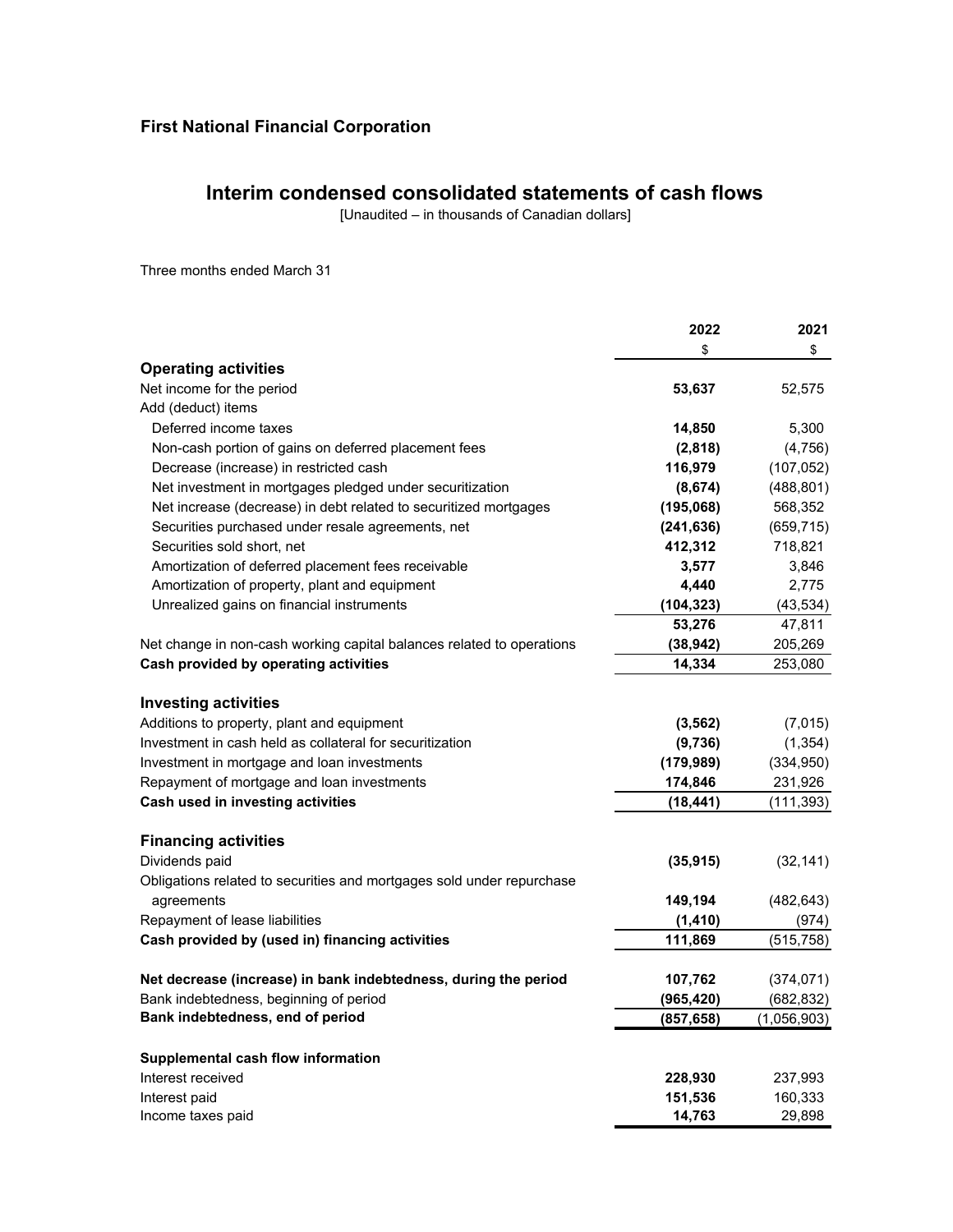## **Notes to interim condensed consolidated financial statements**

[Unaudited – in thousands of Canadian dollars, except per share amounts or unless otherwise noted]

March 31, 2022

#### **1. General organization and business of First National Financial Corporation**

First National Financial Corporation [the "Corporation" or "Company"] is the parent company of First National Financial LP ["FNFLP"], a Canadian-based originator, underwriter and servicer of predominantly prime residential [single family and multi-unit] and commercial mortgages. With almost \$125 billion in mortgages under administration as at March 31, 2022, FNFLP is a significant participant in the mortgage broker distribution channel.

The Corporation is incorporated under the laws of the Province of Ontario, Canada and has its registered office and principal place of business located at 16 York Street, Toronto, Ontario. The Corporation's common and preferred shares are listed on the Toronto Stock Exchange under the symbols FN, FN.PR.A and FN.PR.B, respectively.

#### **2. Significant accounting policies**

#### **Basis of preparation**

The interim condensed consolidated financial statements have been prepared in accordance with IAS 34 – *Interim Financial Reporting* under International Financial Reporting Standards, as issued by the International Accounting Standards Board. The interim condensed consolidated financial statements have been prepared using the same accounting policies used in the preparation of the audited annual consolidated financial statements for the year ended December 31, 2021.

These interim condensed consolidated financial statements should be read in conjunction with the audited annual consolidated financial statements and are presented in Canadian dollars with all values rounded to the nearest thousand, except when otherwise indicated. The interim condensed consolidated financial statements were authorized for issue by the Board of Directors on April 26, 2022.

#### **Estimates and use of judgement**

Management has exercised judgement in the process of applying the Company's accounting policies. Some of the Company's accounting policies require subjective, complex judgements and estimates relating to matters that are inherently uncertain. The preparation of these interim condensed consolidated financial statements in accordance with IFRS requires management to make estimates and assumptions that affect the reported amounts of assets and liabilities at the consolidated balance sheet dates and the reported amounts of revenue and expenses during the reporting periods.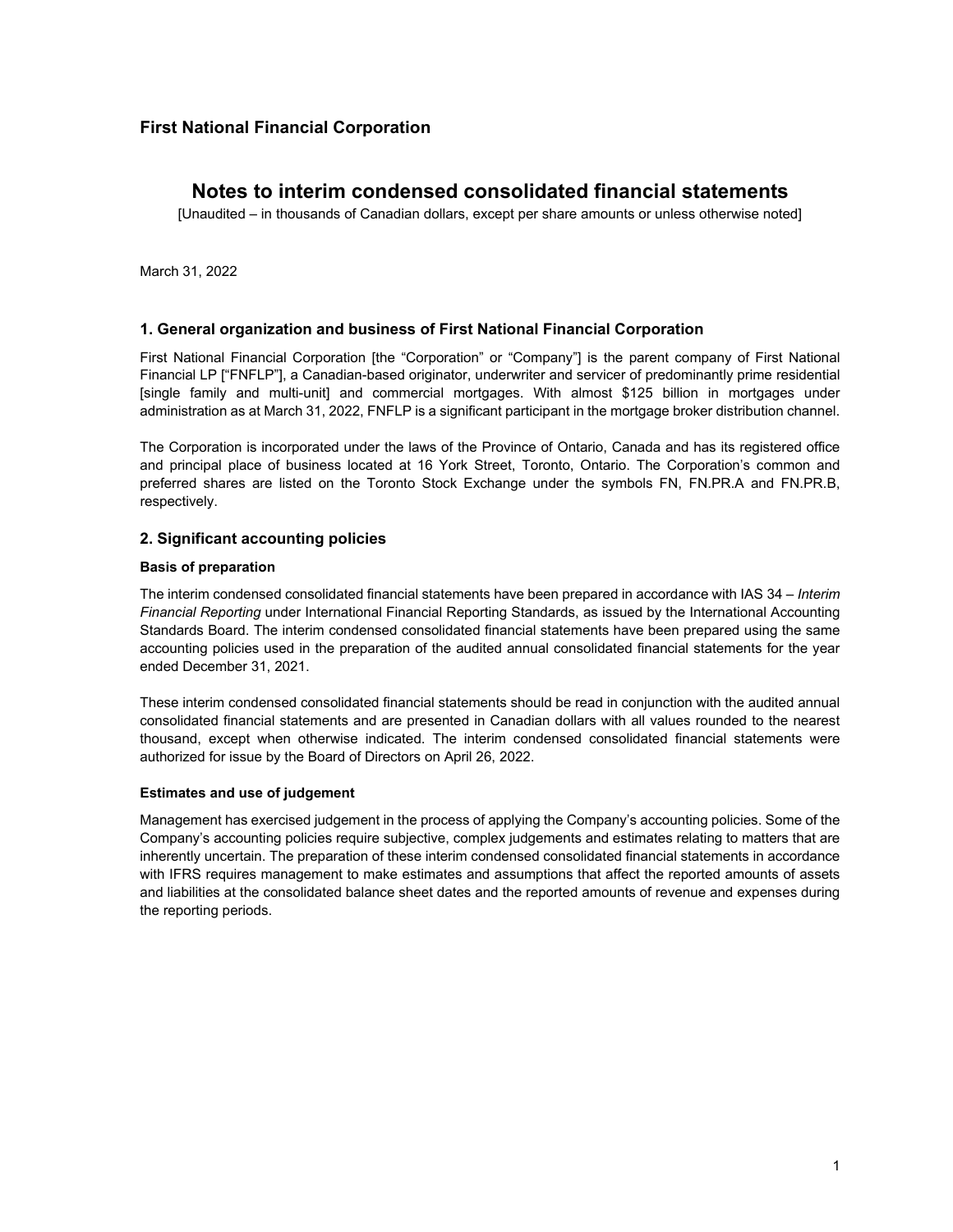## **Notes to interim condensed consolidated financial statements**

[Unaudited – in thousands of Canadian dollars, except per share amounts or unless otherwise noted]

March 31, 2022

#### **3. Mortgages pledged under securitization**

The Company securitizes residential and commercial mortgages in order to raise debt to fund these mortgages. Most of these securitizations consist of the transfer of fixed and floating rate mortgages into securitization programs, such as ABCP, NHA-MBS, and CMB. In these securitizations, the Company transfers the assets to structured entities for cash, and incurs interest-bearing obligations typically matched to the term of the mortgages. These securitizations do not qualify for derecognition, although the structured entities and other securitization vehicles have no recourse to the Company's other assets for failure of the mortgages to make payments when due.

As part of the ABCP transactions, the Company provides cash collateral for credit enhancement purposes as required by the rating agencies. Credit exposure to securitized mortgages is generally limited to this cash collateral. The principal and interest payments on the securitized mortgages are paid to the Company by the structured entities monthly over the term of the mortgages. The full amount of the cash collateral is recorded as an asset and the Company anticipates full recovery of these amounts. NHA-MBS securitizations may also require cash collateral in some circumstances. As at March 31, 2022, the cash held as collateral for securitization was \$114,844 [December 31, 2021 – \$105,108].

|  |  |  | The following table compares the carrying amount of mortgages pledged for securitization and the associated debt: |
|--|--|--|-------------------------------------------------------------------------------------------------------------------|
|--|--|--|-------------------------------------------------------------------------------------------------------------------|

|                                                               | March 31, 2022                                    |                                                           | December 31, 2021                                 |                                                           |  |
|---------------------------------------------------------------|---------------------------------------------------|-----------------------------------------------------------|---------------------------------------------------|-----------------------------------------------------------|--|
|                                                               | Carrying<br>amount of<br>securitized<br>mortgages | Carrying<br>amount of<br>associated<br><b>liabilities</b> | Carrying<br>amount of<br>securitized<br>mortgages | Carrying<br>amount of<br>associated<br><b>liabilities</b> |  |
| Securitized mortgages<br>Capitalized amounts related to hedge | 35,209,667                                        | (35, 540, 325)                                            | 35,186,217                                        | (35,659,675)                                              |  |
| accounting                                                    | (16, 928)                                         | 6,368                                                     | 50,880                                            | (46, 933)                                                 |  |
| Capitalized origination costs                                 | 198,088                                           |                                                           | 198,358                                           |                                                           |  |
| Debt discounts                                                |                                                   | 205,974                                                   |                                                   | 130,255                                                   |  |
|                                                               | 35,390,827                                        | (35, 327, 983)                                            | 35,435,455                                        | (35, 576, 353)                                            |  |
| Add                                                           |                                                   |                                                           |                                                   |                                                           |  |
| Principal portion of payments held in                         |                                                   |                                                           |                                                   |                                                           |  |
| restricted cash                                               | 651,262                                           |                                                           | 766,118                                           |                                                           |  |
|                                                               | 36,042,089                                        | (35,327,983)                                              | 36,201,573                                        | (35.576.353)                                              |  |

The principal portion of payments held in restricted cash represents payments on account of mortgages pledged under securitization which have been received at period end but have not been applied to reduce the associated debt. This cash is applied to pay down the debt in the month subsequent to collection. In order to compare the components of mortgages pledged under securitization to securitization debt, this amount is added to the carrying value of mortgages pledged under securitization in the above table.

Mortgages pledged under securitization have been classified as amortized cost and are carried at par plus adjustment for unamortized origination costs and amount related to hedge accounting.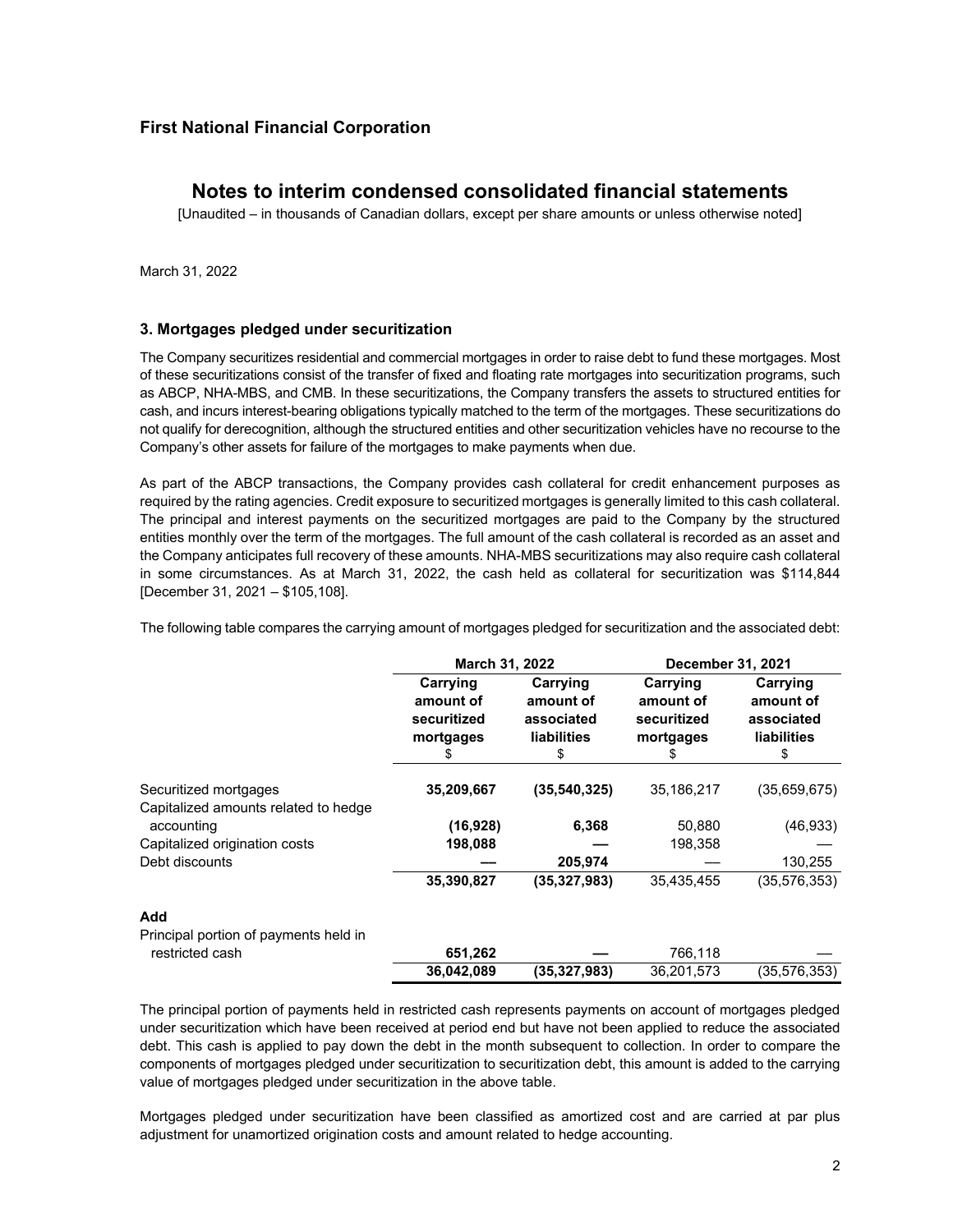## **Notes to interim condensed consolidated financial statements**

[Unaudited – in thousands of Canadian dollars, except per share amounts or unless otherwise noted]

March 31, 2022

The changes in capitalized origination costs for the three months ended March 31 are as follows:

|                                                      | 2022<br>S | 2021<br>S |
|------------------------------------------------------|-----------|-----------|
|                                                      |           |           |
| Opening balance, January 1                           | 198.358   | 184.819   |
| Add: new origination costs capitalized in the period | 23.722    | 24.678    |
| Less: amortization in the period                     | (23,992)  | (23, 495) |
| Ending balance, March 31                             | 198.088   | 186,002   |

The following table summarizes the mortgages pledged under securitization that are past due:

|                     | March 31,<br>2022<br>\$ | December 31,<br>2021<br>\$ |
|---------------------|-------------------------|----------------------------|
| <b>Arrears days</b> |                         |                            |
| 31 to 60            | 1,128                   | 1,086                      |
| 61 to 90            | 424                     | 447                        |
| Greater than 90     | 458                     | 752                        |
|                     | 2,010                   | 2,285                      |

All the mortgages listed above are insured, except for five mortgages which are uninsured and have a principal balance of \$959 as at March 31, 2022 [December 31, 2021 – six mortgages, \$1,505]. The Company's exposure to credit loss is limited to uninsured mortgages with principal balances totaling \$3,270,555 [December 31, 2021 – \$3,094,301], before consideration of the value of underlying collateral. The majority of such mortgages are conventional prime single-family mortgages, with an 80% or less loan to value ratio at origination and verified borrower income. The Company has provided an allowance of \$1,267 as of March 31, 2022 [December 31, 2021 – \$766].

#### **4. Deferred placement fees receivable**

The Company enters into transactions with institutional investors to sell primarily fixed rate mortgages in which placement fees are received over time as well as at the time of the mortgage placement. These mortgages are derecognized when substantially all of the risks and rewards of ownership are transferred and the Company has minimal exposure to the variability of future cash flows from these mortgages. The investors have no recourse to the Company's other assets for failure of mortgagors to make payments when due.

Deferred placement fees receivable is classified as amortized cost, and has been calculated initially based on the present value of the anticipated future stream of placement fees. An assumption of no credit losses was used, commensurate with the credit quality of the investors. An assumption of no prepayment for the commercial segment was used, as borrowers cannot refinance for financial advantage without paying the Company a fee commensurate with its investment in the mortgage. The effect of variations, if any, between actual experience and assumptions will be recorded in future statements of income but is expected to be minimal.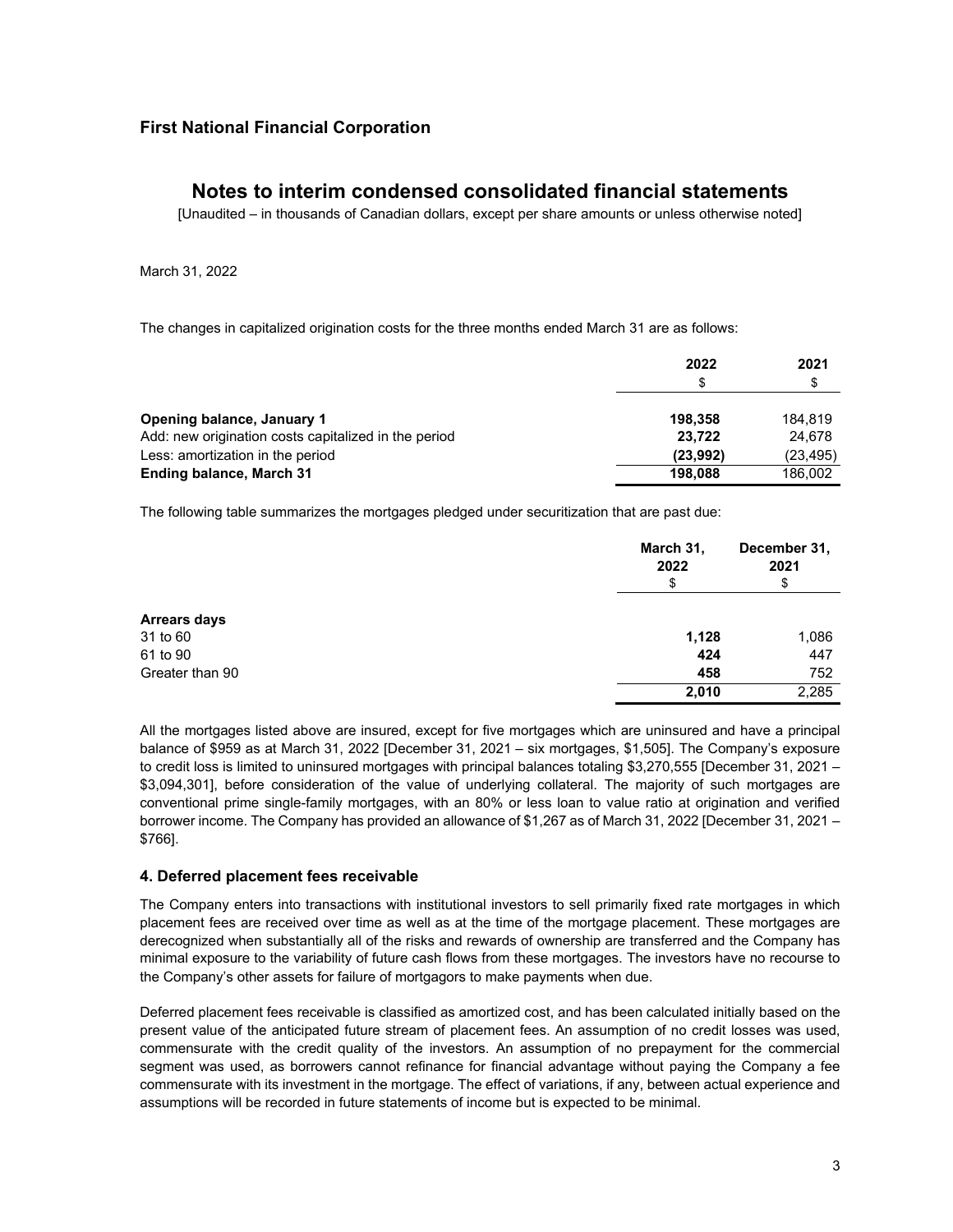## **Notes to interim condensed consolidated financial statements**

[Unaudited – in thousands of Canadian dollars, except per share amounts or unless otherwise noted]

#### March 31, 2022

|                                                   | March 31, 2022     |                   |         |  |
|---------------------------------------------------|--------------------|-------------------|---------|--|
|                                                   | <b>Residential</b> | Commercial        | Total   |  |
|                                                   |                    |                   | S       |  |
| Mortgages placed with institutional investors     |                    | 658,290           | 658,290 |  |
| Gains on deferred placement fees created          |                    | 2,916             | 2,916   |  |
| Cash receipts on deferred placement fees received | 96                 | 4,161             | 4,257   |  |
|                                                   | March 31, 2021     |                   |         |  |
|                                                   | <b>Residential</b> | <b>Commercial</b> | Total   |  |
|                                                   |                    |                   |         |  |
| Mortgages placed with institutional investors     |                    | 596.348           | 596.348 |  |
| Gains on deferred placement fees created          |                    | 4,426             | 4,426   |  |
| Cash receipts on deferred placement fees received |                    | 4.497             | 4.497   |  |

#### **5. Mortgages accumulated for sale or securitization**

Mortgages accumulated for sale or securitization consist of mortgages the Company has originated for its own securitization programs together with mortgages funded in advance of settlement with institutional investors.

Mortgages originated for the Company's own securitization programs are classified as amortized cost and are recorded at par plus adjustment for unamortized origination costs. Mortgages funded for placement with institutional investors are designated as FVTPL and are recorded at fair value. The fair values of mortgages classified as FVTPL approximate their carrying values as the time period between origination and sale is short. The following table summarizes the components of mortgages according to their classification:

|                                          | March 31,<br>2022<br>S | December 31,<br>2021 |
|------------------------------------------|------------------------|----------------------|
| Mortgages accumulated for securitization | 2,668,314              | 2,726,697            |
| Mortgages accumulated for sale           | 99.719                 | 30,943               |
|                                          | 2,768,033              | 2,757,640            |

The Company's exposure to credit loss is limited to \$335,127 [December 31, 2021 – \$299,446] of principal balances of uninsured mortgages within mortgages accumulated for sale or securitization, before consideration of the value of underlying collateral. As at March 31, 2022, none of these mortgages are in arrears past 31 days. These are primarily conventional prime single-family mortgages similar to the mortgages described in note 3. Accordingly, the expected credit loss related to these mortgages is insignificant.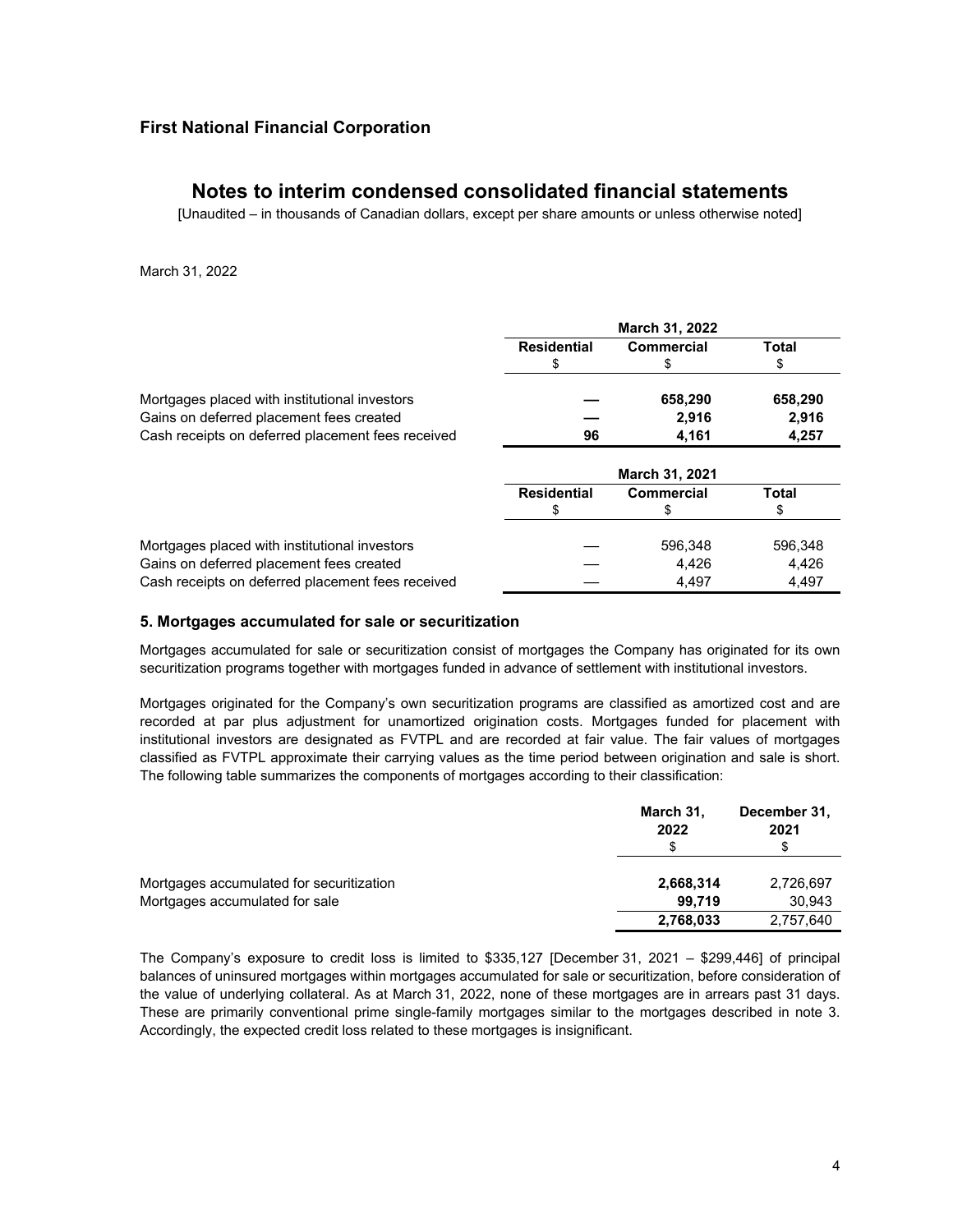## **Notes to interim condensed consolidated financial statements**

[Unaudited – in thousands of Canadian dollars, except per share amounts or unless otherwise noted]

March 31, 2022

#### **6. Mortgage and loan investments**

Mortgage and loan investments consist primarily of commercial first and second mortgages held for various terms, the majority of which mature within one year.

Mortgage and loan investments are classified as FVTPL and are recorded on a fair value basis. Any changes in fair value are immediately recognized in income. The Company recorded no gains or losses in the quarter ended March 31, 2022 [2021 - \$157 gain].

The portfolio contains \$12,718 [December 31, 2021 ‒ \$12,723] of insured mortgages and \$184,765 [December 31, 2021 ‒ \$179,617] of uninsured mortgage and loan investments as at March 31, 2022. Of the uninsured mortgages, approximately \$13,063 [December 31, 2021 ‒ \$10,712] have principal balance in arrears past 31 days. One of these mortgages is non-performing and the Company has stopped accruing interest. This mortgage has an original principal balance of \$13,605 and a nil carrying value as at both March 31, 2022, and December 31, 2021.

#### **7. Other assets**

The components of other assets are as follows as at:

|                                    | March 31,<br>2022<br>\$ | December 31,<br>2021<br>\$ |
|------------------------------------|-------------------------|----------------------------|
| Property, plant and equipment, net | 37.157                  | 36,968                     |
| Right-of-use assets                | 51,318                  | 52,385                     |
| Goodwill                           | 29.776                  | 29,776                     |
|                                    | 118,251                 | 119,129                    |

The right-of-use assets pertain to five premises leases for the Company's office space. The leases have remaining terms of one to fifteen years. The related lease liability of \$52,132 [December 31, 2021 – \$52,871] is grouped with accounts payable and accrued liabilities on the interim condensed consolidated statements of financial position.

The recoverable amount of the company's goodwill is calculated by reference to the Company's market capitalization, mortgages under administration, origination volume, and profitability. These factors indicate that the Corporation's recoverable amount exceeds the carrying value of its net assets and accordingly, goodwill is not impaired.

#### **8. Mortgages under administration**

As at March 31, 2022, the Company managed mortgages under administration of \$124,726,642 [December 31, 2021 – \$123,907,627], including mortgages held on the Company's interim condensed consolidated statements of financial position. Mortgages under administration are serviced for financial institutions such as banks, insurance companies, pension funds, mutual funds, trust companies, credit unions and securitization vehicles. As at March 31, 2022, the Company administered 322,181 mortgages [December 31, 2021 – 325,399] for 119 institutional investors [December 31, 2021 – 119] with an average remaining term to maturity of 43 months [December 31, 2021 – 43 months].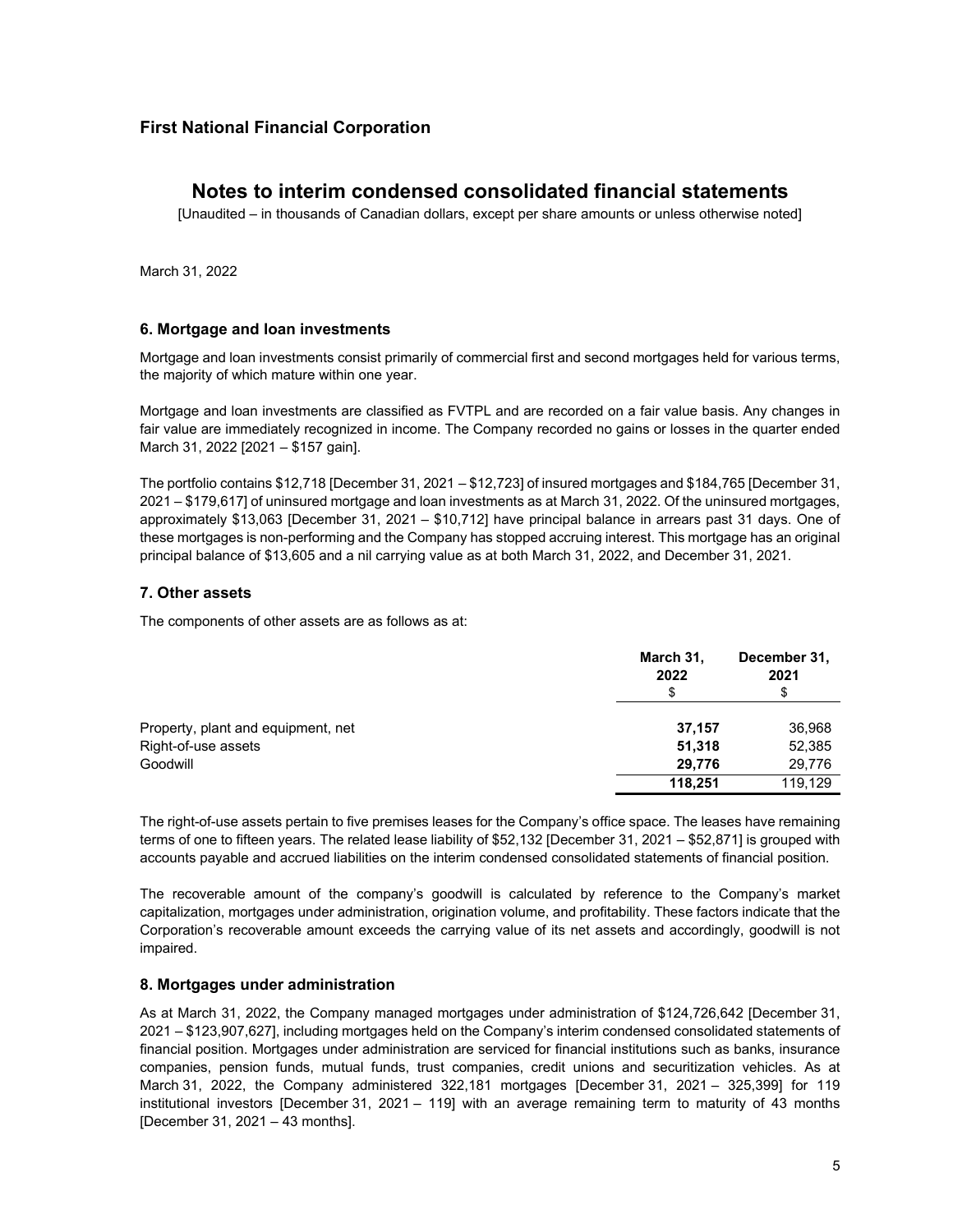## **Notes to interim condensed consolidated financial statements**

[Unaudited – in thousands of Canadian dollars, except per share amounts or unless otherwise noted]

March 31, 2022

Mortgages under administration are serviced as follows:

|                                                                        | March 31,<br>2022<br>\$ | December 31,<br>2021<br>\$ |
|------------------------------------------------------------------------|-------------------------|----------------------------|
| Institutional investors                                                | 84,976,211              | 84,184,863                 |
| Mortgages accumulated for sale or securitization and mortgage and loan |                         |                            |
| investments                                                            | 2,997,771               | 2.969.617                  |
| Mortgages pledged under securitization                                 | 35,209,667              | 35,186,217                 |
| CMBS conduits                                                          | 1,542,993               | 1,566,930                  |
|                                                                        | 124.726.642             | 123.907.627                |

The Company's exposure to credit loss is limited to mortgage and loan investments as described in note 6, securitized mortgages as described in note 3 and uninsured mortgages held in mortgages accumulated for securitization as described in note 5.

The Company maintains trust accounts on behalf of the investors it represents. The Company also holds municipal tax funds in escrow for mortgagors. Since the Company does not hold a beneficial interest in these funds, they are not presented on the interim condensed consolidated statements of financial position. The aggregate of these accounts as at March 31, 2022 was \$847,238 [December 31, 2021 – \$806,268].

#### **9. Bank indebtedness**

Bank indebtedness includes a revolving credit facility of \$1,500,000 [December 31, 2021 – \$1,500,000] maturing in March 2026. At March 31, 2022, \$857,658 [December 31, 2021 – \$965,420] was drawn against which the following have been pledged as collateral:

- [a] a general security agreement over all assets, other than real property, of the Company; and
- [b] a general assignment of all mortgages owned by the Company.

The credit facility bears a variable rate of interest based on prime and bankers' acceptance rates.

Subsequent to the quarter end, the credit facility was renewed to extend the maturity date to March 2027.

#### **10. Debt related to securitized mortgages**

Debt related to securitized mortgages represents the funding for mortgages pledged under the NHA-MBS, CMB and ABCP programs. As at March 31, 2022, debt related to securitized mortgages was \$35,327,983 [December 31, 2021 – \$35,576,353], net of unamortized discount of \$205,974 [December 31, 2021 – \$130,255]. A comparison of the carrying amounts of the pledged mortgages and the related debt is summarized in note 3.

Debt related to securitized mortgages is reduced on a monthly basis when the principal payments received from the mortgages are applied. Debt discounts and premiums are amortized over the term of each debt on an effective yield basis. Debt related to securitization mortgages had a similar contractual maturity profile as the associated mortgages in mortgages pledged under securitization.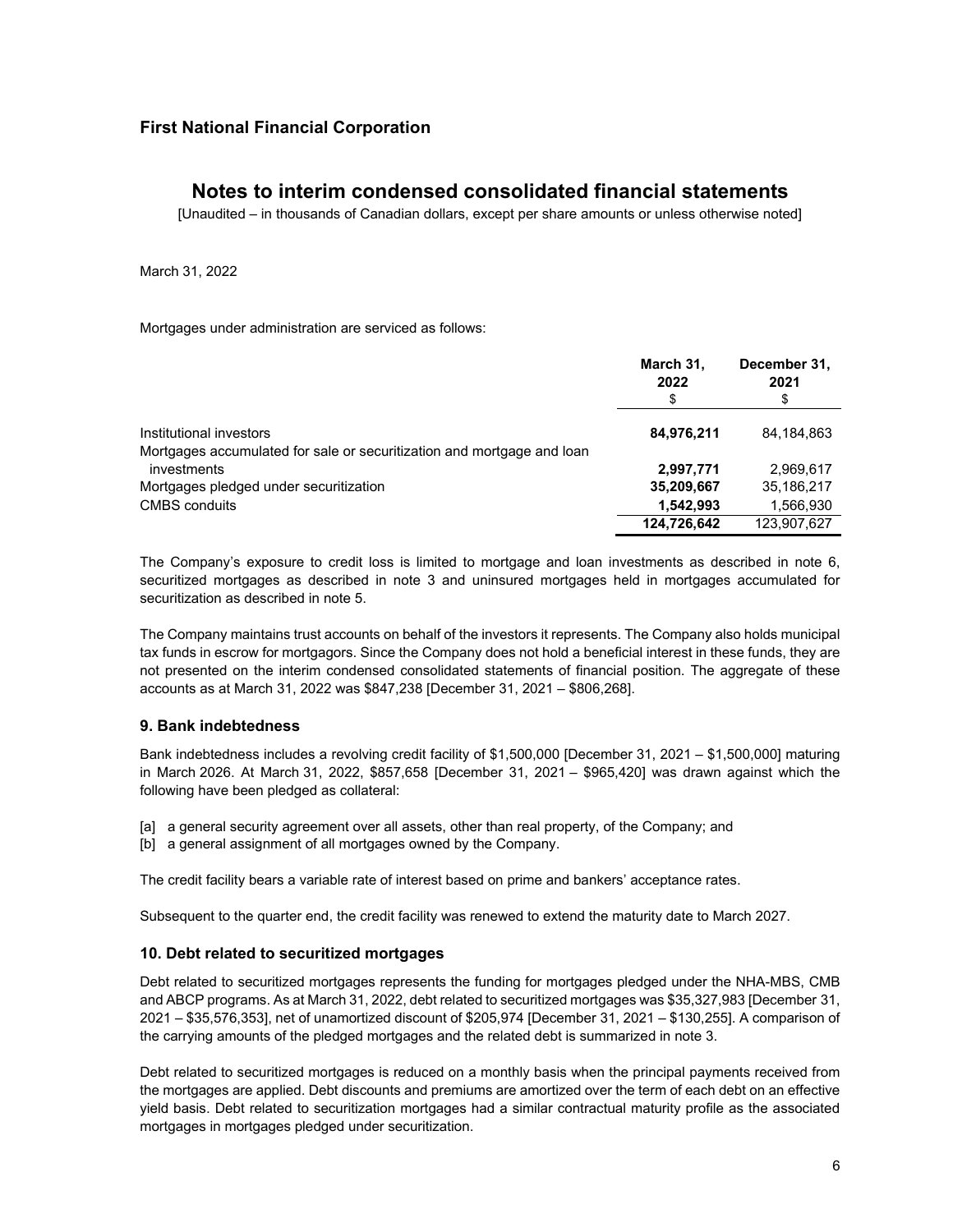## **Notes to interim condensed consolidated financial statements**

[Unaudited – in thousands of Canadian dollars, except per share amounts or unless otherwise noted]

March 31, 2022

#### **11. Shareholders' equity**

#### **[a] Authorized**

Unlimited number of common shares

Unlimited number of cumulative 5-year rate reset preferred shares, Class A Series 1 Unlimited number of cumulative 5-year rate reset preferred shares, Class A Series 2

#### **[b] Capital stock activities**

|                                | <b>Common shares</b> |         | <b>Preferred shares</b> |        |
|--------------------------------|----------------------|---------|-------------------------|--------|
|                                | #                    |         | ᇁ                       |        |
|                                |                      |         |                         |        |
| Balance, December 31, 2021 and |                      |         |                         |        |
| March 31, 2022                 | 59,967,429           | 122.671 | 4,000,000               | 97.394 |

#### **[c] Earnings per share**

|                                                                                         | Three months ended      |                         |
|-----------------------------------------------------------------------------------------|-------------------------|-------------------------|
|                                                                                         | March 31,<br>2022<br>\$ | March 31,<br>2021<br>\$ |
| Net income attributable to shareholders<br>Less: dividends declared on preferred shares | 53,637<br>(678)         | 52,575<br>(653)         |
| Net earnings attributable to common shareholders                                        | 52,959                  | 51,922                  |
| Number of common shares outstanding<br>Basic earnings per common share                  | 59,967,429<br>0.88      | 59,967,429<br>0.87      |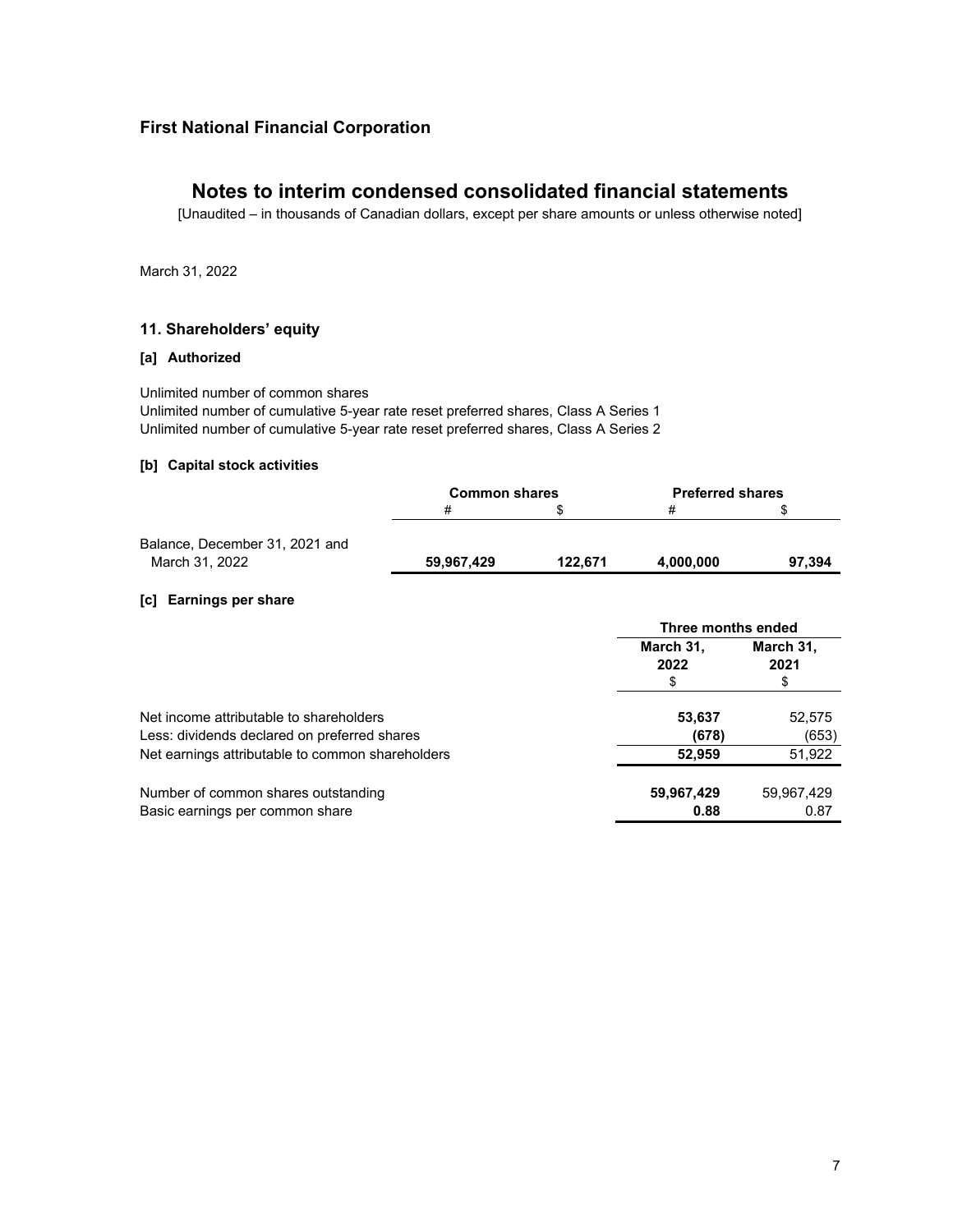## **Notes to interim condensed consolidated financial statements**

[Unaudited – in thousands of Canadian dollars, except per share amounts or unless otherwise noted]

March 31, 2022

#### **12. Financial instruments and risk management**

#### **Fair value measurement**

The Company uses the following hierarchy for determining and disclosing the fair value of financial instruments recorded at fair value in the interim condensed consolidated statements of financial position:

- Level 1 quoted market price observed in active markets for identical instruments;
- Level 2 quoted market price observed in active markets for similar instruments or other valuation techniques for which all significant inputs are based on observable market data; and
- Level 3 valuation techniques in which one or more significant inputs are unobservable.

#### **Valuation methods and assumptions**

The Company uses valuation techniques to estimate fair values, including reference to third-party valuation service providers using proprietary pricing models and internal valuation models such as discounted cash flow analysis. The valuation methods and key assumptions used in determining fair values for the financial assets and financial liabilities are as follows:

#### **[a] Mortgage and loan investments**

Mortgages and loan investments are measured at FVTPL. The fair value of these mortgages is based on nonobservable inputs, and is measured at management's best estimated of the net realizable value.

#### **[b] Deferred placement fees receivable**

The fair value of deferred placement fees receivable is determined by internal valuation models using market data inputs, where possible. The fair value is determined by discounting the expected future cash flows related to the placed mortgages at market interest rates. The expected future cash flows are estimated based on certain assumptions which are not supported by observable market data.

#### **[c] Securities owned and sold short**

The fair values of securities owned and sold short used by the Company to hedge its interest rate exposure are determined by quoted prices on a secondary market.

#### **[d] Servicing liability**

The fair value of the servicing liability is determined by internal valuation models using market data inputs, where possible. The fair value is determined by discounting the expected future cost related to the servicing of explicit mortgages at market interest rates. The expected future cash flows are estimated based on certain assumptions which are not supported by observable market data.

#### **[e] Other financial assets and financial liabilities**

The fair value of mortgages accumulated for sale, cash held as collateral for securitization, restricted cash and bank indebtedness correspond to the respective outstanding amounts due to their short-term maturity profiles.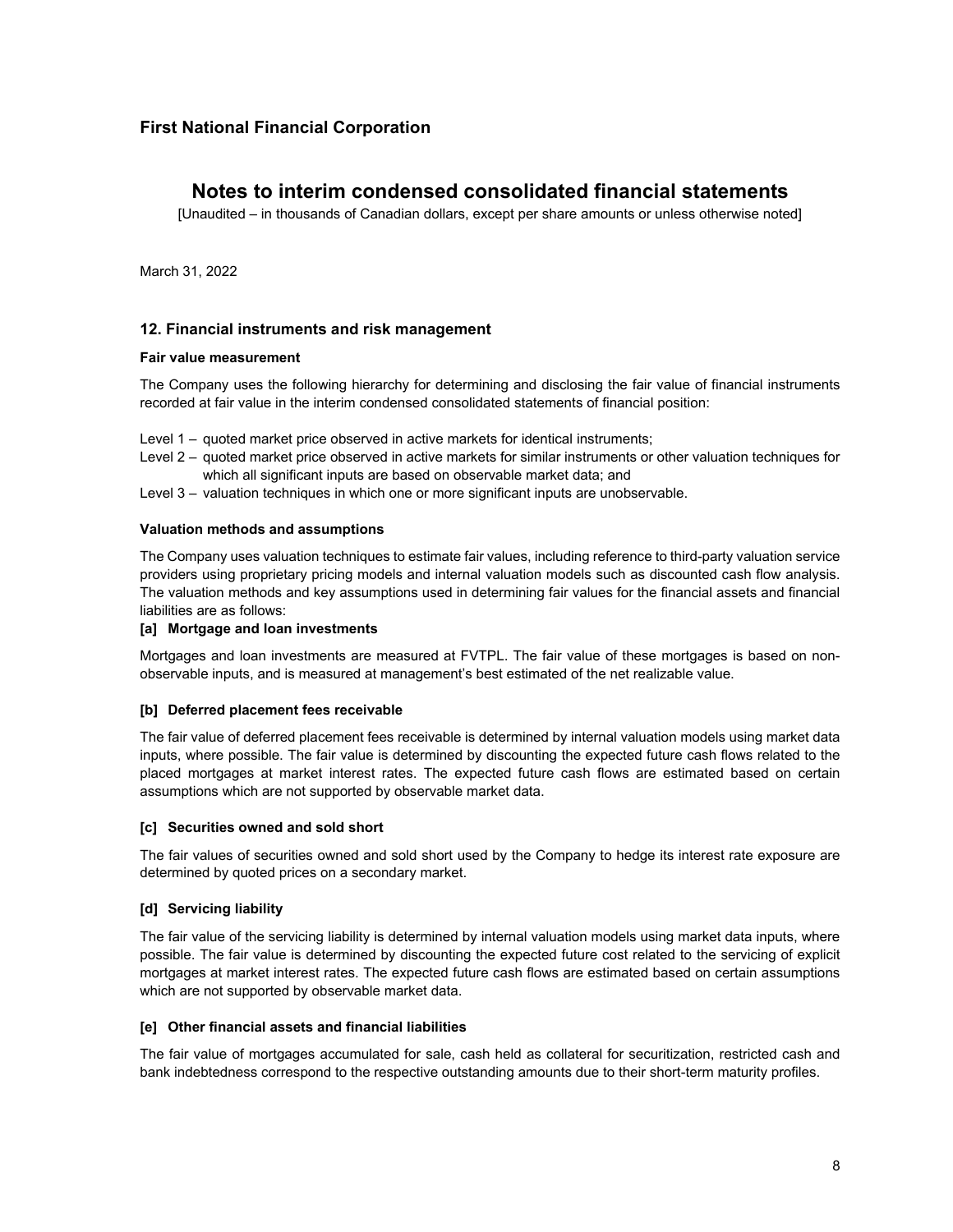## **Notes to interim condensed consolidated financial statements**

[Unaudited – in thousands of Canadian dollars, except per share amounts or unless otherwise noted]

March 31, 2022

#### **[f] Fair value of financial instruments not carried at fair value**

The fair values of these financial instruments are determined by discounting projected cash flows using market industry pricing practices, including the rate of unscheduled prepayment. Discount rates used are determined by comparison to similar term loans made to borrowers with similar credit. This methodology will reflect changes in interest rates which have occurred since the mortgages were originated. These fair values are estimated using valuation techniques in which one or more significant inputs are unobservable [Level 3], and are calculated for disclosure purposes only.

#### **Carrying value and fair value of selected financial instruments**

The fair value of the financial assets and financial liabilities of the Company approximates its carrying value, except for mortgages pledged under securitization, which has a carrying value of \$35,390,827 [December 31, 2021 – \$35,435,455] and a fair value of \$35,143,056 [December 31, 2021 – \$36,515,923], debt related to securitized mortgages, which has a carrying value of \$35,327,983 [December 31, 2021 – \$35,576,353] and a fair value of \$33,745,939 [December 31, 2021 – \$35,864,253], and senior unsecured notes, which have a carrying value of \$398,971 [December 31, 2021 – \$398,888] and a fair value of \$391,226 [December 31, 2021 – \$409,056]. These fair values are estimated using valuation techniques in which one or more significant inputs are unobservable [Level 3].

The following tables represent the Company's financial instruments measured at fair value on a recurring basis:

|                                    | March 31, 2022 |                    |         |              |
|------------------------------------|----------------|--------------------|---------|--------------|
|                                    | Level 1        | Level <sub>2</sub> | Level 3 | <b>Total</b> |
|                                    | \$             | \$                 | \$      | \$           |
| <b>Financial assets</b>            |                |                    |         |              |
| Mortgages accumulated for sale     |                | 99,719             |         | 99,719       |
| Mortgage and loan investments      |                |                    | 197,483 | 197,483      |
| <b>Total financial assets</b>      |                | 99,719             | 197,483 | 297,202      |
| <b>Financial liabilities</b>       |                |                    |         |              |
| Securities sold short              |                | 2,895,015          |         | 2,895,015    |
| Interest rate swaps                |                | 6,391              |         | 6,391        |
| <b>Total financial liabilities</b> |                | 2,901,406          |         | 2,901,406    |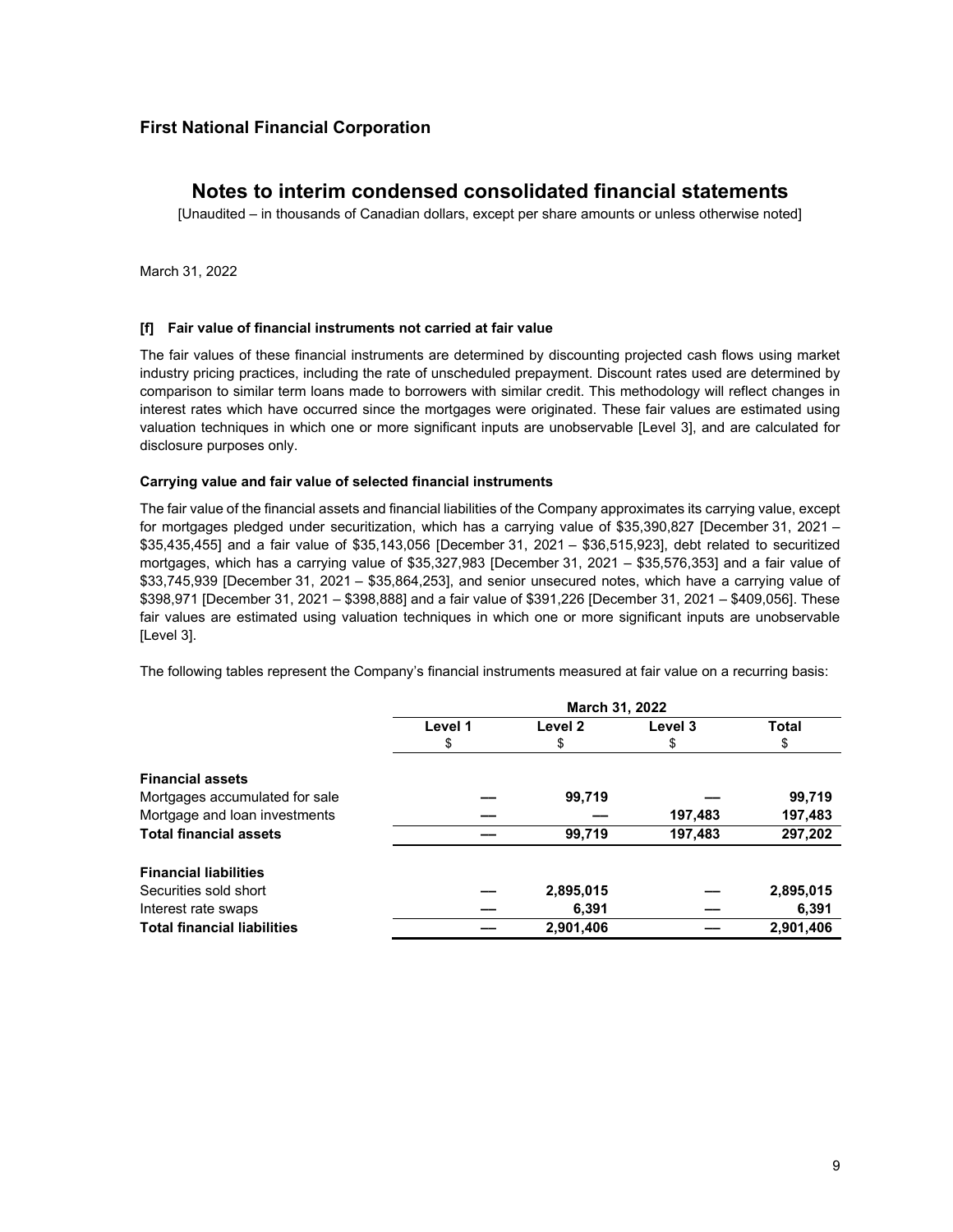## **Notes to interim condensed consolidated financial statements**

[Unaudited – in thousands of Canadian dollars, except per share amounts or unless otherwise noted]

March 31, 2022

|                                    | December 31, 2021 |           |         |              |
|------------------------------------|-------------------|-----------|---------|--------------|
|                                    | Level 1           | Level 2   | Level 3 | <b>Total</b> |
|                                    | \$                | \$        | \$      | \$           |
| <b>Financial assets</b>            |                   |           |         |              |
| Mortgages accumulated for sale     |                   | 30,943    |         | 30,943       |
| Mortgage and loan investments      |                   |           | 192.340 | 192,340      |
| Interest rate swaps                |                   | 688       |         | 688          |
| <b>Total financial assets</b>      |                   | 31.631    | 192,340 | 223,971      |
| <b>Financial liabilities</b>       |                   |           |         |              |
| Securities sold short              |                   | 2,677,689 |         | 2,677,689    |
| <b>Total financial liabilities</b> |                   | 2,677,689 |         | 2,677,689    |

In estimating the fair value of financial assets and financial liabilities using valuation techniques or pricing models, certain assumptions are used including those that are not fully supported by observable market prices or rates [Level 3]. The amount of the change in fair value recognized by the Company in net income that was estimated using a valuation technique based on assumptions that are not fully supported by observable market prices or rates for the three months ended March 31, 2022 was nil [2021 – \$700]. Although the Company's management believes that the estimated fair values are appropriate as at the date of the interim condensed consolidated statements of financial position, those fair values may differ if other reasonably possible alternative assumptions are used.

Transfers between levels in the fair value hierarchy are deemed to have occurred at the beginning of the period in which the transfer is made. Transfers between levels can occur as a result of additional or new information regarding valuation inputs and changes in their observability. During the quarter, there were no transfers between levels.

The following table presents changes in the fair values including realized gains of \$45,596 [2021 – \$776] of the Company's financial assets and financial liabilities for the three months ended March 31, 2022 and 2021, all of which have been classified as FVTPL:

|                       | Three months ended<br>March 31 |          |
|-----------------------|--------------------------------|----------|
|                       | 2022                           | 2021     |
|                       | \$                             | \$       |
| FVTPL mortgages       |                                | 157      |
| Securities sold short | 34,979                         | 12,469   |
| Interest rate swaps   | (7,079)                        | (5, 140) |
|                       | 27,900                         | 7,486    |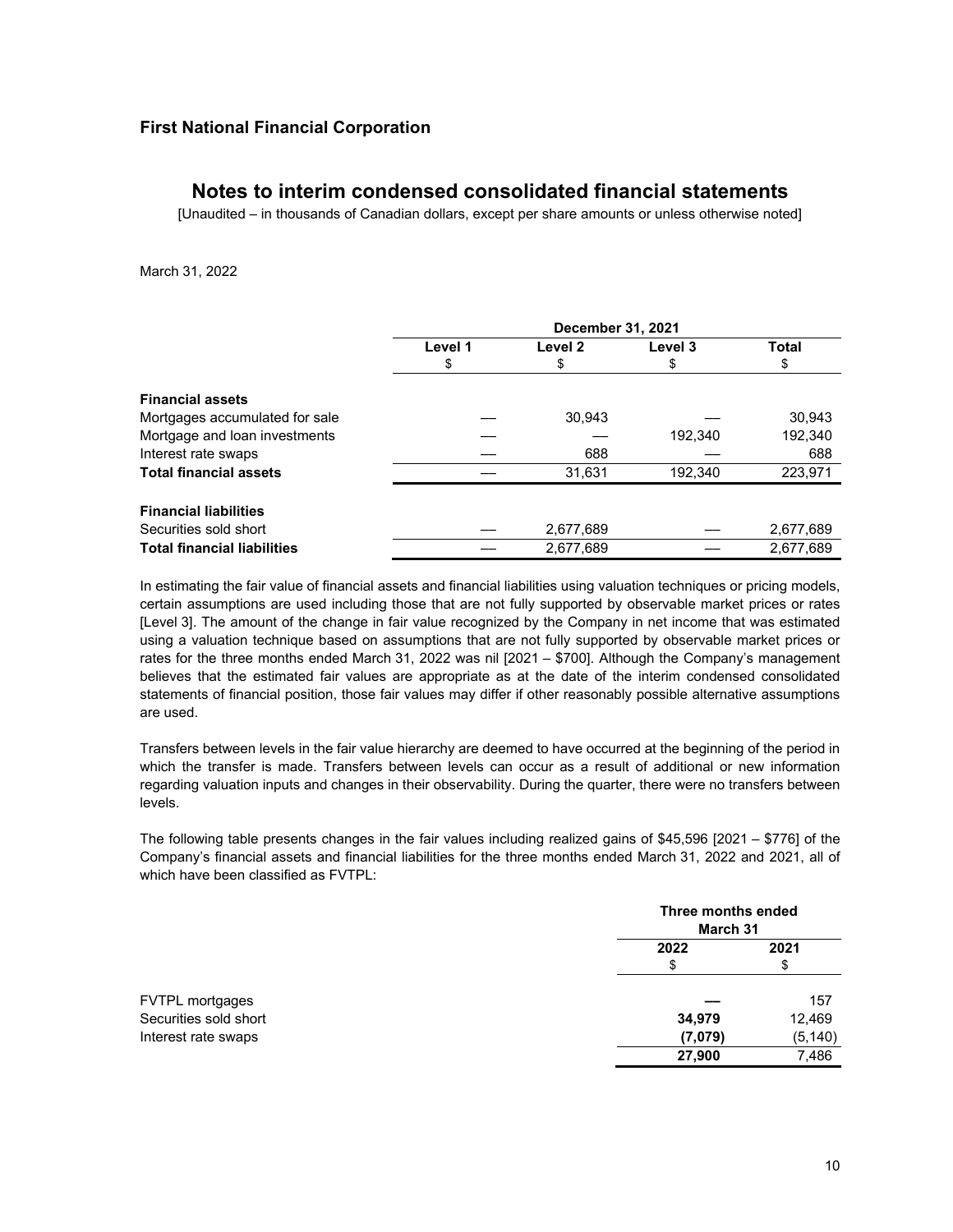## **Notes to interim condensed consolidated financial statements**

[Unaudited – in thousands of Canadian dollars, except per share amounts or unless otherwise noted]

March 31, 2022

#### **Movement in Level 3 financial instruments measured at fair value**

The following tables show the movement in Level 3 financial instruments in the fair value hierarchy for the three months ended March 31, 2022 and 2021. The Company classifies financial instruments as Level 3 when there is reliance on at least one significant unobservable input in the valuation models.

|                                                                    | Fair value as at<br>January 1,<br>2022<br>\$ | <b>Investments</b><br>\$ | <b>Unrealized gains</b><br>recorded in<br>income<br>\$ | <b>Payment and</b><br>amortization | Fair value as at<br>March 31,<br>2022<br>\$ |
|--------------------------------------------------------------------|----------------------------------------------|--------------------------|--------------------------------------------------------|------------------------------------|---------------------------------------------|
| <b>Financial assets</b><br>Mortgage and loan<br><i>investments</i> | 192,340                                      | 82,686                   |                                                        | (77, 543)                          | 197,483                                     |
|                                                                    | Fair value as at<br>January 1,<br>2021<br>S  | <b>Investments</b><br>\$ | <b>Unrealized gains</b><br>recorded in<br>income<br>S  | <b>Payment and</b><br>amortization | Fair value as at<br>March 31,<br>2021<br>\$ |
| <b>Financial assets</b><br>Mortgage and loan<br>investments        | 213,301                                      | 210,203                  | 157                                                    | (105,929)                          | 317,732                                     |

#### **13. Capital management**

The Company's objective is to maintain a capital base so as to maintain investor, creditor and market confidence and sustain future development of the business. Management defines capital as the Company's common share capital and retained earnings. FNFLP has a minimum capital requirement as stipulated by its bank credit facility. The agreement limits the debt under bank indebtedness together with the unsecured notes to four times FNFLP's equity. As at March 31, 2022, the ratio was 1.72:1 [December 31, 2021 – 2.21:1]. The Company was in compliance with the bank covenant throughout the period.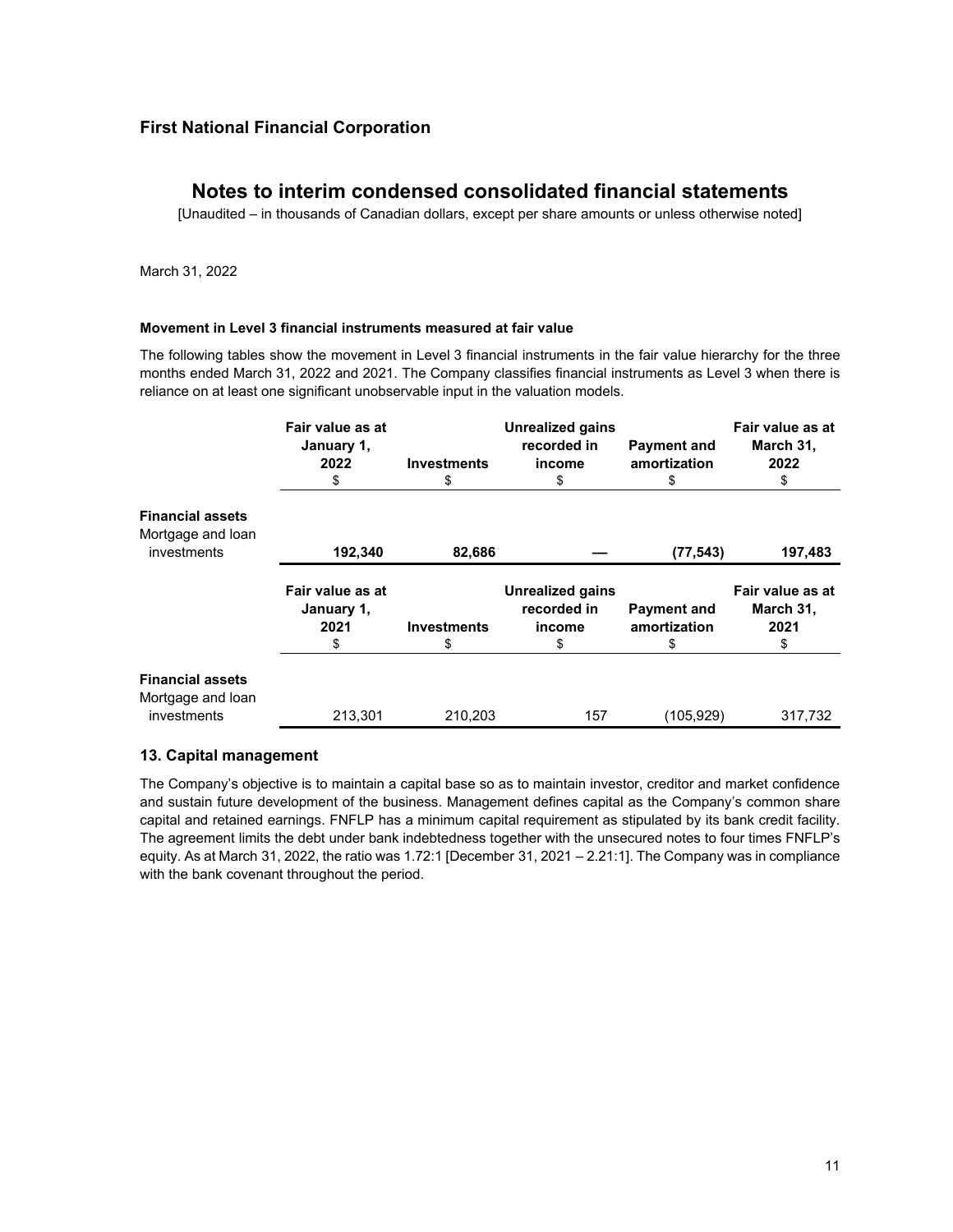## **Notes to interim condensed consolidated financial statements**

[Unaudited – in thousands of Canadian dollars, except per share amounts or unless otherwise noted]

March 31, 2022

#### **14. Earnings by business segment**

The Company operates principally in two business segments, Residential and Commercial. These segments are organized by mortgage type and contain revenue and expenses related to origination, underwriting, securitization and servicing activities. Identifiable assets are those used in the operations of the segments.

|                                                     | Three months ended<br>March 31, 2022 |                   |              |
|-----------------------------------------------------|--------------------------------------|-------------------|--------------|
|                                                     | <b>Residential</b>                   | <b>Commercial</b> | <b>Total</b> |
|                                                     | \$                                   | \$                | \$           |
| <b>Revenue</b>                                      |                                      |                   |              |
| Interest revenue - securitized mortgages            | 120,267                              | 69,259            | 189,526      |
| Interest expense - securitized mortgages            | (93, 266)                            | (56, 633)         | (149,899)    |
| Net interest – securitized mortgages                | 27,001                               | 12,626            | 39,627       |
| Placement and servicing                             | 90,177                               | 22,907            | 113,084      |
| Mortgage investment income                          | 11,509                               | 8,302             | 19,811       |
| Realized and unrealized gains (losses) on financial |                                      |                   |              |
| instruments                                         | 27,900                               |                   | 27,900       |
|                                                     | 156,587                              | 43,835            | 200,422      |
| <b>Expenses</b>                                     |                                      |                   |              |
| Amortization                                        | 3,873                                | 567               | 4,440        |
| Interest                                            | 11,407                               | 3,544             | 14,951       |
| Other operating                                     | 86,462                               | 21,482            | 107,944      |
|                                                     | 101,742                              | 25,593            | 127,335      |
| Income before income taxes                          | 54.845                               | 18,242            | 73,087       |
| Identifiable assets                                 | 28,873,767                           | 13,483,165        | 42,356,932   |
| Goodwill                                            |                                      |                   | 29,776       |
| <b>Total assets</b>                                 | 28,873,767                           | 13,483,165        | 42,386,708   |
| <b>Capital expenditures</b>                         | 2,494                                | 1,068             | 3,562        |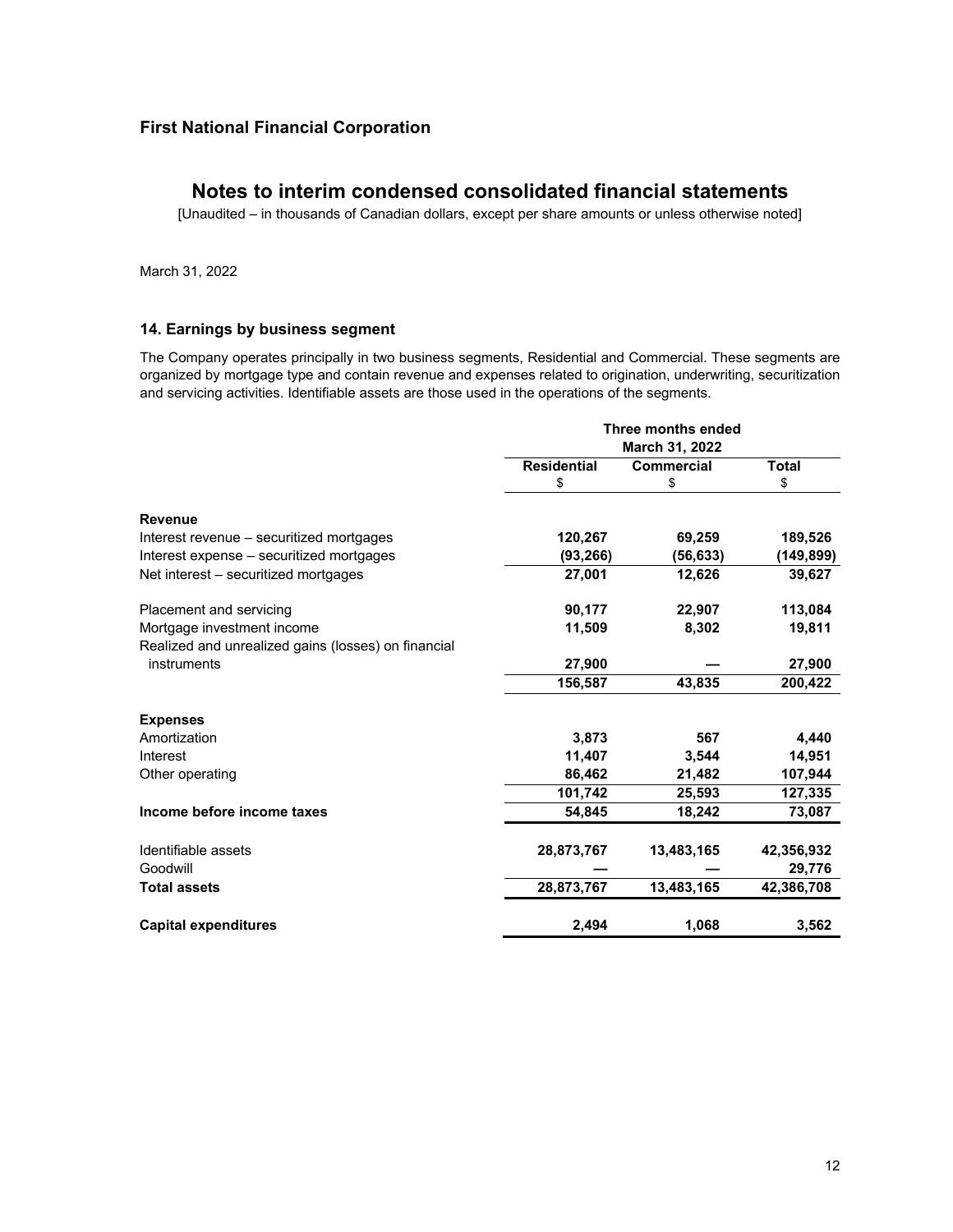## **Notes to interim condensed consolidated financial statements**

[Unaudited – in thousands of Canadian dollars, except per share amounts or unless otherwise noted]

March 31, 2022

|                                                         | Three months ended |                   |              |
|---------------------------------------------------------|--------------------|-------------------|--------------|
|                                                         | March 31, 2021     |                   |              |
|                                                         | <b>Residential</b> | <b>Commercial</b> | <b>Total</b> |
|                                                         | \$                 | \$                | \$           |
| <b>Revenue</b>                                          |                    |                   |              |
| Interest revenue – securitized mortgages                | 138.815            | 60,515            | 199,330      |
| Interest expense – securitized mortgages                | (109,387)          | (50,052)          | (159, 439)   |
| Net interest - securitized mortgages                    | 29,428             | 10,463            | 39,891       |
| Placement and servicing                                 | 91,703             | 24,202            | 115,905      |
| Mortgage investment income                              | 8,496              | 5,275             | 13,771       |
| Realized and unrealized losses on financial instruments | 7,310              | 176               | 7,486        |
|                                                         | 136,937            | 40,116            | 177,053      |
| <b>Expenses</b>                                         |                    |                   |              |
| Amortization                                            | 2,529              | 246               | 2,775        |
| Interest                                                | 8.768              | 2,121             | 10,889       |
| Other operating                                         | 73,788             | 18,126            | 91,914       |
|                                                         | 85,085             | 20,493            | 105,578      |
| Income before income taxes                              | 51,852             | 19,623            | 71,475       |
| Identifiable assets                                     | 30,210,412         | 10,346,413        | 40,556,825   |
| Goodwill                                                |                    |                   | 29,776       |
| <b>Total assets</b>                                     | 30,210,412         | 10,346,413        | 40,586,601   |
| <b>Capital expenditures</b>                             | 4,910              | 2,105             | 7,015        |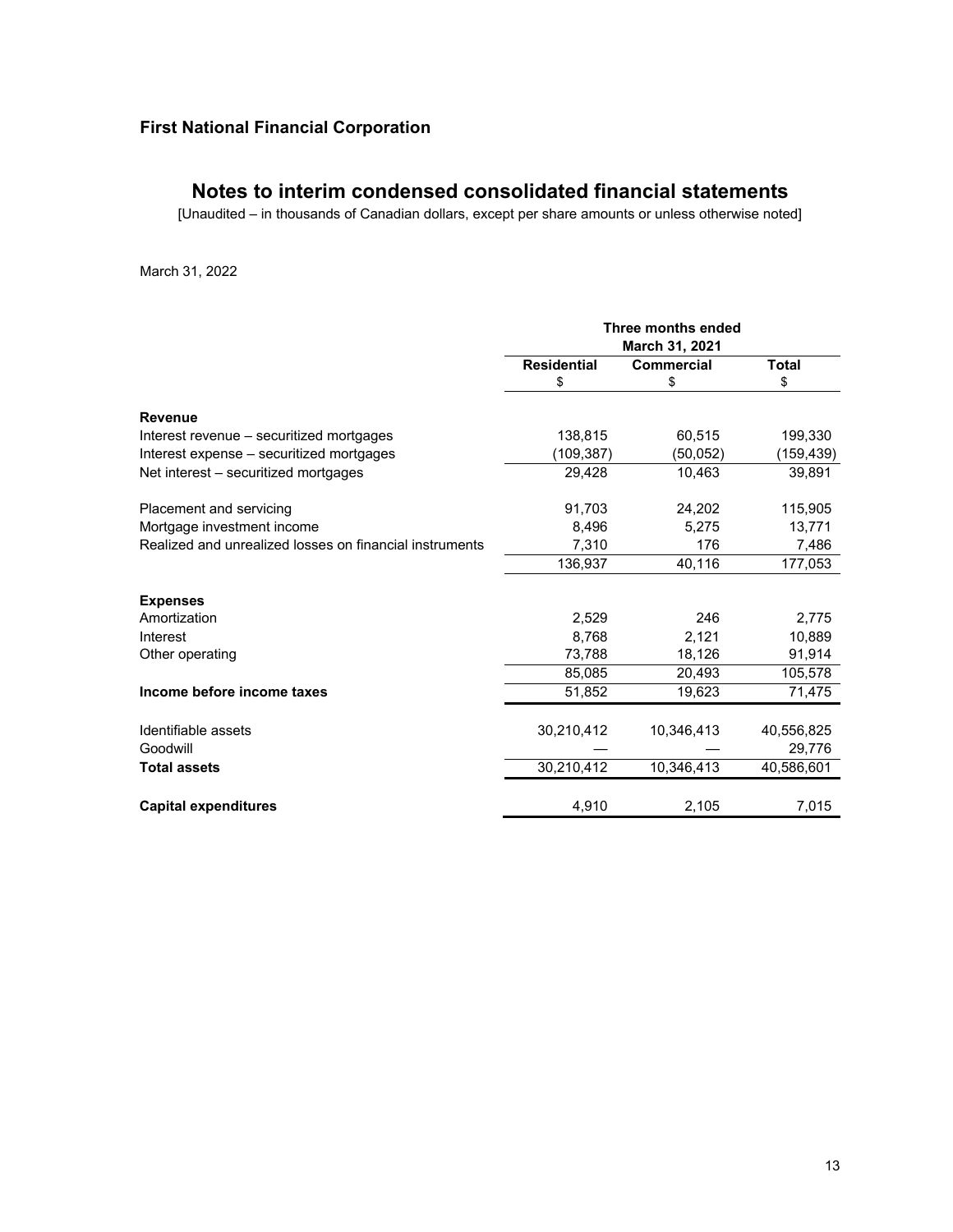## **Notes to interim condensed consolidated financial statements**

[Unaudited – in thousands of Canadian dollars, except per share amounts or unless otherwise noted]

March 31, 2022

#### **15. Related party and other transactions**

The Company has servicing contracts in connection with commercial mezzanine mortgages originated by the Company and subsequently sold to various entities controlled by a senior executive and shareholder of the Company. The Company services these mortgages during their terms at market commercial servicing rates. During the quarter, the Company originated \$8,990 of new mortgages for the related parties. The related parties also funded several progress draws totaling \$791 on existing mortgages originated by the Company. All such mortgages, which are administered by the Company, have a balance of \$199,232 as at March 31, 2022 [December 31, 2021 – \$213,648]. As at March 31, 2022, two of the mortgages are secured by real estate in which the Company is also a subordinate mortgage lender.

A senior executive and shareholder of the Company has a significant investment in a mortgage default insurance company. In the ordinary course of business, the insurance company provides insurance policies to the Company's borrowers at market rates. In addition, the insurance company has also provided the Company with portfolio insurance at market premiums. The total bulk insurance premium paid by the Company during the three months ended March 31, 2022 was \$359 [2021 – \$407], net of third-party investor reimbursement.

A senior executive and shareholder of the Company has a significant investment in a Canadian bank. In the first quarter of 2021, the Company entered into an agreement to originate and adjudicate applications for secured credit cards for the bank. These applications are originated from the Company's mortgage broker relationships. The Company receives a fee for successfully adjudicating such credit.